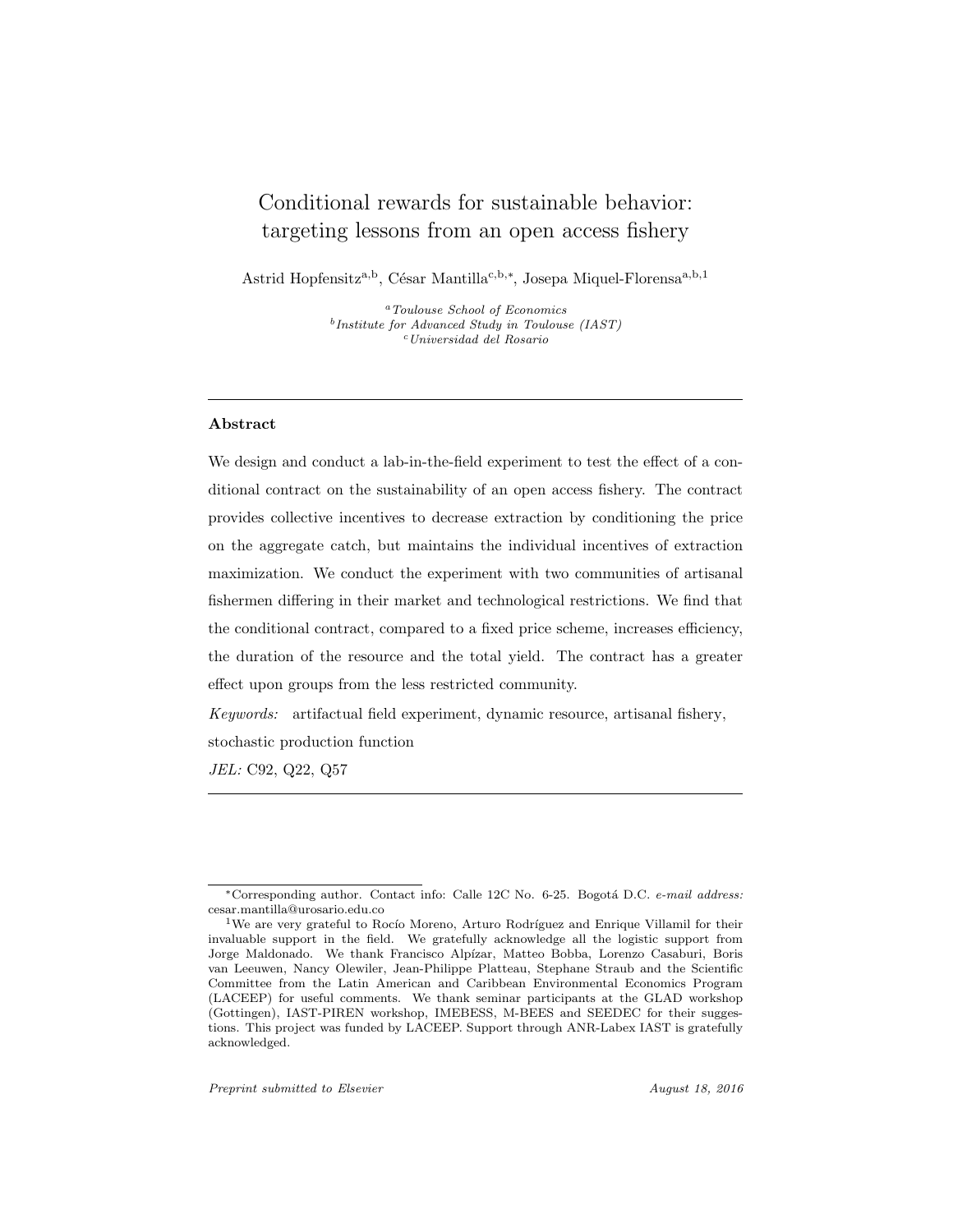## 1. Introduction

Fish markets are usually described as paradoxical for two reasons. First, there is a high price dispersion for a relatively homogeneous good [\(Vignes and](#page-37-0) [Etienne,](#page-37-0) [2011\)](#page-37-0). Second, each additional link in the fish supply chain decreases the quality of the product [\(Wiefels,](#page-38-0) [2005\)](#page-38-0). Although both paradoxes are related to the perishability of the good, the latter one is being overcome in developed countries by shortening the supply chain. The best example is the model of Community Supported Fishery (CSF).<sup>[2](#page-1-0)</sup> In a CSF buyers pay, in advance, an annual fee for a share of the producers' periodical yield. This agreement transfers part of the risk from the producers to the consumers and, in exchange, commitments regarding more sustainable production are often pursued [\(Brown](#page-33-0) [and Miller,](#page-33-0) [2008;](#page-33-0) [Brinson et al.,](#page-33-1) [2011\)](#page-33-1). Such mechanisms, designed to add value and shorten the fish supply chain, are encouraged as a way to improve the fisheries' conditions in Africa, Asia and Latin America [\(FAO,](#page-34-0) [2008\)](#page-34-0).[3](#page-1-1)

The broader question we ask in this paper, which we address using a labin-the-field experiment, is whether such a mechanism conditionally rewarding sustainable behavior can be implemented in a developing country. The main difference with respect to developed countries is that its implementation needs to consider the large proportion of small-scale fisheries, which are more laborintensive and have lower entry costs than large-scale fisheries. This mechanism may have three advantages for small-scale fishermen. First, conditional rewards help screening the community's commitment capacity, which is determinant in building long-term relationships.<sup>[4](#page-1-2)</sup> Second, the conditional nature of the mecha-

<span id="page-1-2"></span><sup>4</sup>Evidence for developing countries show that long-term relationships have economic advan-

<span id="page-1-0"></span><sup>2</sup>The CSF is inspired in the successful model of Community Supported Agriculture (CSA). By 2010, there were over 2,500 CSAs in the United States and 13 CSFs in Northeast United States and Canada [\(Brinson et al.,](#page-33-1) [2011\)](#page-33-1).

<span id="page-1-1"></span><sup>3</sup>[Wiefels](#page-38-0) [\(2005\)](#page-38-0) points out for the Latin American case: "The challenge is thus not to produce more but to produce better. On a commercial point of view, it is not so much the case of selling more but of selling better. Selling better means here to sell the same quantities of catches for better prices."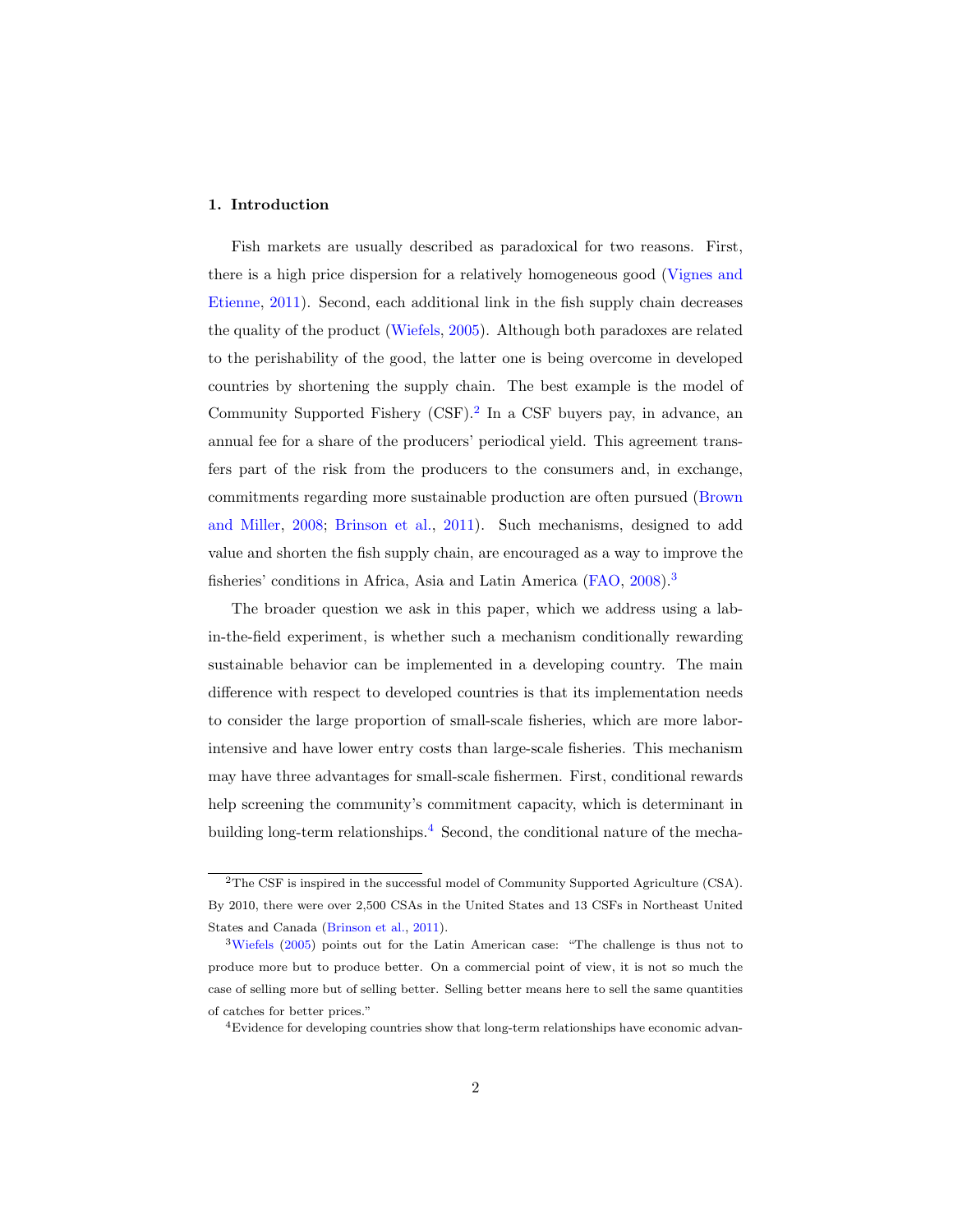nism may transfer the monitoring costs from an outsider (e.g., an environmental authority) to the insiders, for whom monitoring should be less costly. Third, whereas alternative strategies to reward sustainability such as eco-labeling involve high fixed-costs, the conditional reward mechanisms transfer part of the producers' risk to the consumers.

Nonetheless, the implementation of conditional rewards on small-scale fisheries encompasses some difficulties. This paper focuses on the early issue of how to select communities to maximize the cost-efficiency of the conditional incentives. A selection criterion that needs to be understood is the history of successful management of the common resource. The reason is that this criterion is politically salient  $(e,q)$ , fishermen communities may demand a meritocratic allocation of rewarding schemes), but its expected effect is not clear. The novel conditional rewards may crowd-out the fishermen's ability to solve the collective action problem when material rewards were smaller.

Consider an adaptation of Bénabou and Tirole's framework [\(2006\)](#page-32-0) where the extraction decision in the social dilemma is the sum of the intrinsic and extrinsic motivations.<sup>[5](#page-2-0)</sup> The intrinsic motivation to preserve the resource is greater in communities keeping a healthier fish stock, and it arises from the interplay between social norms and market and technological constraints. The extrinsic motivation, on the other hand, is connected to the material rewards from resource management. The crowding-out may occur if a situation that originally signaled intrinsic motivation, such as not over-exploiting the resource, becomes a situation signaling individual's desire for money if rewards increase.[6](#page-2-1)

tages in bilateral agreements, such as prioritized demand after negative shocks on the supply side [\(Macchiavello and Morjaria,](#page-36-0) [2015;](#page-36-0) [Ghani and Reed,](#page-35-0) [2014\)](#page-35-0).

<span id="page-2-0"></span> $5$  Bénabou and Tirole's model [\(2006\)](#page-32-0) includes reputational motivations. We simplify the setting by arguing that in small fishermen communities the intrinsic and reputational motivations are tightly related and hence they can be combined in a single term.

<span id="page-2-1"></span><sup>6</sup>See [Frey and Oberholzer-Gee](#page-35-1) [\(1997\)](#page-35-1) for an example of environmental crowding-out triggered by a monetary compensation for a nuclear waste repository. See [Bowles and Polania-](#page-32-1)[Reyes](#page-32-1) [\(2012\)](#page-32-1) for a survey on crowding effects caused by the introduction of economic incentives.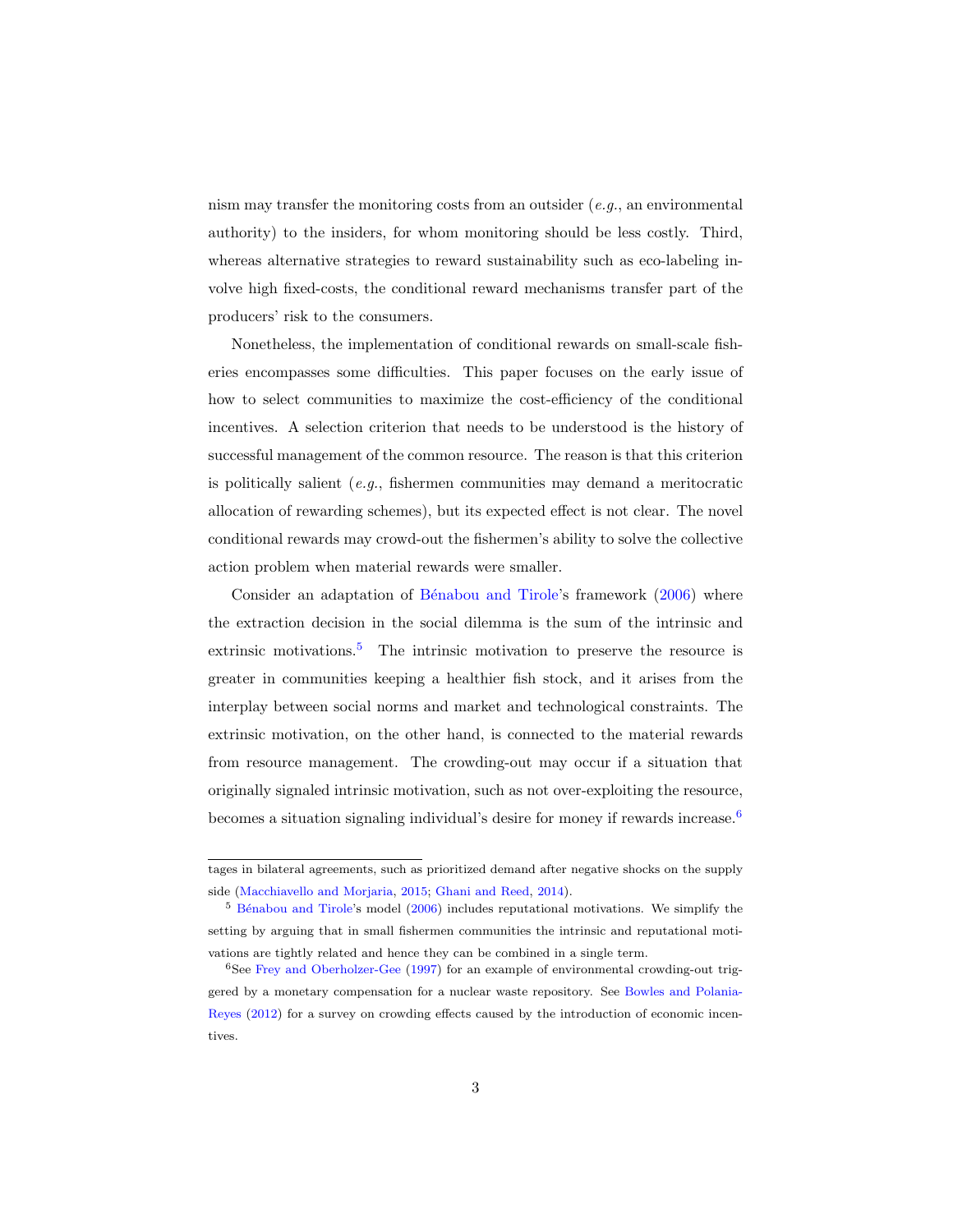The effect of an increase in the material rewards for sustainability could be very difficult to evaluate with naturally occurring data. There might be selfselection on the type of contractual schemes adopted by a fishermen community. Even if incentives are randomly allocated, the open access nature of the resource makes very hard to have control on environmental variables and to prevent hidden actions from fishermen such as side-selling. Therefore, we consider a lab-in-the-field experiment to be an appropriate initial step to shed light on whether conditional incentives may work or not.

We conduct an experiment with monetary incentives aiming to test a mechanism conditionally rewarding sustainable behavior. More precisely, we offer a contract that conditions the price per unit to the aggregate catch. Half of the participants are randomly assigned to a treatment with this payment scheme, which we call the *conditional contract*. It is inspired in a Cournot game with a downward-sloping demand function that provides collective incentives to decrease extraction. However, as in the standard commons dilemma, individual incentives are aligned with a higher and suboptimal extraction level. The other half of the participants are assigned to a payment scheme with a flat-rate, which we call the fixed price treatment.

We hypothesize that fishermen with higher intrinsic motivation will reach similar outcomes with either the conditional contract or the fixed price. Contrarily, fishermen with higher extrinsic motivation would greatly benefit from the conditional contract compared to the fixed price.

We test this hypothesis by conducting the experiment with fishermen from two neighboring communities that, despite their proximity, display different levels of intrinsic motivation. Both communities are located in Barú, an island in the Colombian Caribbean. Fishermen in the southern side of the island, which we label the *intrinsically* motivated, are inside a marine protected area (MPA) that imposes tighter technological restrictions for fishing. They also face tighter market constraints because getting to the city takes longer and is more expensive. We label the fishermen in the northern side of the island as the *extrinsically* motivated. This label does not mean that they lack an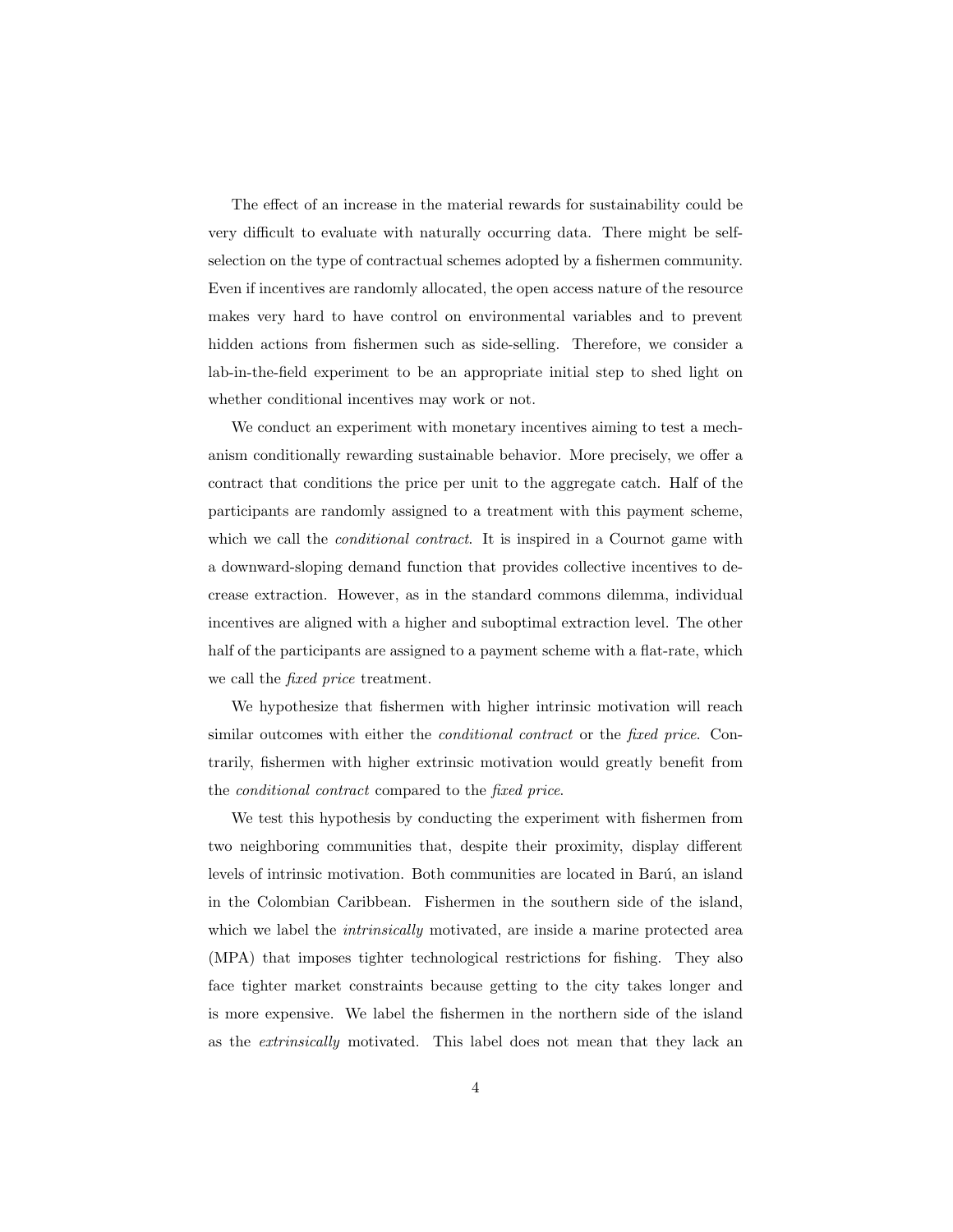intrinsic motivation, but rather that the relative weight they put to the extrinsic motivation is larger than for their southern neighbors.

We find that the *conditional contract* outperforms the *fixed price*. The duration of the resource before its collapse increases by 23 percent. Efficiency, defined as the ratio between the actual surplus and the surplus obtained through the social planner's solution, increases by 100 percent with the *conditional contract*. More importantly, the effect of the contract is drastically different between populations. The conditional contract increases efficiency by 221 percent in the extrinsically motivated community, and only by (a non-significant) 25 percent in the intrinsically motivated community.

Although fishermen characteristics differ between locations, the conditional contract and the fixed price treatments are randomly allocated within each community. Apart from the pricing scheme, every other feature of the game, including the initial stock level, the logistic growth function describing the resource dynamics, and the stochastic production function, are the same for every participant. The latter two characteristics are methodological novelties from our experimental design providing a more familiar context to the fishermen taking part in this "framed field experiment" [\(Harrison and List,](#page-35-2) [2004\)](#page-35-2). This novel CPR dynamic game is also tested on a sample of undergraduate students. The results are discussed on a separate paper.

The execution of the experiment is as follows. Groups of four subjects are assigned to a board endowed with 100 homogeneous resource units (fish). The current stock is public information. Every period, the subjects select their level of extraction effort (fishing trips), ranging from 1 to 3. Every extraction effort unit is costless and grants a dice roll with three potential equiprobable outcomes (caught units): 1, 3 and 5. The aggregate catch and the corresponding price are publicly announced. Subjects accumulate earnings in each period according to either the conditional contract or the fixed price. This procedure is repeated until depletion, closure of the resource  $(i.e.,$  if the stock level is below 12 units), or if they reach the terminal tenth period of the game.

The Nash equilibrium prediction, assuming self-regarding preferences, will be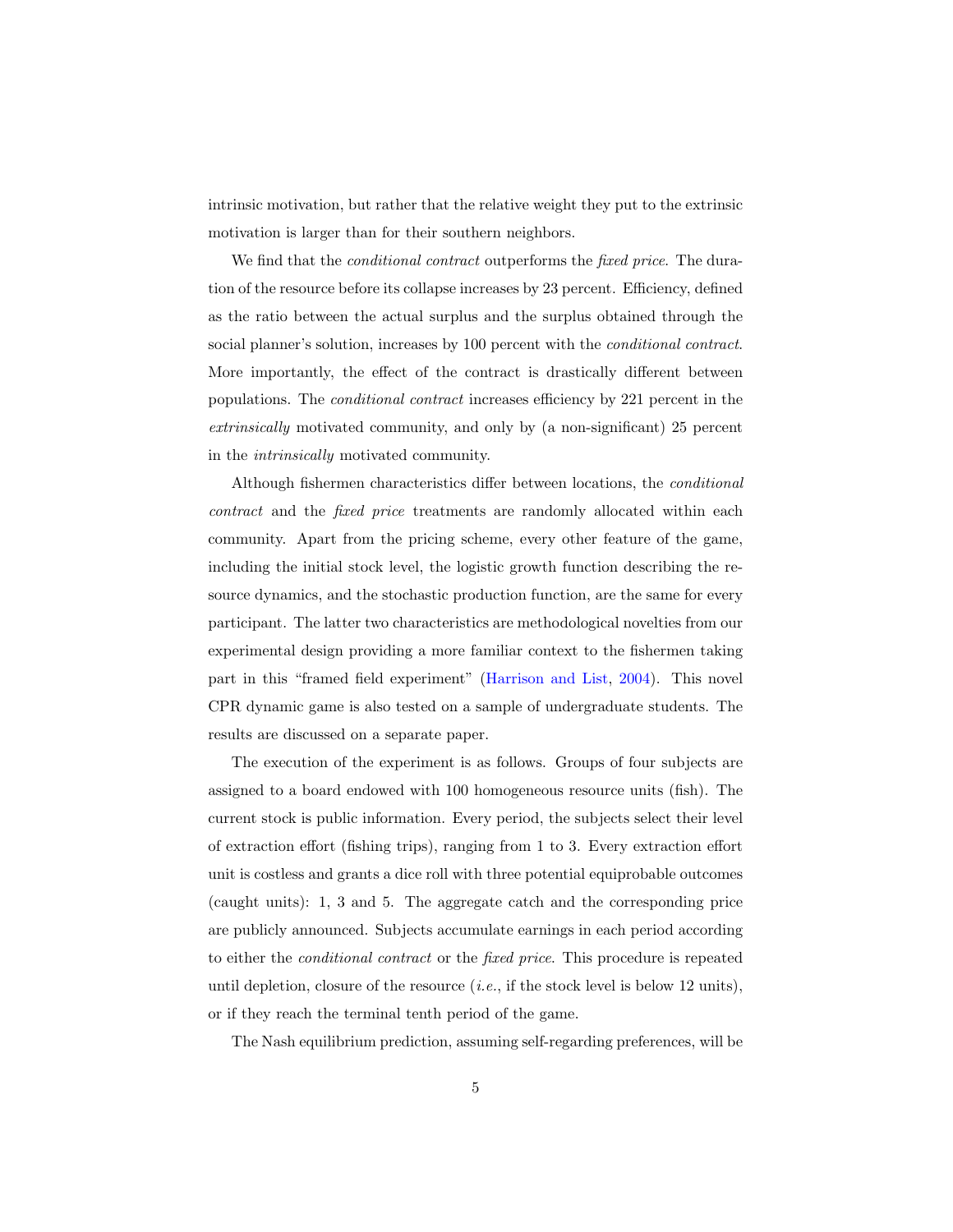effort maximization for both pricing schemes. Compared to the social planner's solution, resource duration will be shorter (30% of the maximum), total yield will be lower (66% of the maximum) and efficiency, by construction, will be zero.

By setting the Nash equilibrium as a zero efficiency benchmark we can compare the two communities across pricing schemes. With the fixed price, which serves as baseline for this analysis, the efficiency in the *intrinsically* and the extrinsically motivated communities is 40 and 17 percent, respectively. This result supports the argument that intrinsic motives provide an advantage in resource management in absence of highly salient material rewards. With the conditional contract the efficiency increases to 50 and 53 percent in the intrinsically and the extrinsically motivated communities, respectively. The larger effect of the conditional reward for the *extrinsically* motivated fishermen closes the efficiency gap between locations.

We further analyze the individual responses to past group behavior to shed light on why the conditional rewards work differently between communities. We find evidence of reciprocal responses in the extrinsically motivated community, but only with the conditional contract. That is, a decrease in aggregate extraction increases the price paid per unit, triggering a decrease in individual effort in the next period. In the intrinsically motivated community we observe the opposite reaction. That is, an increase in aggregate extraction triggers a decrease in individual effort in the next period, regardless of the payment scheme.

The paper proceeds as follows. A description of the relevant experimental literature is presented in Section [2.](#page-6-0) The fishermen's optimization problem under the two pricing schemes is presented in Section [3.](#page-8-0) We then describe the study site in Section [4,](#page-13-0) emphasizing on the observed characteristics that have led us to label the communities as intrinsically and extrinsically motivated. The full experimental design is explained in Section [5.](#page-17-0) Results are presented and discussed in Sections [6](#page-21-0) and [7,](#page-27-0) respectively. Our concluding remarks are presented in Section [8.](#page-31-0)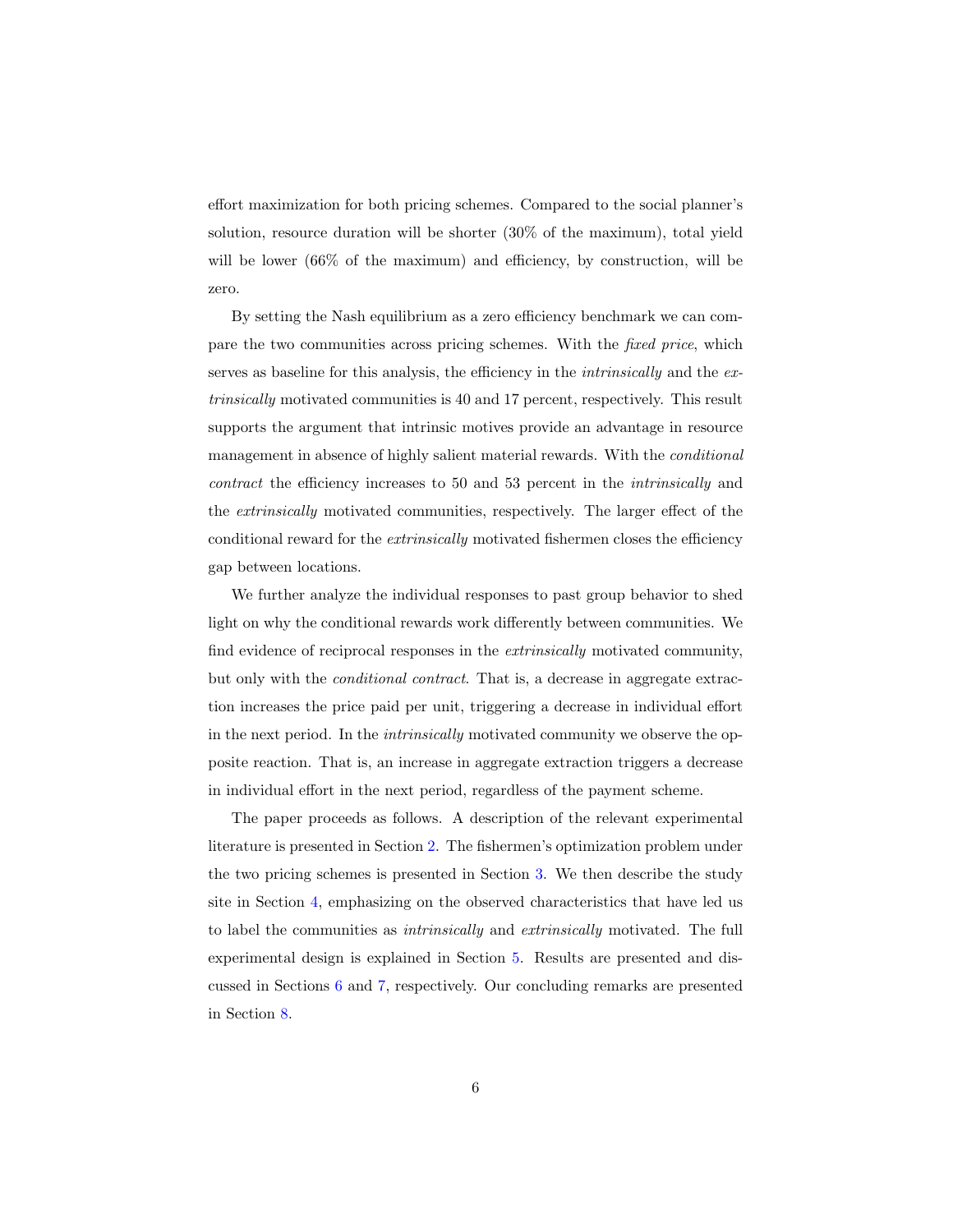## <span id="page-6-0"></span>2. Related literature

Open-access fishing is a classical example of the common-pool resource (CPR hereafter) problem. The non-excludability and rivalry from the resource lead to the pessimistic prediction of the tragedy of the commons [\(Hardin,](#page-35-3) [1968\)](#page-35-3). Several market and non-market institutions have been studied to better understand how the tragedy can be avoided. Non-market institutions are related to appropriators' attributes that favor local governance [\(Ostrom,](#page-36-1) [2002\)](#page-36-1). Market institutions are based on the allocation of property rights and certifications for sustainable production.

The different market institutions offer some advantages and disadvantages in the management of common property resources. Individual property rights are assigned through individual transferable quotas [\(Copes et al.,](#page-34-1) [1986\)](#page-34-1). Although they decrease competition among fishermen, they do not create the appropriate incentives to minimize unintended catch and to reduce the damage on the ecosystem [\(Beddington et al.,](#page-32-2) [2007\)](#page-32-2). Collective property rights, on the othe hand, are allocated through the definition of Marine Protected Areas (MPAs) and Territorial Use Rights (TURFS). They are focused on the regulation of fishing gear and catch seasons on specific ecosystems. However, they are considered to displace the problem elsewhere rather than providing a definitive solution [\(Beddington et al.,](#page-32-2) [2007\)](#page-32-2). Certifications given to "sustainable fisheries," also known as eco-labelling strategies, aim to target consumers willing to pay for an invironmentally friendly product [\(Potts and Haward,](#page-37-1) [2007\)](#page-37-1). In this case, the criticism is that eco-labelling requires consumer education programs and extensive market research to be adequately targeted [\(Wessells et al.,](#page-38-1) [1999\)](#page-38-1).

Conditional schemes, such as the Community Supported Fisheries (CSF), recently emerged as an alternative to reward sustainable production. The platform is attractive to fishermen because it allows them to transfer part of the risk to the consumer in exchange for better fishing practices. Buyers pay in advance for the product that will be delivered in the future, and in case of a negative production shock they will be compensated in future deliveries [\(Brown](#page-33-0)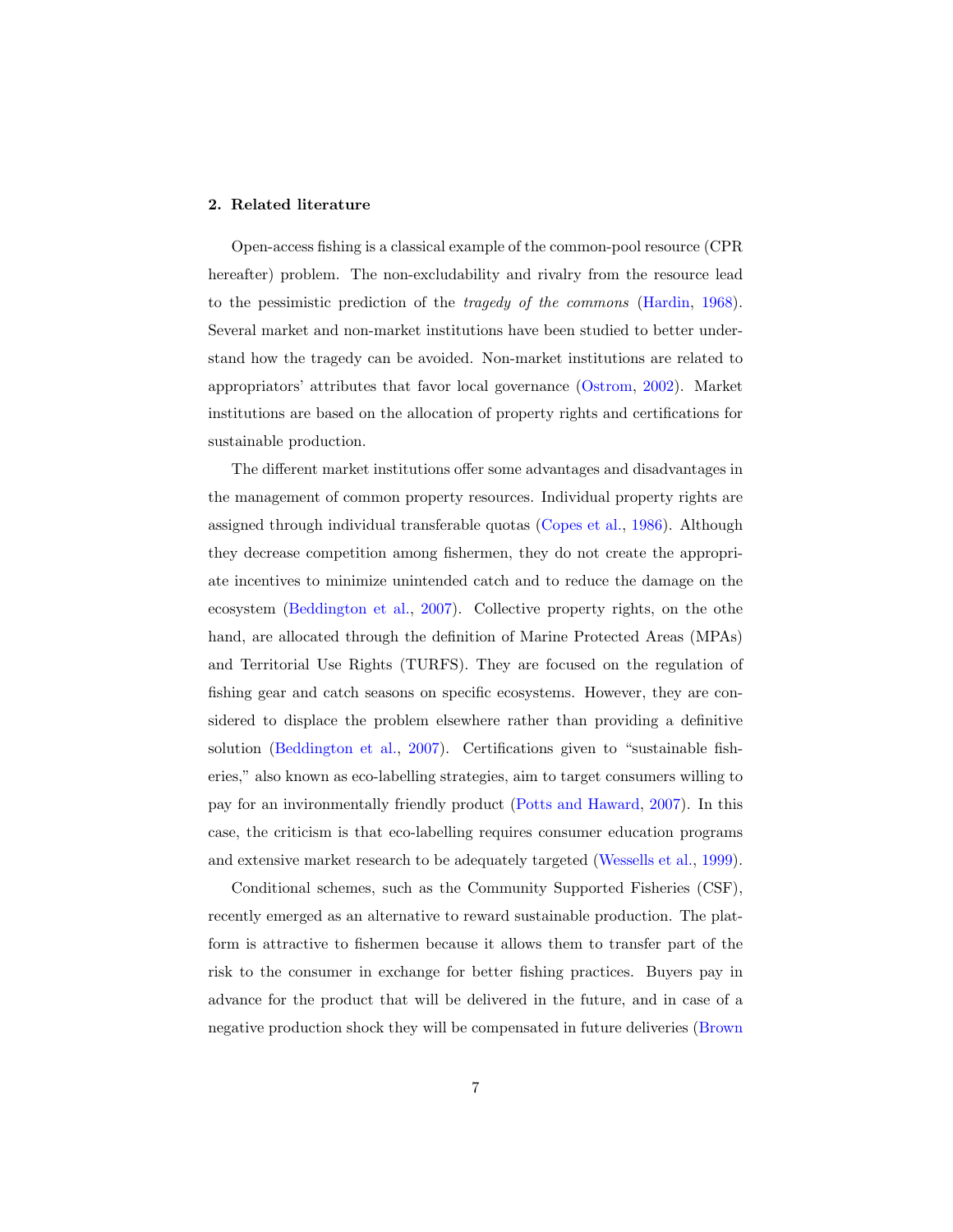[and Miller,](#page-33-0) [2008;](#page-33-0) [Brinson et al.,](#page-33-1) [2011\)](#page-33-1).

The experimental literature on CPR games has focused on the exploration of collective action, the allocation of property rights and permits, and pecuniary and non-pecuniary penalties [\(Ostrom et al.,](#page-37-2) [1992,](#page-37-2) [1994;](#page-37-3) Cárdenas et al., [2000;](#page-33-2) [Walker et al.,](#page-38-2) [2000;](#page-38-2) [Ostrom,](#page-36-2) [2006;](#page-36-2) López et al., [2010;](#page-36-3) [Velez et al.,](#page-37-4) [2012\)](#page-37-4). Conditional rewarding schemes remain mostly unexplored in CPR games despite their potential in promoting efficiency-enhancing outcomes.

Some implicit forms of conditional contracts have been experimentally tested for labor market exchanges, both in the lab and the field [\(Fehr et al.,](#page-34-2) [1998;](#page-34-2) [Shearer,](#page-37-5) [2004;](#page-37-5) [Gneezy and List,](#page-35-4) [2006\)](#page-35-4). Besides, one may interpret threshold public good games as implicitly offering a conditional contract. The return of the investment in the common fund is conditioned to specific contribution levels above or below this threshold, which provides a focal point facilitating coordination in the social dilemma [\(Cadsby and Maynes,](#page-33-3) [1999;](#page-33-3) [Croson and](#page-34-3) [Marks,](#page-34-3) [2000\)](#page-34-3).

Recent experimental designs connect the institutional analysis with specific features of the resource. For instance,  $C\acute{a}rdenas$  et al.  $(2013)$  propose three games specifically designed to analyze the collective action problem in fisheries, forests and irrigation channels. In the fishery game subjects allocate effort in one of two available locations, knowing that resource's availability depends on the local aggregate effort in the previous period. This deterministic separation between effort and yield also appears in Moreno-Sánchez and Maldonado's [\(2010\)](#page-36-4) experimental design.

Another strand of artefactual field experiments has focused on the connection between behavior in the game and field data from actual users of natural resources. Existing research studies the relationship between productivity and conditional cooperation [\(Carpenter and Seki,](#page-33-5) [2011\)](#page-33-5); fishermen's extractive capacity, cooperativeness and impatience [\(Fehr and Leibbrandt,](#page-34-4) [2011\)](#page-34-4); and coxswains' sharing norms in the field and in the lab [\(Jang and Lynham,](#page-36-5) [2015\)](#page-36-5). A recent study, involving real fishing in a recreational pond, shows that recreational fishermen are less cooperative in the field that in the lab [\(Stoop et al.,](#page-37-6)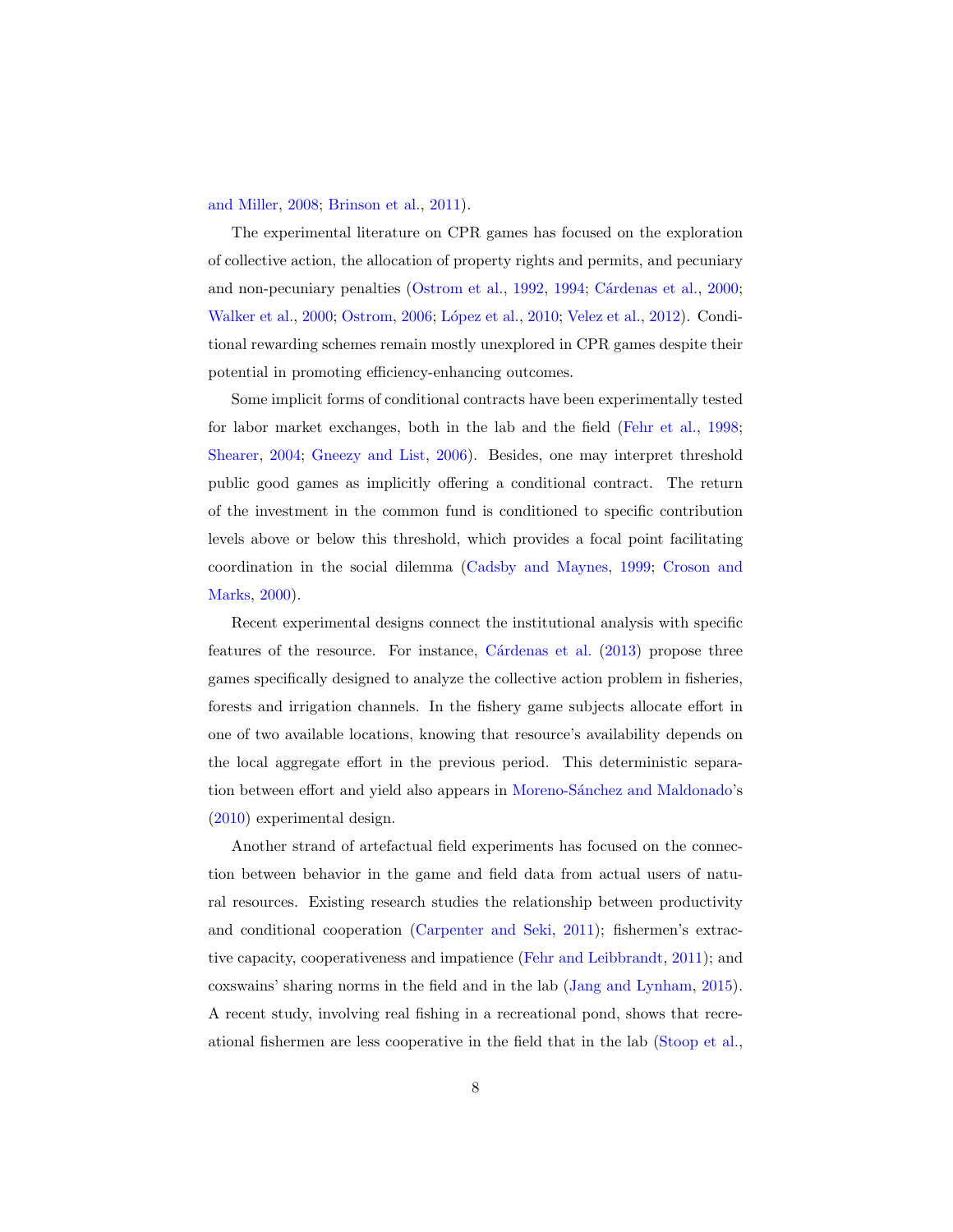[2012\)](#page-37-6).

The methodological contribution of our design is twofold. First, we introduce a stochastic production function to capture the artisanal fishermen's variance in their yield per effort unit. Previous CPR experiments have found that uncertainty in environmental variables, such as stock size, growth rate and carrying capacity, increase over-harvesting behavior [\(Budescu et al.,](#page-33-6) [1995;](#page-33-6) [Jager et al.,](#page-35-5) [2002;](#page-35-5) [Kopelman et al.,](#page-36-6) [2002\)](#page-36-6). Introducing a stochastic component in the payoffs function on a public goods game has the same efficiency-decreasing effect [\(Berger and Hershey,](#page-32-3) [1994;](#page-32-3) [Bereby-Meyer and Roth,](#page-32-4) [2006\)](#page-32-4). Ours is, to the best of our knowledge, the first CPR experimental game with uncertainty in the production function.

Second, we use a logistic growth function to emulate the resource dynamics in the open access fishery. Previous experiments have introduced the dynamics of the CPR in several ways. [Herr et al.](#page-35-6) [\(1997\)](#page-35-6) add time-dependent externalities by increasing extraction costs over time. [Chermak and Krause](#page-34-5) [\(2002\)](#page-34-5) introduce a CPR game with overlapping generations harvesting the resource at different moments in time. In [Fischer et al.'](#page-35-7)s CPR game [\(2004\)](#page-35-7), generations do not overlap and subjects made their decision without knowing their actual generation. [Janssen et al.](#page-36-7) [\(2010\)](#page-36-7) combine spatial and temporal resource dynamics by allowing subjects to move over time within a grid in which renewal rate of the resource is density dependent. In Cárdenas et al.'s forestry game [\(2013\)](#page-33-4) the resource reproduces at a linear growth rate between decision periods. Our logistic growth function is closer to the traditional bioeconomic models [\(Gordon,](#page-35-8) [1954\)](#page-35-8), and it is also very intuitive for the participants.

### <span id="page-8-0"></span>3. The model

The backbone of our model captures the rivalry and non-excludability of a CPR. It has three key elements: the stochastic production function, the resource's logistic growth function, and the pricing scheme from which CPR users benefit from.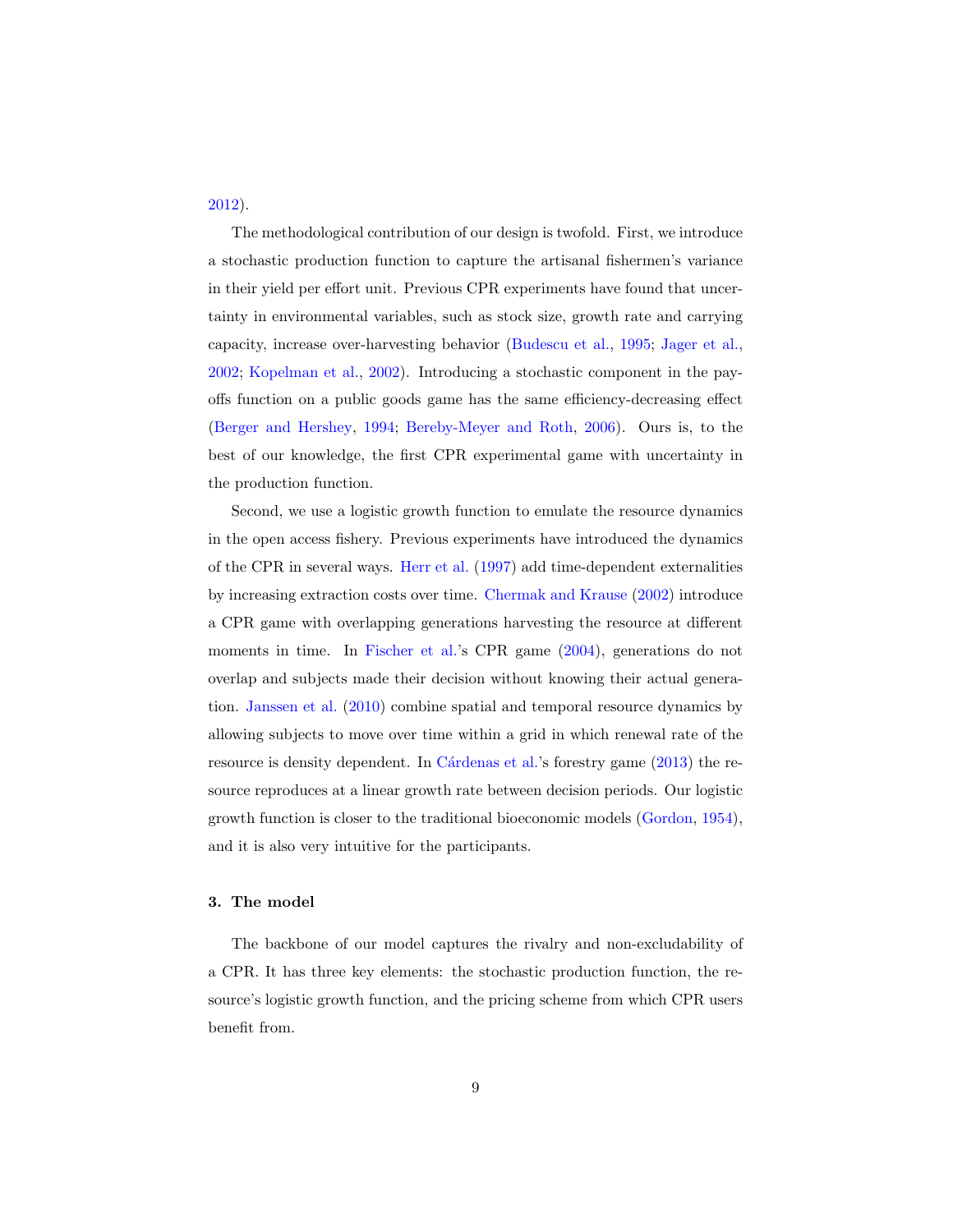#### 3.1. The decision problem

A set of  $n = 4$  symmetric players jointly extracts from an open access fishery. Each player *i* chooses his level of extraction effort  $e_t^i \in \{1, 2, 3\}$  to be allocated in the common resource in the period t. The player's yield, or catch  $Y_t^i$ , depends on the realized state of nature  $\boldsymbol{\omega} \in {\{\omega_1, \omega_2, \omega_3\}}$  for each one of the j effort units. It can be written as:

$$
Y_t^i = \sum_{j=1}^{e_t^i} \mu_j(\boldsymbol{\omega}),
$$

with  $\mu_j(\omega)$  being a random shock independently and identically distributed such that  $\mu_j(\omega_1) = 1$ ,  $\mu_j(\omega_2) = 3$  and  $\mu_j(\omega_3) = 5$  and  $p(\omega_1) = p(\omega_2) = p(\omega_3) = 1/3$ . At the end of each period of time t all the fish is sold at price  $P_t(Y_t)$ . The price depends on the period's aggregate extraction  $Y_t = \sum_{i=1}^n Y_t^i$ . We define player i's payoff in period t as  $\pi_t^i = P_t Y_t^i$ , and the accumulate payoff over time as  $\Pi^i = \sum_{t=1}^{10} \pi_t^i$ .

We assume that extraction effort is costless to minimize the confounding effects between other-regarding preferences and risk preferences.[7](#page-9-0) This costless effort, apart from simplifying the decision setting, leads to a "two-layer" social dilemma. The first layer arises from the dynamic nature of the resource. Subjects maximize their current yield given the difficulty to secure future property rights. But by doing so they decrease the value of the future stock. The second layer appears with the introduction of the conditional contract. By construction, it creates a tension between individual and collective incentives due to the downward sloping demand function. It will be explained in detail in Section [3.3.](#page-11-0)

The resource's dynamics are given by  $X_{t+1} - X_t = F(X_t) - Y_t$ . To define the growth function  $F(X_t)$  we adopt the logistic functional form proposed in Gordon-Schaeffer's bioeconomic model [\(Gordon,](#page-35-8) [1954\)](#page-35-8):

$$
F(X_t) = rX_t - \frac{rX_t^2}{K},
$$

<span id="page-9-0"></span><sup>7</sup>With costly extraction effort a risk averse subject could have chosen a lower extraction to minimize the variance of its income across states of nature. Yet, it could have been confounded with prosocial behavior.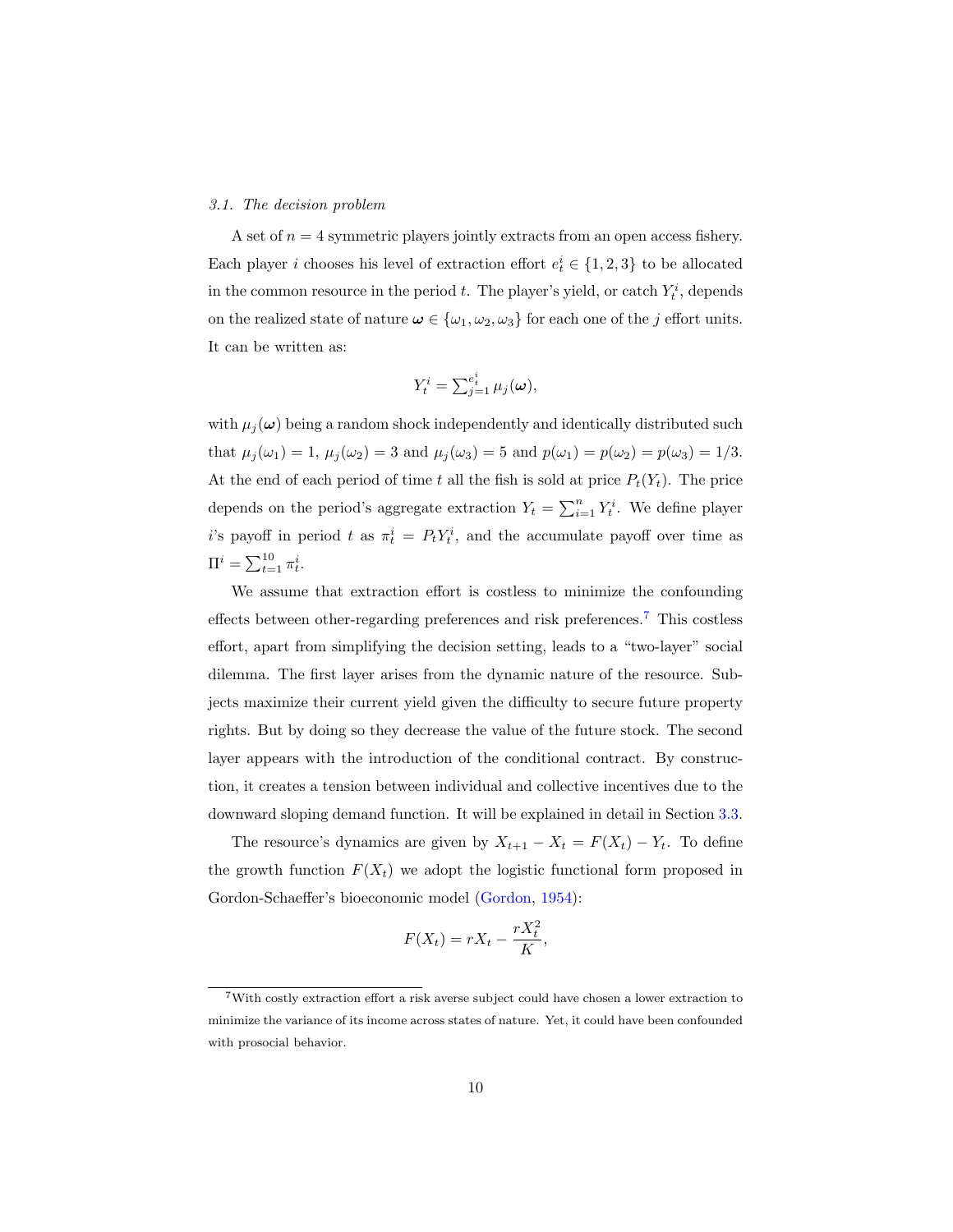where the intrinsic growth rate is set at  $r = 1/3$  and the carrying capacity is fixed at  $K = 100$ . Besides, the initial stock level  $X_0$  is set equal to the carrying capacity.

Each group is subject to three termination rules which are common knowledge: (a) players reach the terminal period of the game  $T = 10$ ; (b) the stock level  $X_t$  goes below a threshold point  $\tilde{C} \equiv 12$ , leading to the resource's closure; and (c) the total catch is at least as high as the current stock level  $(Y_t \geq X_t)$ , leading to the resource's depletion. Subjects do not receive any additional payoff for the remaining stock when rules  $(a)$  or  $(b)$  apply. If rule  $(c)$  applies, and  $Y_t > X_t$ , the available units are divided proportionally to the intended individual catch.

## 3.2. Predictions with the fixed price

In this scenario the price is not conditioned to the aggregate catch. That is,  $P_t(Y_t) = P_t \,\forall \, t$ . We can write the optimization problem as:

$$
\begin{aligned}\n\max_{e_t^i \in \{1,2,3\}} & \sum_{t=1}^{10} I_{X_t > \tilde{C}} \left( P_t \times \sum_{j=1}^e \mu_j(\omega) \right) \\
\text{subject to} & X_{t+1} = \left( rX_t - \frac{rX_t^2}{K} \right) + X_t - \sum_{i=1}^4 \sum_{j=1}^e \mu_j(\omega)\n\end{aligned}
$$

where  $I_{X_t > \tilde{C}}$  is an indicator function whose value switches from 1 to 0 after the threshold  $C$  is surpassed.

It is straightforward to check that the solution to the optimization problem with risk-neutral individualistic preferences is  $e_t^i = 3 \forall t$ . The reason is that effort is costless and  $\mu_j(\omega)$  is strictly positive irrespective of the state of nature  $\omega$ . This is the subgame perfect Nash equilibrium of the game. If all the group members follow this strategy the expected aggregate yield per period will be  $E(Y_t) = 36$ , the resource will last three periods before crossing the threshold  $\tilde{C}$ , and the total extraction  $Y = \sum_t Y_t$  will be 108 units.

The social planner's solution is different because it incorporates the tradeoff between the immediate benefits of extraction and the future value of the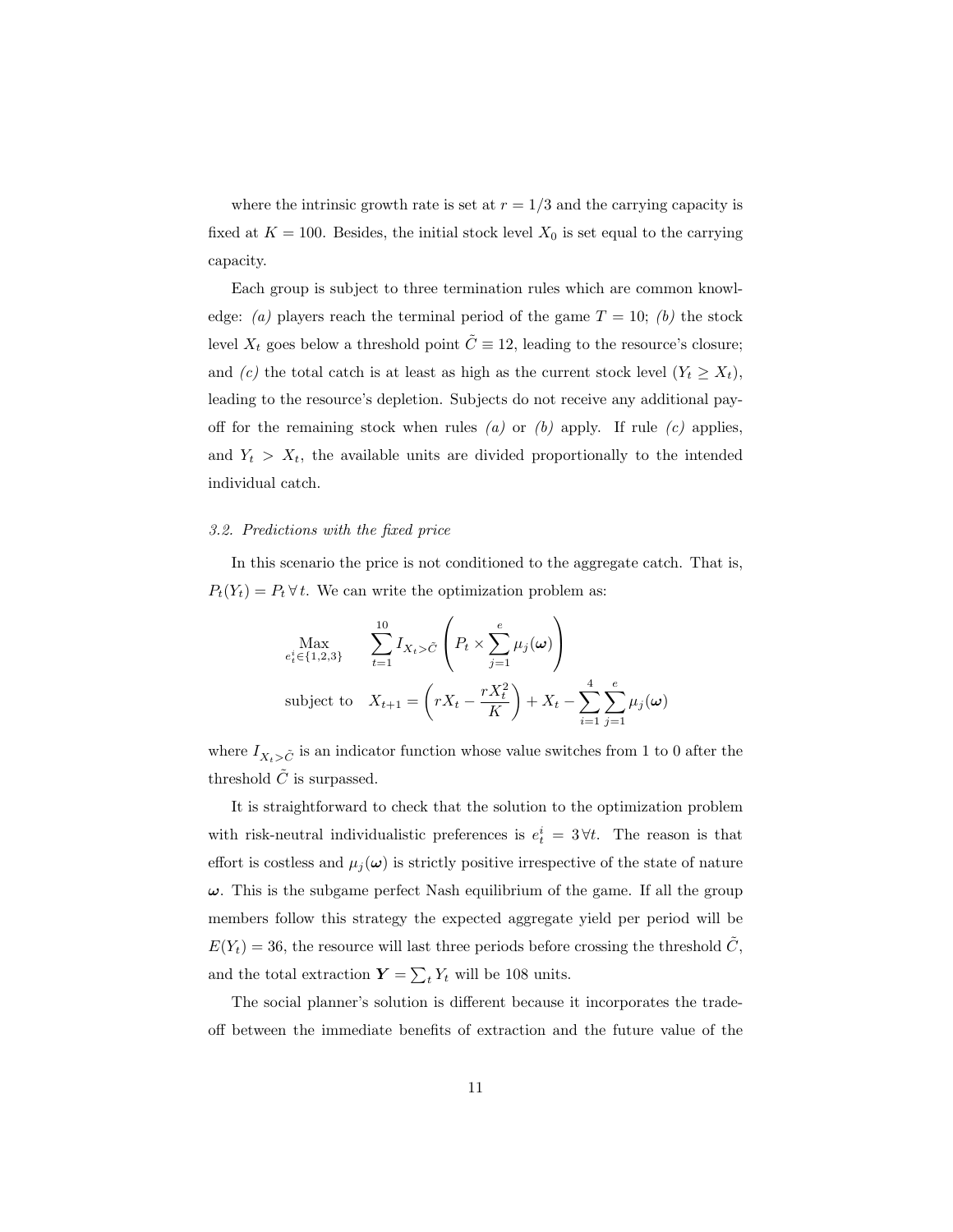stock. Whereas a single subject only internalizes as a cost its contribution to the resource's depletion  $-Y_t^i$ , the social planner internalizes as a cost the total aggregate catch  $-\sum Y_t^i$ . In the socially efficient solution total extraction is maximized by extending the resource's duration to the 10th and last period of the game, reaching a total expected extraction of  $E(Y) = 162$  units. This is 150% the total predicted extraction under the Nash equilibrium.

The social planner's solution can be reached through several paths. This is due to the discreteness of the strategy set: the feasible aggregate effort level ranges from 4 units (when  $e_t^i = 1 \forall i$ ), to 12 units (when  $e_t^i = 3 \forall i$ ). Nonetheless, the pattern of every efficiency-maximizing path is similar: a medium-to-high extraction effort early in the game (periods 1-2), a low extraction effort in intermediate periods, and a medium-to-high extraction at the end of the game (periods 9-10).

The intuition for this extraction path is the following: the social planner will move towards the stock level maximizing the growth rate  $(K/2)$ . Once the targeted stock is reached, the social planner will minimize the exerted effort to make the difference between harvest and growth rate as small as possible. This would have been the steady state solution in an infinite horizon game. With a finite horizon, as in our case, the incentives to deplete the resource before the end of the game shift upwards the effort levels in the final periods.

#### <span id="page-11-0"></span>3.3. Predictions with the conditional contract

Let us consider the scenario in which the price is a non-increasing function of the group's aggregate catch, or  $P_t(Y_t)$  with  $dP_t/dY_t \leq 0$ . This conditional contract rewards a decrease in extraction effort in two ways. Like in the fixed price treatment, the future stock value increases when aggregate extraction decreases. But unlike the fixed price treatment, it also grants an immediate reward through an additional compensation in the price per unit. This immediate reward is what we defined earlier as the second layer of the social dilemma. There is a tension between the collective incentive to marginally contribute to an increase in the price paid per unit, and the individual incentive to maximize the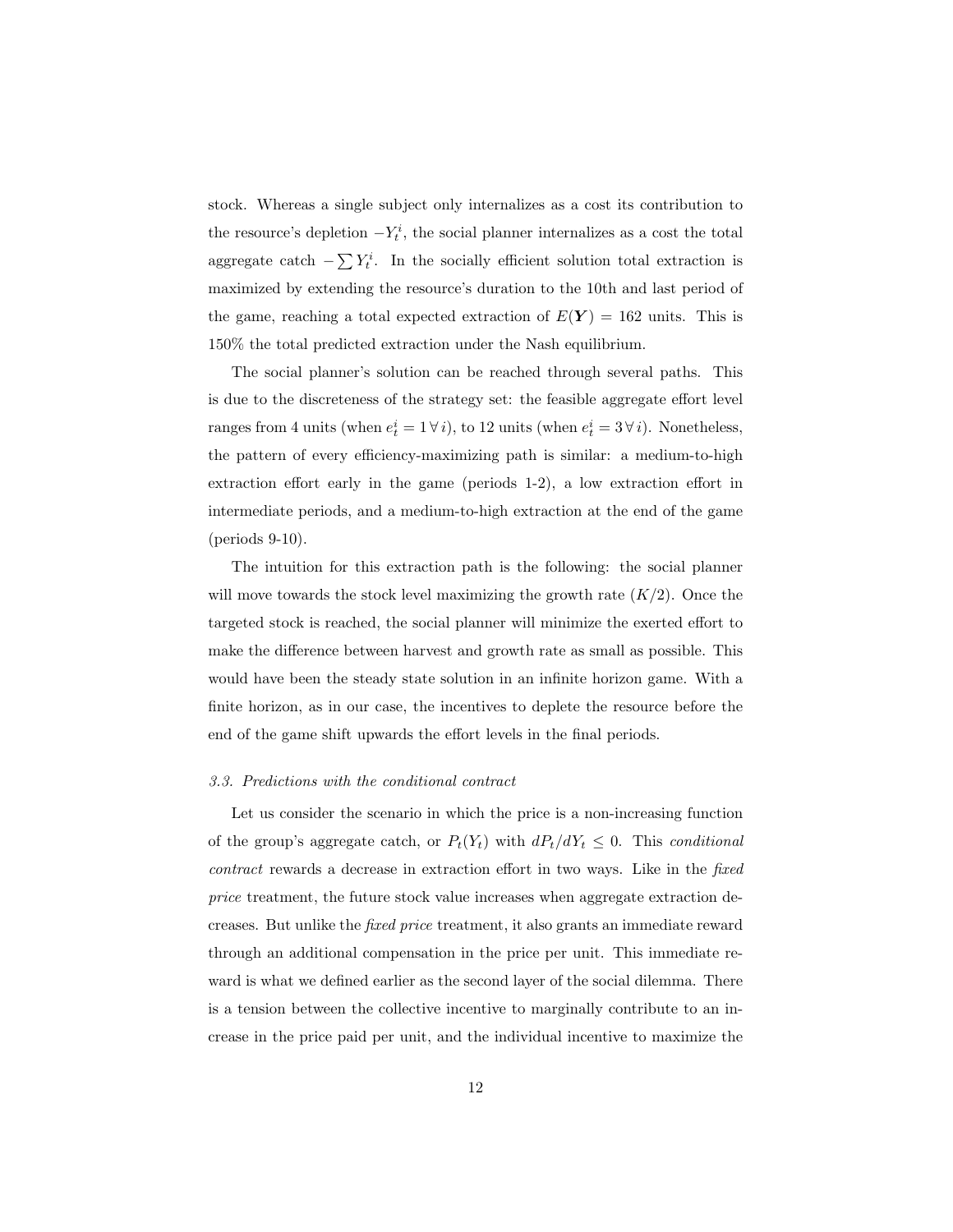catch and free-ride on the others' contribution to raise the price.

The downward sloping demand from our setting is shown in Table [1.](#page-12-0) The function  $P_t(Y_t)$  was calibrated to warrant that (risk neutral) subjects cannot benefit from decreasing the extraction effort  $e_t^i$  to raise  $P_t$  by themselves. It can be easily checked that an increase in the price requires at least two subjects willing to decrease their effort. Hence, the Nash equilibrium  $e_t^i = 3 \forall t$  remains unaltered with the conditional contract.

<span id="page-12-0"></span>Table 1: Price offered as a function of the aggregate catch in the CONTRACT treatment

| Quantity   4-12 13-20 21-28 29-40 41-60 |  |  |  |
|-----------------------------------------|--|--|--|
| $Price/unit \, \, 5$                    |  |  |  |

The social planner's solution with the conditional contract also reaches the 10th terminal period. The income maximization gives \$672 and an expected aggregate yield of 159 units. If, on the other hand, total yield is maximized then total income is \$666 and the expected aggregate yield is 162 units. In both cases the social planner's extraction path follows the same pattern than in the fixed price treatment: medium-to-high extraction in early periods, low extraction in intermediate periods, and medium-to-high extraction at the end of the game.

We take yield maximization as the reference point for the efficiency analysis. The reason is that the maximum aggregate yield is the same across treatments. We also set  $P_t = $2 \forall t$  under the *fixed price* treatment. In this way, the total income under the Nash equilibrium is \$216 in both treatments. This is very useful for interpretation purposes: any additional earnings from the conditional reward are the result (in expectation) of deviations from selfish behavior. The social planner's income will be of \$324 and \$666 with the fixed price and the conditional contract, respectively.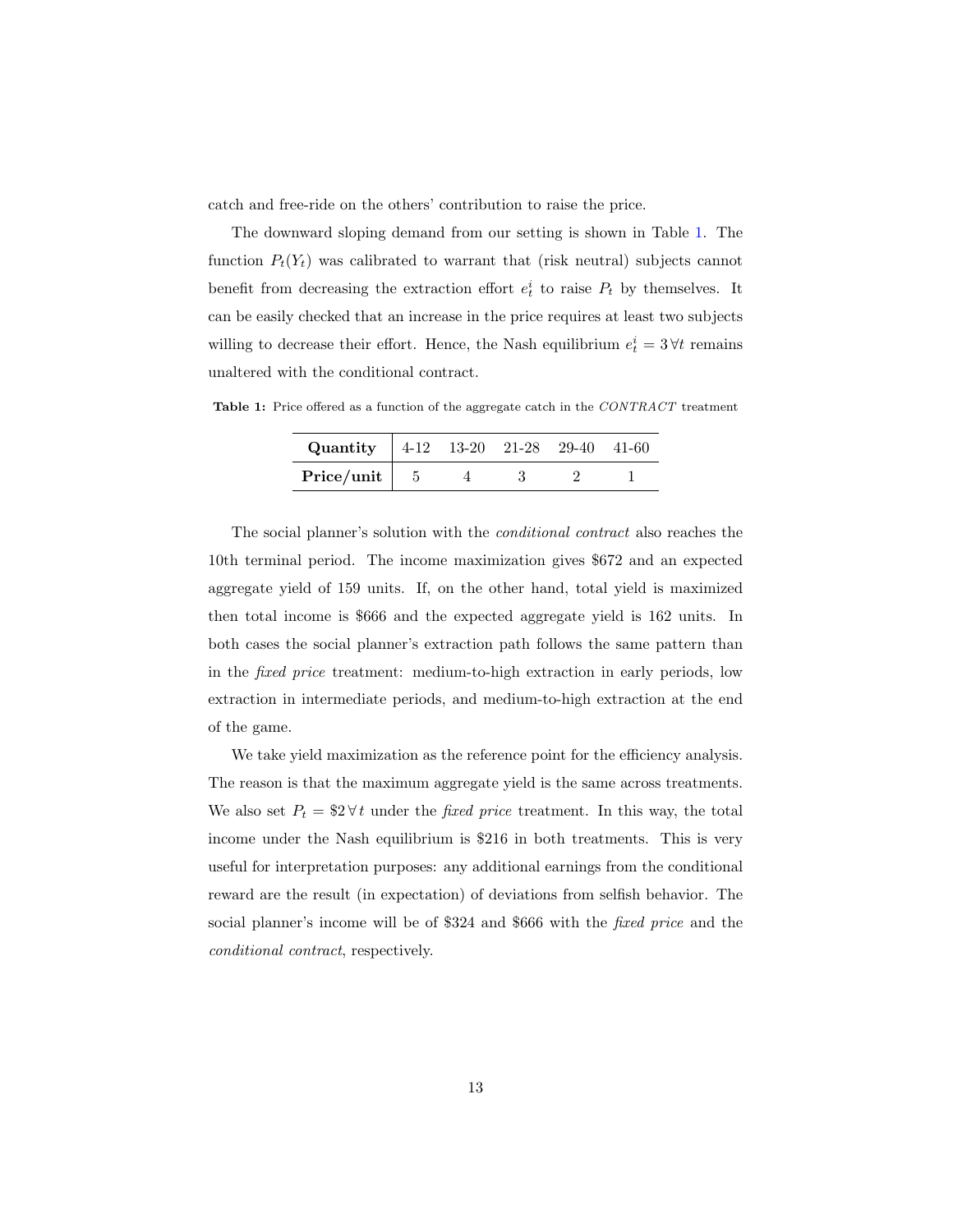## <span id="page-13-0"></span>4. Study setting

## 4.1. The community's degree of resource dependence

We conduct the experiments in three municipality subdivisions or *corregimien*-tos located in the Barú Island:<sup>[8](#page-13-1)</sup> Barú, Ararca and Santana. All three *cor*regimientos are administratively dependent on the city of Cartagena. Barú is located in the southern side of the island, farther from the city than Ararca and Santana (see Figure [1\)](#page-14-0). The latter two corregimientos, located in the northern side of the island, are halfway by land between Barú and Cartagena.

We label the fishermen in the southern and the northern side of the island as intrinsically and extrinsically motivated, respectively. For abreviation purposes we refer to the respective subsamples as the INTRINSIC and EXTRINSIC. Fishermen in the INTRINSIC subsample are inside a Marine Protected Area (MPA). As a consequence, they face a tighter technological constraint in the employed fishing gear. They also have poorer access to labor and credit markets compared to fishermen in the EXTRINSIC subsample. The greater distance to the city translates into transportation costs that are three times larger for the fishermen in the south compared to those in the north side of the island.<sup>[9](#page-13-2)</sup> Besides, fishermen in the northern side have access to another corregimiento that serves for them as an additional market.

The differences in market access and fishing gear are shown on panel (a) in Table [2.](#page-15-0) The fraction of fishermen selling their catch to the monopsonistic buyers is 72% in the INTRINSIC subsample and 56% in the EXTRINSIC subsample. Fishermen report in the post-experimental survey that these buyers also act as their source of informal insurance.[10](#page-13-3)

<span id="page-13-1"></span> $8$ The Barú island has an extension of 60 km<sup>2</sup>. It was originally known as the Barú Peninsula until the XVII century, when it was separated it from the continental mass to build a canal connecting Cartagena with the country's most important river.

<span id="page-13-2"></span><sup>9</sup>Land transportation is highly constrained from the south side of the island in vehicles different from motorbikes. Therefore, the best option available for fishermen in this community is speed-boat transportation.

<span id="page-13-3"></span><sup>&</sup>lt;sup>10</sup>Ice and gas are borrowed by fishermen at the beginning of the journey and they repay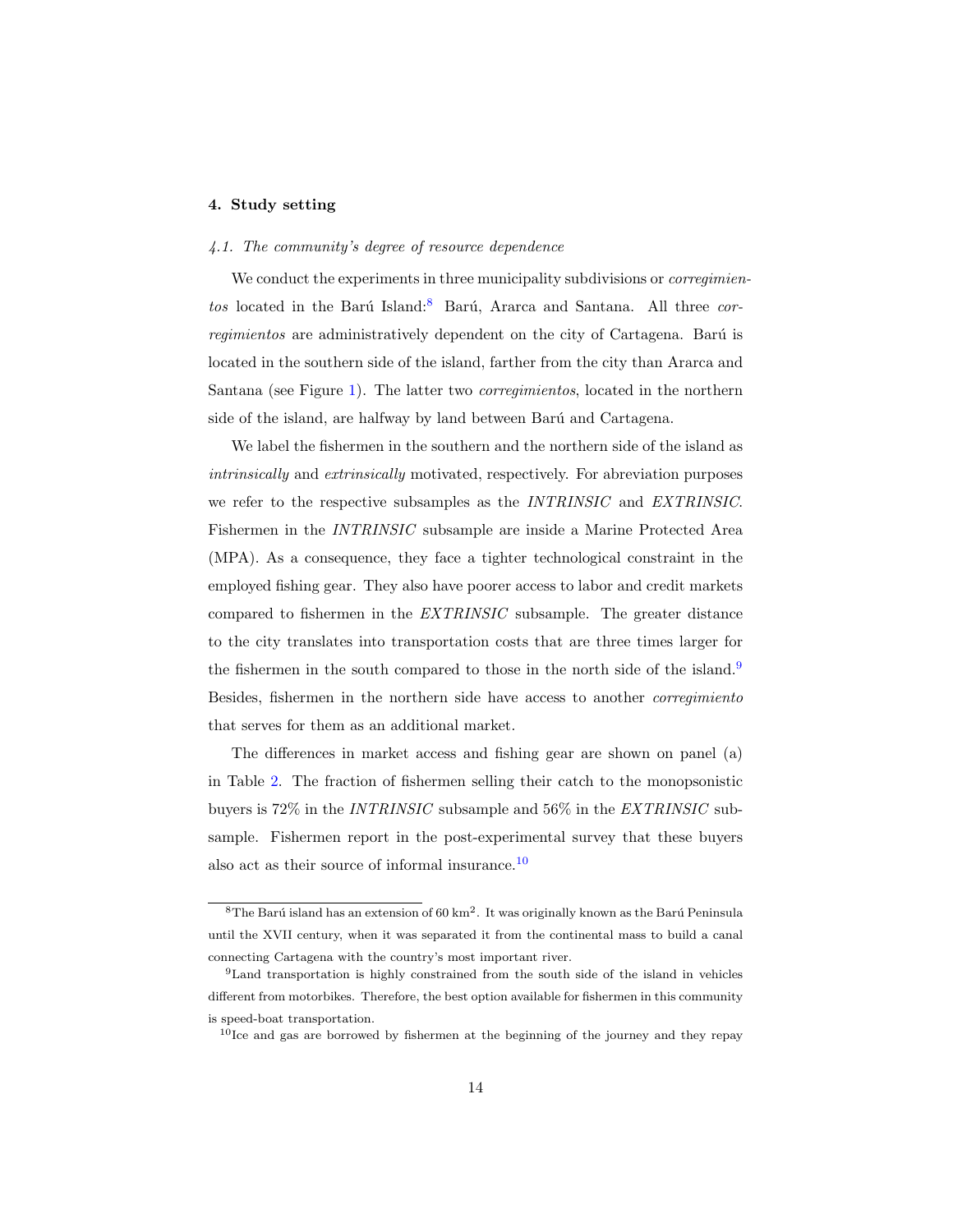<span id="page-14-0"></span>

Figure 1: Map of the National Natural Park "Corales del Rosario y San Bernardo," the Marine Protected Area defining our site location. Source: "Plan Básico de Manejo Ambiental (Parques Nacionales)". The purple line defines the limits of the park. Red areas highlight densely populated areas.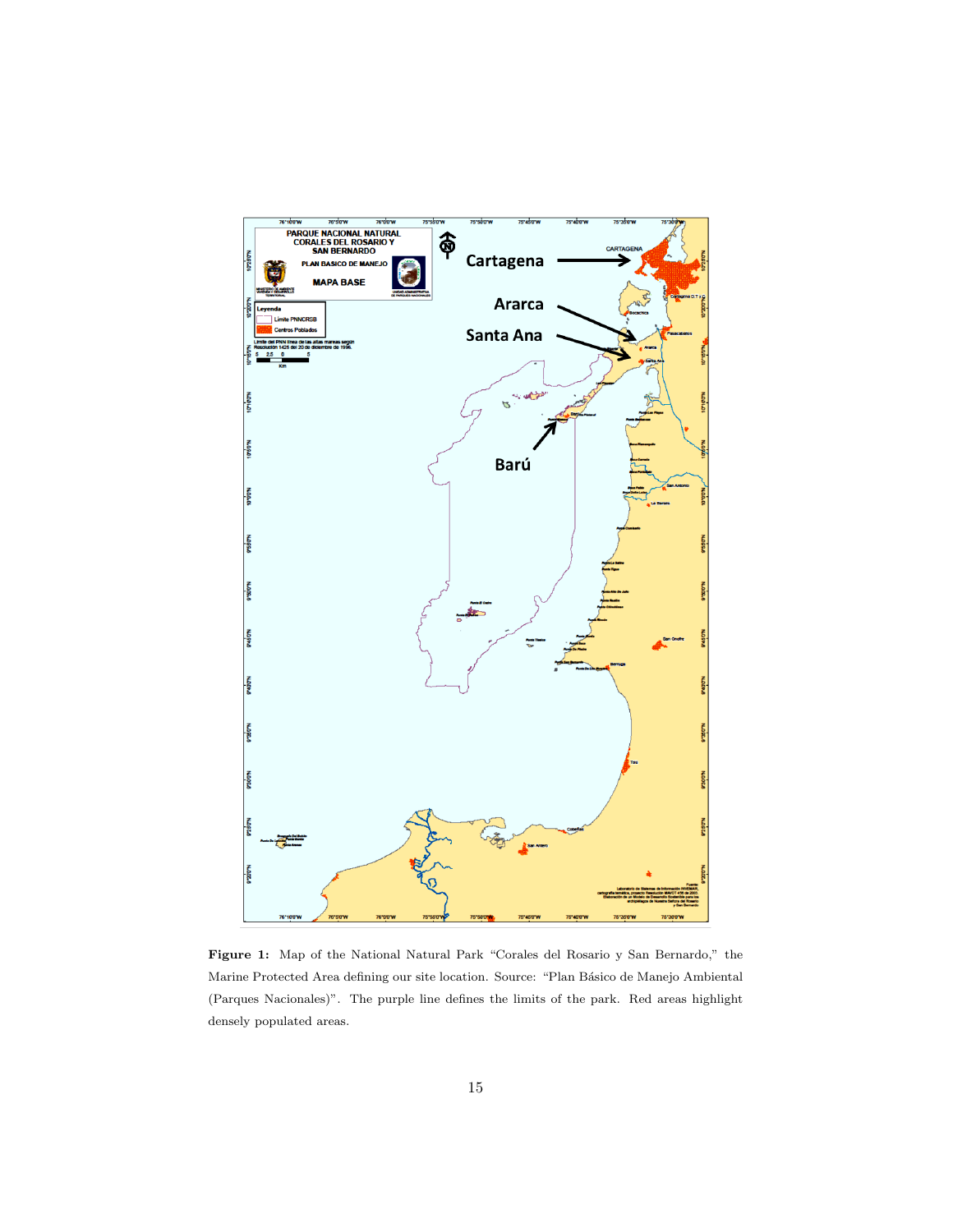|                                      | <b>EXTRINSIC</b> | <b>INTRINSIC</b> |             |            |
|--------------------------------------|------------------|------------------|-------------|------------|
|                                      | Mean             | Mean             | Difference  | $p$ -value |
| (a) Fishing inputs and market access |                  |                  |             |            |
| Sells to fish gatherer               | 0.563            | 0.719            | $-0.156$    | 0.161      |
| Boat ownership                       | 0.646            | 0.563            | 0.083       | 0.460      |
| Handlining                           | 0.729            | 0.594            | 0.135       | 0.210      |
| Harpoon                              | 0.021            | 0.438            | $-0.417***$ | 0.000      |
| Cast net                             | 0.146            | 0.250            | $-0.104$    | 0.248      |
| Fish traps                           | 0.000            | 0.125            | $-0.125*$   | 0.012      |
| Gill net / Trammel                   | 0.458            | 0.125            | $0.333***$  | 0.001      |
| Drag net / <i>Boliche</i>            | 0.229            | 0.000            | $0.229***$  | 0.003      |
| (b) Socioeconomic characteristics    |                  |                  |             |            |
| Age                                  | 48.4             | 37.7             | $10.7***$   | 0.001      |
| Education [years]                    | 2.31             | 5.13             | $-2.81***$  | 0.000      |
| Other economic activities            | 0.479            | 0.656            | $-0.177$    | 0.122      |
| Weekly earnings $[1,000 \times COP]$ | 164.362          | 139.375          | 24.987      | 0.397      |
| Perceived relative wealth [1-10]     | 2.83             | 4.125            | $-1.292***$ | 0.008      |
| No. adults in household              | 3.69             | 3.28             | 0.41        | 0.275      |
| No. children in household            | 1.65             | 1.88             | $-0.23$     | 0.472      |
| Perceived luck when fishing [1-10]   | 6.67             | 6.26             | 0.403       | 0.442      |
| Gambling in dominoes <sup>+</sup>    | 0.500            | 0.514            | $-0.014$    | 0.883      |

<span id="page-15-0"></span>Table 2: Mean tests by subsample's location. The number of subjects from inside and outside the MPA is 32 and 48, respectively. For categorical variables we report the p-value for the Chi-squared test (instead of the t-test). The abbreviation [COP] refers to Colombian pesos.

 $+60\%$  of the subjects play dominoes. 80% of them bet on the outcome of the game.

\*\*\* p<0.01, \*\* p<0.05, \* p<0.1

Panel (a) also reports differences between subsamples in the employed fishing gear. For the INTRINSIC subsample the use of harpoon and fish traps is widely extended (44 and 13 percent, respectively) compared to the EXTRINSIC subsample (2 and 0 percent, respectively). Handlining, another technique with low extractive capacity, is widely used in the INTRINSIC and EXTRINSIC

with a share of their catch. Part of the debt is accumulated if the catch is not sufficient to repay.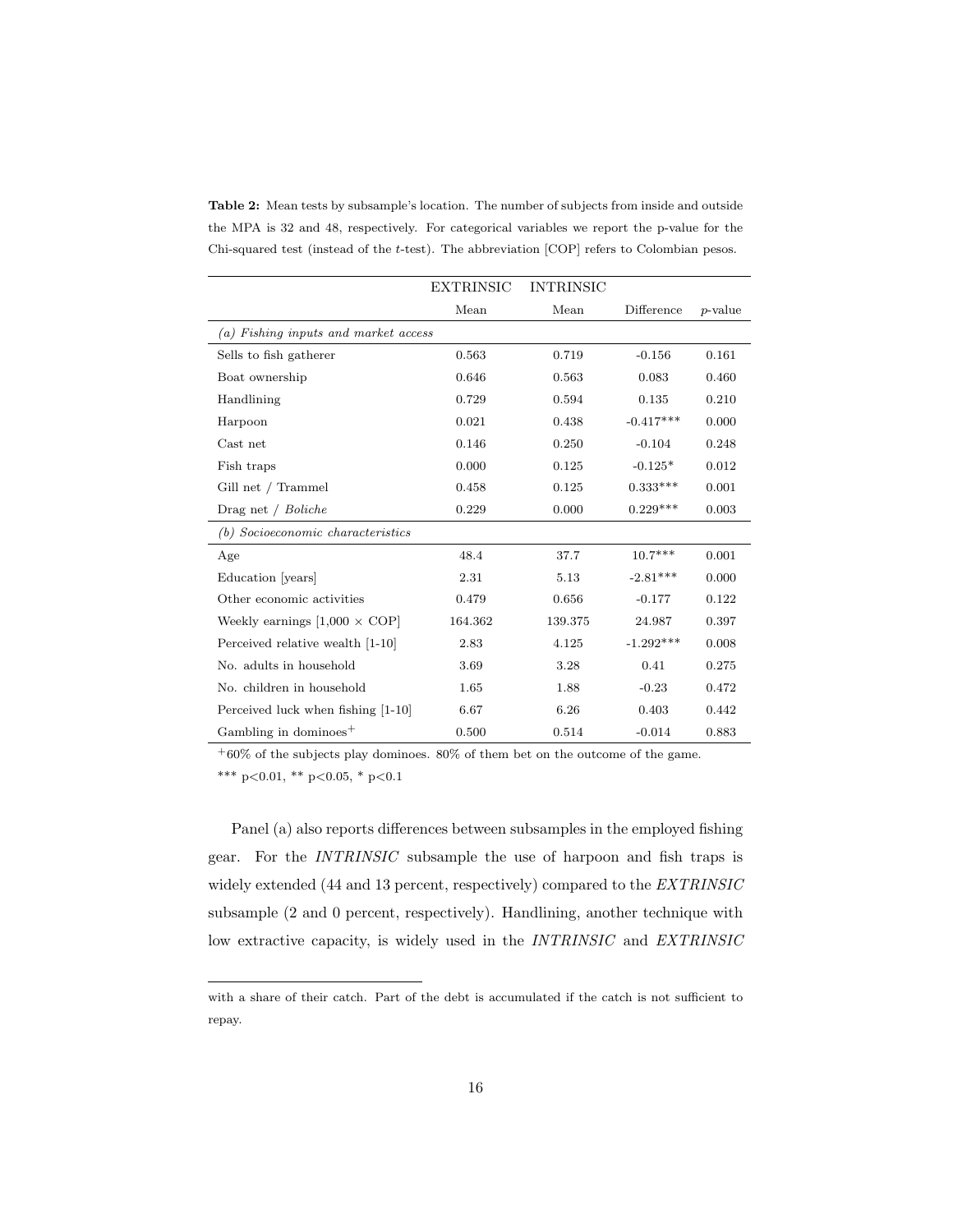subsamples, 59 and 73 percent, with no significant differences between locations. Technologies with high extractive capacity are widespread in the EXTRINSIC subsample. Gill nest, or trammels, are employed by 46 percent of fishermen compared to 13 percent in the INTRINSIC subsample. The drag net known as boliche, a more harmful and forbidden technology, is reported by 23 percent of fishermen in the EXTRINSIC subsample, and by none of the fishermen in the INTRINSIC subsample.

We do not observe statistical differences between subsamples in the reported boat ownership. Nonetheless, the tenancy structure depends on the employed technology. For technologies with low extractive capacity, frequent in the IN-TRINSIC subsample, most fishermen work alone or at most with two other fellows. Their incentives for group formation is to pool risk by dividing the earnings among the crew. Boats not owned by any of the crew members are usually property of the local monopsonistic buyer, to whom the fishermen need to commit their catch. For technologies with high extractive capacity, frequent in the EXTRINSIC subsample, the fishermen make larger groups due to the physical requirements for dragging the nets. These fishermen usually report co-ownership of the boats and the fishing gear.

#### 4.2. Participants' socioeconomic characteristics

The comparison of socioeconomic characteristics between the INTRINSIC and the EXTRINSIC subsample shows that the former are younger and about two years more educated (see panel (b) on Table [2\)](#page-15-0). Moreno-Sánchez and Mal[donado](#page-36-4) [\(2010\)](#page-36-4) report similar differences between communities located inside and outside the same MPA. $^{11}$  $^{11}$  $^{11}$  In addition, they report that fishermen inside the MPA are more aware of the environmental regulations and meet more often with local environmental authorities.

Self-reported weekly earnings, on the other hand, do not differ across com-

<span id="page-16-0"></span> $11$ From the eight *corregimientos* that participated in Moreno-Sánchez and Maldonado's study, only Santana overlaps with our sample.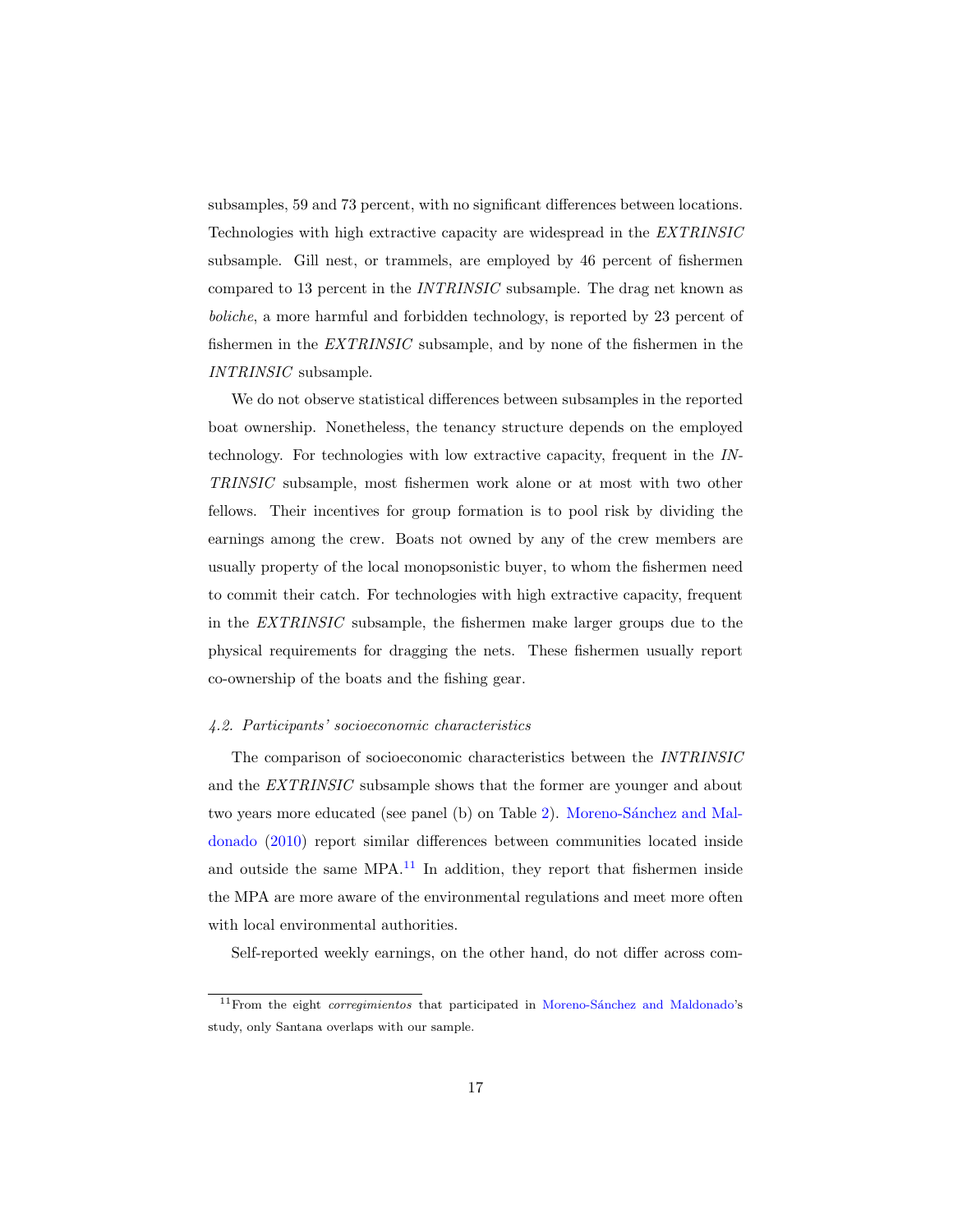munities. However, when the fishermen are asked about their relative wealth with respect to their community, those in the *INTRINSIC* subsample consider themselves wealthier. We also report two indirect measures of the fishermen's risk preferences: a self-assessment of their luck in the fishing activity and their gambling behavior. We do not find statistical differences between subsamples for any of these variables.

## <span id="page-17-0"></span>5. Experimental design

We propose a  $2 \times 2$  factorial design with between-subjects variation. We randomly assign groups to a payment scheme  $\{FIXED, \text{CONTRACT}\}\.$  We implement the experiment on two communities differing in their most salient source of motivation, captured in the subsamples' labels {INTRINSIC, EXTRINSIC }. In the CONTRACT treatment the price is a function of aggregate extraction,  $P_t(Y_t)$ , as described in Table [1.](#page-12-0) In the FIXED treatment we set  $P_t = $2 \forall Y_t, t$ . This is the predicted price in the CONTRACT treatment if subjects play the Nash equilibrium.

The fishermen communities are labeled as the INTRINSIC and EXTRINSIC subsamples. The labels are based on the relative weight that fishermen in each location give to non-monetary motivation to preserve the resource. We argue that the fishermen located inside the MPA are more intrinsically motivated. This is the result of tighter technological and economic constraints, but also of a closer relationship with authorities raising environmental awareness.

Eighty artisanal fishermen participated in the treatments reported in this work. Another forty fishermen participated in a treatment variation in which the relationship between extraction effort and yield is deterministic. Results from this experimental variation, conducted only in the INTRINSIC subsample, are reported in [Mantilla and Miquel-Florensa](#page-36-8) [\(2016\)](#page-36-8).

In the INTRINSIC subsample the participants were recruited by a local member of the research team. He is a part time fisherman and the head of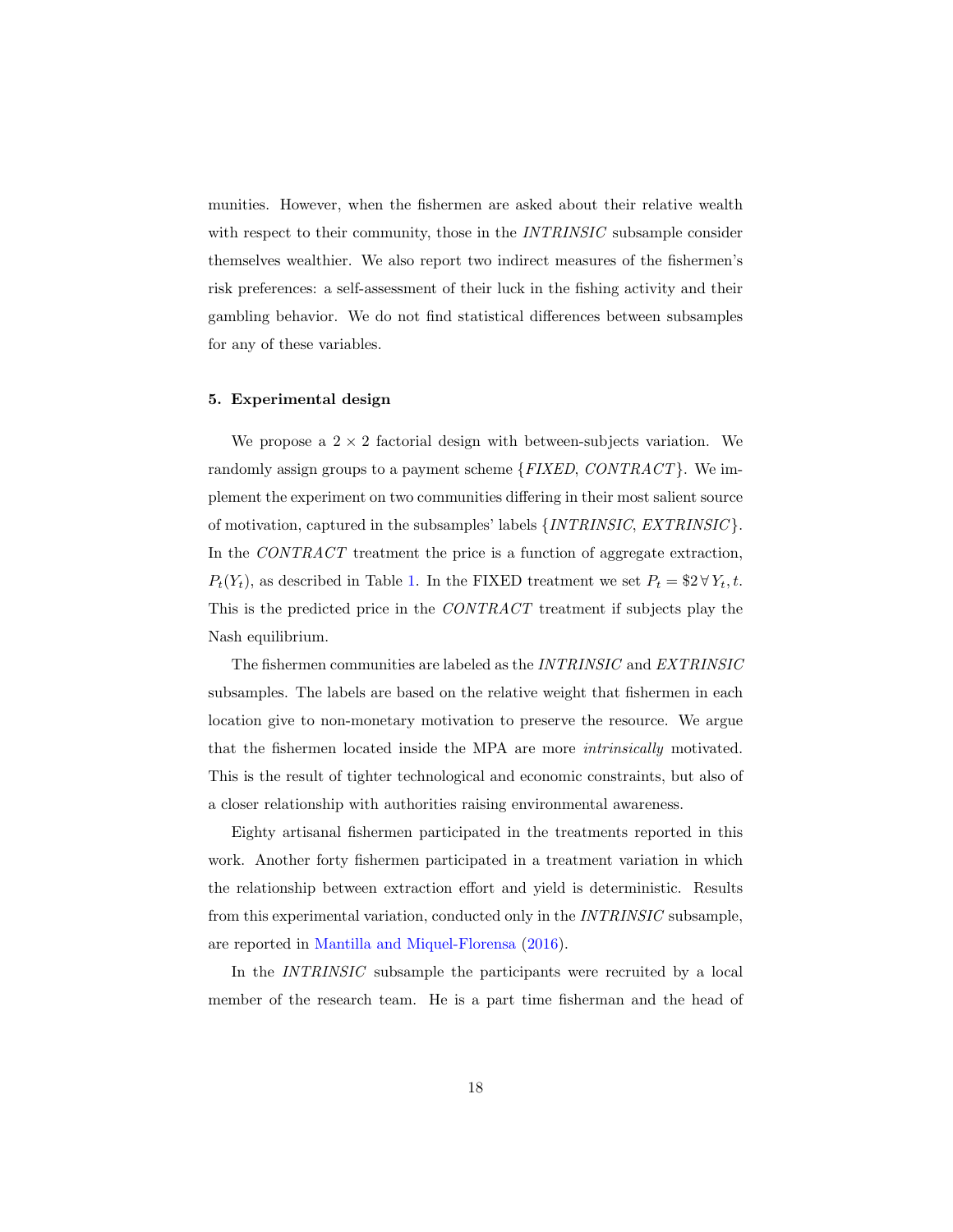a fishermen association, $12$  with previous experience in an unrelated academic project involving the collection of socio-economic data. We agreed on a target of 60 to 75 subjects to be recruited, about half of the fishermen in the community. A total of 72 fishermen from this community attended our call. The fishermen were invited to the activity two weeks in advance. For each specific session we invited a roughly equal number of participants from each fishermen association. The associations are geographically distant to each other within the community, but in general fishermen know each other.

In the EXTRINSIC subsample we contacted the head of each fishermen association three weeks in advance. They extended the invitation to the members of their respective association. We had a meeting a week before the experiments to concert some details of the sampling procedure (e.g., avoid members of the same household). In one of the *corregimientos* the show up rate to the activity was 35% higher than our maximum capacity, so we were able to randomly select the participants in situ. The local member of our research team directly invited about twenty five percent of the participants in this location, who were independent fishermen from this community.

The activity was carried out in the communal meeting hall of each corregimiento. To minimize selection issues, the experiments were conducted in afternoon hours because the fishermen's journey goes from 5:00 to 13:00. Table [3](#page-19-0) reports the number of participant per treatment cell.

We ran a total of 8 sessions with 4, 8 and 12 subjects. We knew beforehand the session size for the 3 sessions with less than 12 participants. We read aloud the game instructions to the whole group after the subjects' arrival. Instructions were not provided in written form due to moderate literacy rates. Participants signed the consent form once the procedure was clear. Groups of four subjects

<span id="page-18-0"></span><sup>12</sup>Fishermen associations serve as another source of informal insurance and also facilitate the collective ownership of assets such as boats and storage equipment [\(Villamil et al.,](#page-38-3) [2015\)](#page-38-3). There are four associations in the Barú corregimiento and three associations in Ararca and Santana.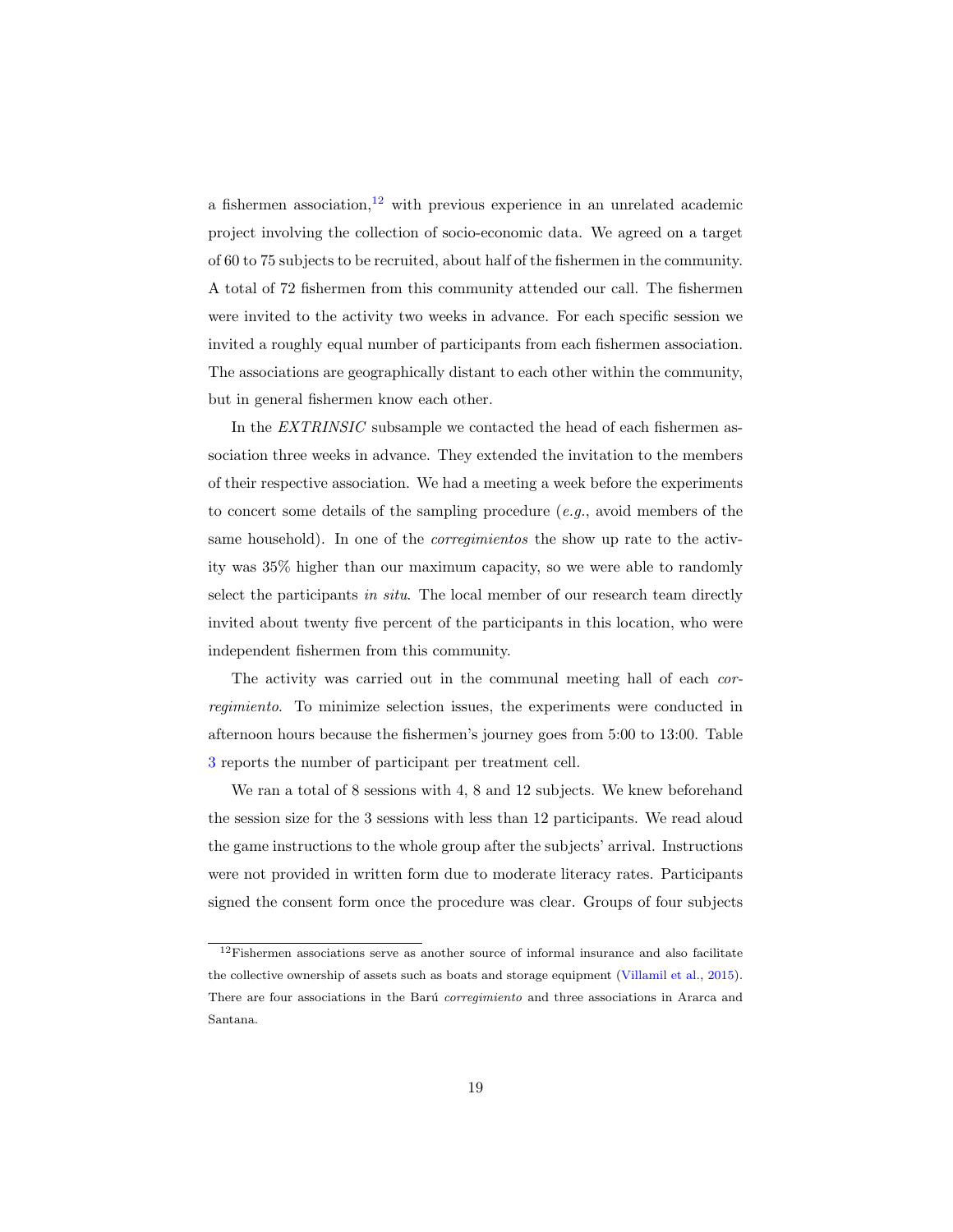|                  | <b>FIXED</b>      | <b>CONTRACT</b>          |
|------------------|-------------------|--------------------------|
| <b>INTRINSIC</b> | $FIX-INT$ (N=16)  | $CNTR-EXT$ (N=16)        |
| <b>EXTRINSIC</b> | $FIX$ -EXT (N=24) | $CNTR\text{-}EXT$ (N=24) |

<span id="page-19-0"></span>Table 3: Experimental Design. Each cell contains in italics the treatment name, a combination of the two factors, and the total number of participants in that specific cell.

were formed using a quasi-random procedure. Quasi-randomness allowed us to balance participants from different fishermen associations and to allocate family members (e.g., siblings from different households) to different groups.

All the groups on a given session were assigned to the same treatment. Groups were spatially isolated from each other to avoid contamination during the disclosure of group-specific information. Subjects could identify their fellow group members, but any form of communication was forbidden throughout the whole activity. Identification of group members also implies that different session size is not a concern. Regarding any potential reputational effect associated to group members' identities, we argue that it should be the same across treatments.

The timing in every period of the game is as follows:  $(i)$  Subjects decide the extraction effort units [fishing trips]. (ii) Subjects receive a numbered dice per each effort unit. They also receive the number of null dices required to have a total of three cubes per roll.<sup>[13](#page-19-1)</sup> The sides of each numbered dice were 1, 1, 3, 3, 5 and 5. The sum of the dice outcomes indicates the participant's yield. *(iii)* The monitor privately records each participant's yield. Afterwards, he publicly announces the aggregate effort, the aggregate yield, and computes the stock level for the next period. Due to the dynamic nature of the game, a board indicating the current stock level and its corresponding growth rate was publicly available for each group of four participants.  $(iv)$  The price is computed

<span id="page-19-1"></span> $^{13}$ By forcing participants to roll the same number of dices we guarantee that the privacy of the decision is not altered by the noise during the rolling procedure.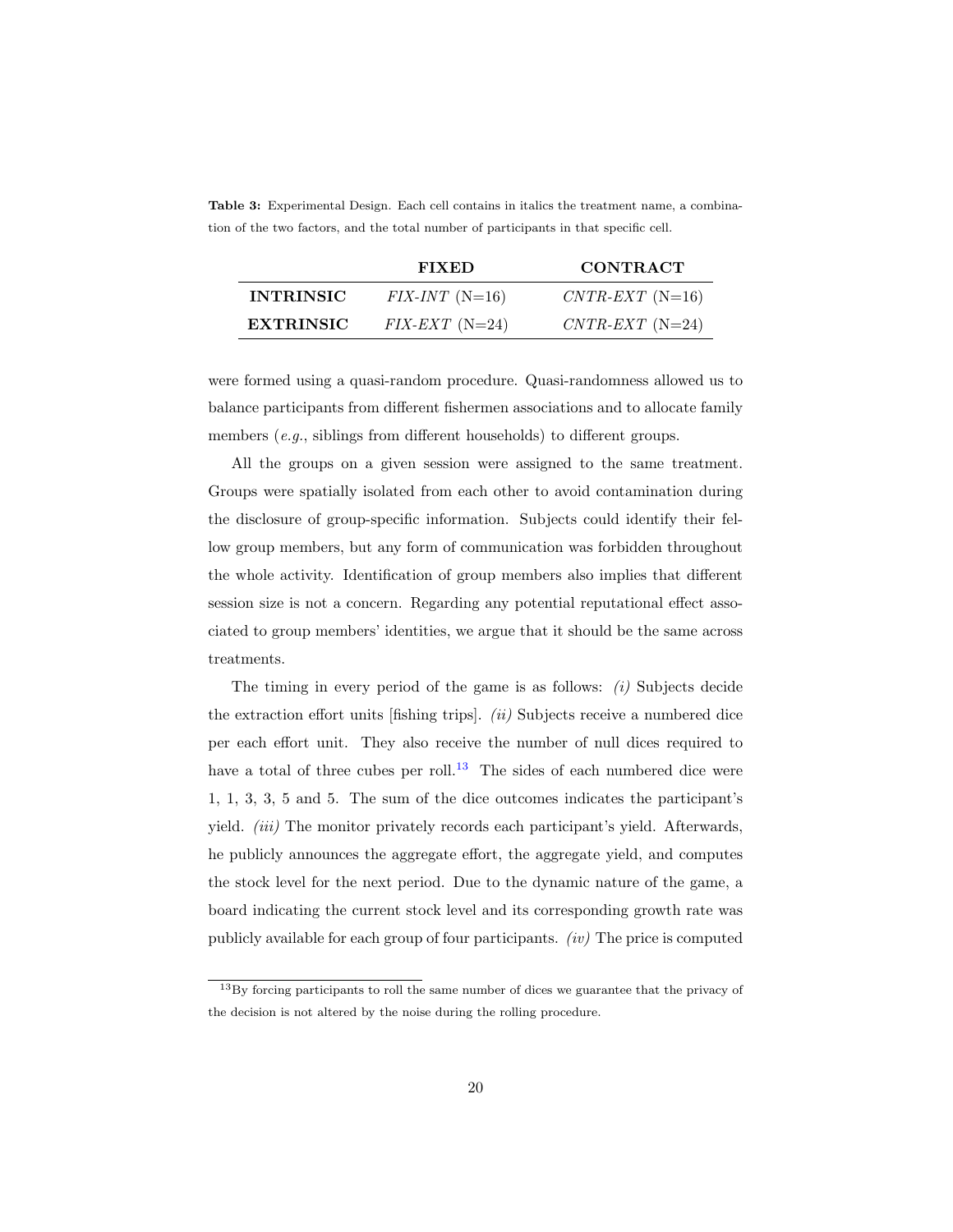according to the pricing scheme. In the CONTRACT treatment there was also a smaller board with the conditional prices listed in Table [1.](#page-12-0)

This process was repeated until one of the three termination rules applies. All of them were common knowledge since the beginning of the game. The termination rules were the following: (a) subjects reached the 10th period of play,  $(b)$  the stock level, after the reproduction, was below 12 units, or  $(c)$  the total catch was at least as high as the available stock level. When rule  $(c)$  applied and the total catch was larger than the available stock, the remaining units were divided proportionally to the intended individual catch. In the CONTRACT treatment the available units were paid at the price dictated by the intended aggregate catch.

A post-experimental survey was applied with the experiment. All the participants were paid at the end of the activity. On average they earned \$29,500 Colombian pesos [COP]. This amount was about \$15.7 US dollars at the time of the experiment and corresponds to  $1.4$  times the daily minimum wage.<sup>[14](#page-20-0)</sup> The whole activity lasted between 80 and 100 minutes per session.

As part of the post-experimental survey we elicit participants' risk preferences using an incentivized choice experiment inspired in [Binswanger](#page-32-5) [\(1980\)](#page-32-5) and previously implemented by [Eckel and Grossman](#page-34-6) [\(2008\)](#page-34-6), [Barr and Genicot](#page-32-6)  $(2008)$  and Cárdenas and Carpenter  $(2013)$ . The experimental task consists on choosing to play one of five lotteries that simultaneously increase in expected value and payoffs' variance (see Table [C.1\)](#page-46-0).

Subjects are strongly balanced across pricing schemes (see Table [C.2\)](#page-47-0). Despite the randomization process, the adoption of handlining as fishing technology is higher for subjects assigned to the CONTRACT treatment. This is a minor concern since there are no systematic differences in the adoption of other fishing technologies, and 52% of subjects using handlining reported the use of at least one additional technology. We also observe a difference across treatments in the

<span id="page-20-0"></span> $14\,\text{By}$  August 2104, 1 USD = 1,880 COP. Colombia's daily minimum wage in 2014 was 20,533 COP.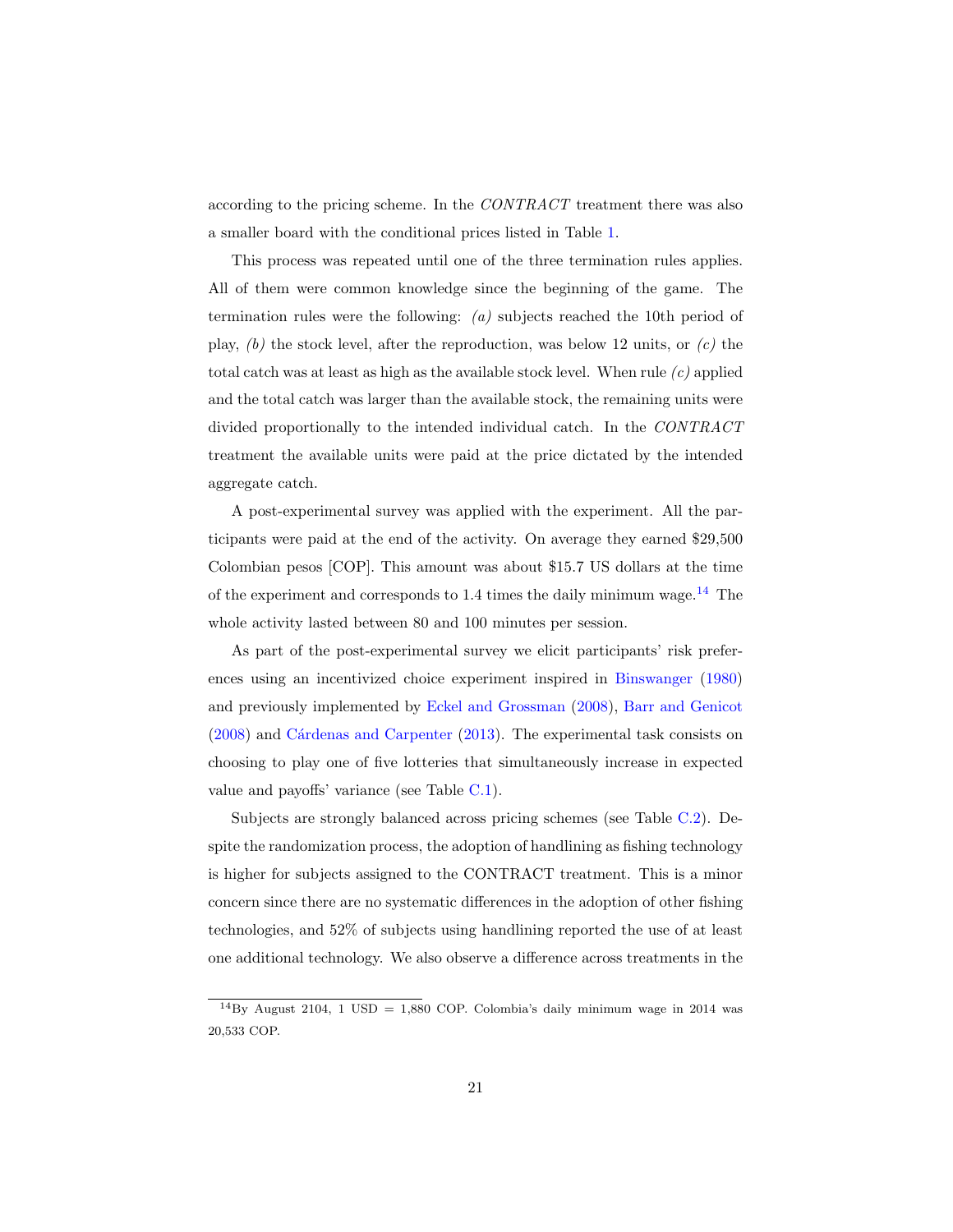number of adults per household, but not in the total household members.

## <span id="page-21-0"></span>6. Results

#### 6.1. Analysis of group level outcomes

Table [4](#page-22-0) reports the differences in efficiency, resource's duration and aggregate catch between the CONTRACT and the FIXED treatments. The unit of observation is the group of four fishermen. The results of a Wilcoxon test are reported in the last column of the table. Each comparison is reported for the pooled sample, as well as for the INTRINSIC and EXTRINSIC subsamples separately. We find that, for all three outcomes, the significant effect of the CONTRACT in the pooled sample is driven by the EXTRINSIC subsample.

We define efficiency as the ratio between the realized and the maximum group earnings, as shown in equation [\(1\)](#page-21-1). Efficiency is equal to zero for the Nash equilibrium prediction, and it is equal to one for the social planner's solution.

In the EXTRINSIC subsample, the average efficiency increases from 0.166 in the FIXED to 0.533 in the CONTRACT treatment (p-value 0.0103). In the INTRINSIC subsample, the average efficiency is 0.398 in the FIXED, and it increases to 0.496 in the CONTRACT treatment. The latter difference is not statistically significant ( $p$ -value 1.000).<sup>[15](#page-21-2)</sup>

<span id="page-21-1"></span>
$$
Efficiency = \frac{Group\,Earnings - Nash\,Eq.\,Earnings}{Max. Group\,Earnings - Nash\,Eq.\,Earnings}
$$
\n(1)

<span id="page-21-2"></span><sup>15</sup>This result is robust to an alternative measure of efficiency: the ratio between the realized and the maximum group earnings, as if everyone would have been paid with the *conditional* contract. We compute these hypothetical earnings for subjects in the FIXED treatment, and compare them with the actual earnings of the subjects in the CONTRACT treatment. The intuition is that if the efficiency gap between payment schemes is small, then the conditional rewards are not very salient and subjects are motivated to decrease their extraction effort by "something else". Under this alternative definition, the CONTRACT increases efficiency by 35.8 percent in the  $EXTRINSIC$  subsample (p-value 0.0319), whereas in the INTRINSIC subsample the CONTRACT increases the efficiency by 0.6 percent. However, this increase is not significant (see Table [C.3](#page-48-0) in the Appendix).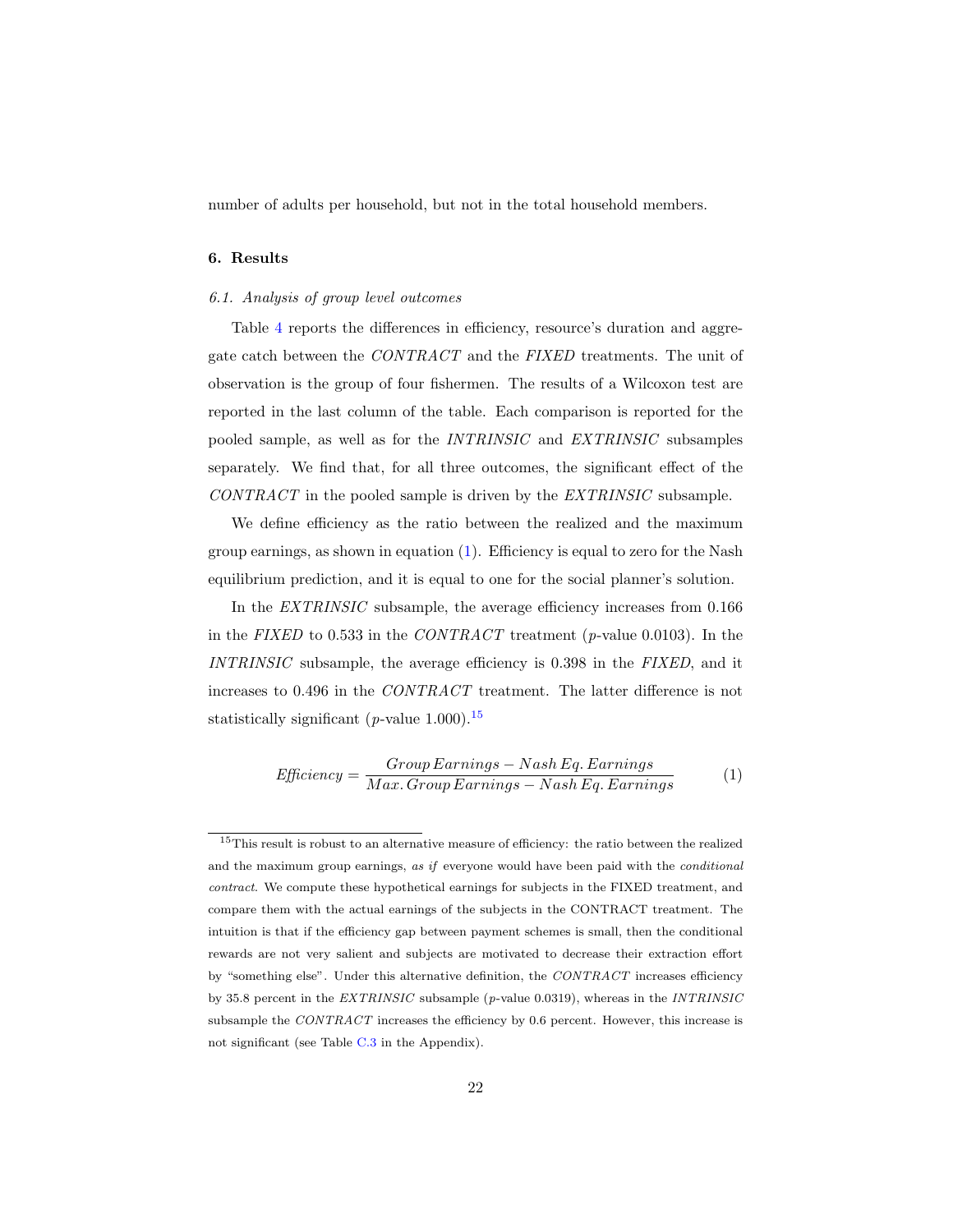|                    | CONTRACT | <b>FIXED PRICE</b> | Difference |
|--------------------|----------|--------------------|------------|
| Efficiency         |          |                    |            |
| Pooled $(N=20)$    | 0.518    | 0.259              | $0.259**$  |
|                    | (0.172)  | (0.213)            | [0.0155]   |
| Extrinsic $(N=12)$ | 0.533    | 0.166              | $0.366**$  |
|                    | (0.229)  | (0.106)            | [0.0103]   |
| Intrinsic $(N=8)$  | 0.496    | 0.398              | 0.098      |
|                    | (0.018)  | (0.274)            | [1.000]    |
| Duration [rounds]  |          |                    |            |
| Pooled             | 6.80     | 5.50               | $1.30*$    |
|                    | (1.87)   | (1.51)             | [0.0969]   |
| Extrinsic          | 6.83     | 4.83               | $2.00*$    |
|                    | (2.48)   | (0.75)             | [0.0855]   |
| Intrinsic          | 6.75     | 6.50               | 0.25       |
|                    | (0.50)   | (1.91)             | [0.8809]   |
| <b>Total Yield</b> |          |                    |            |
| Pooled             | 135.2    | 122.0              | $13.2**$   |
|                    | (8.76)   | (11.50)            | [0.0125]   |
| Extrinsic          | 138.2    | 117.0              | $21.2***$  |
|                    | (10.23)  | (5.73)             | [0.0064]   |
| Intrinsic          | 130.75   | 129.5              | 1.25       |
|                    | (3.50)   | (14.79)            | [1.000]    |

<span id="page-22-0"></span>Table 4: Comparisons between payment schemes: efficiency, resource's duration and total catch. Unit of observation is group. The p-value for the non-parametric Wilcoxon test is reported in brackets.

Standard deviation in parenthesis. p-values in brackets.

\*\*\* p<0.01, \*\* p<0.05, \* p<0.1

We find similar differences in terms of the resource duration. In the FIXED treatment the mean duration of the resource is 5.50 periods compared to 6.80 periods in the CONTRACT treatment  $(p$ -value 0.097). This effect is driven by the EXTRINSIC subsample, where the introduction of the conditional contract increases the resource's average duration from 4.8 to 6.8 rounds (p-value 0.086). In the INTRINSIC subsample, on the other hand, resource duration increases from 6.50 to 6.75 with the conditional contract (p-value 0.881).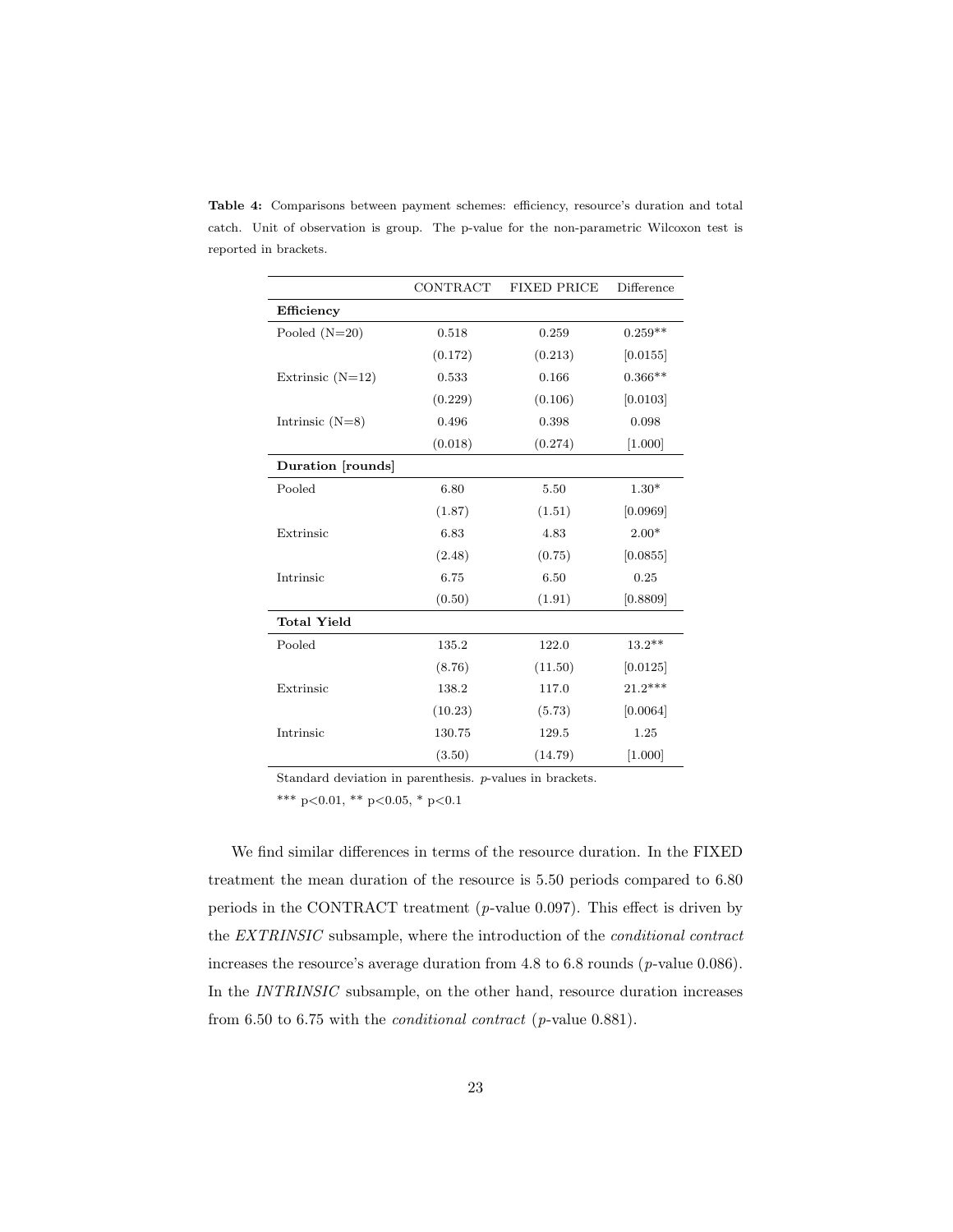The structure imposed on the resource dynamics allows us to explore in depth the differences of resource duration. We employ survival analysis to exploit the time variation of the final round for each group. The effect of the *conditional* contract, as well as the differences between the two fishermen communities, are robust to the use of non-parametric and parametric survival analysis models (see [Appendix A\)](#page-38-4).<sup>[16](#page-23-0)</sup>

For the aggregate catch we also find an effect of the pricing scheme. In the EXTRINSIC subsample the group's total yield increases 18.1% in the CON-TRACT treatment (p-value 0.006). In the INTRINSIC subsample, on the other hand, the 0.9% increase in the group's total yield associated to the CONTRACT treatment is non-significant (p-value 1.000).

## <span id="page-23-1"></span>6.2. Analysis of individual extraction effort

Participants in our experiment choose, every round, whether to exert 1, 2 or 3 units of extraction effort. The mean and median effort per period are 1.72 and 2 units, respectively. We limit our analysis to the first four periods to not overweight groups whose resource lasted longer. Within this range, where all groups are observed, the mean effort increases to 1.82. We find that the CONTRACT decreases the effort per round 0.21 units compared to the FIXED treatment. Besides, in the INTRINSIC subsample the effort per round is 0.20 units lower than in the EXTRINSIC subsample.

We further analyze the differences in the dynamics of the chosen effort levels. After the first round of play, in the FIXED treatment we observe a substitution from the intermediate ( $e = 2$ ) to the high ( $e = 3$ ) extraction effort level. Contrarily, in the CONTRACT treatment the substitution goes from the intermediate  $(e = 2)$  to the low  $(e = 1)$  extraction effort level. A full description of the chosen effort levels over time is presented in the [Appendix B,](#page-43-0) where we use a simplex to illustrate the different trajectories between payment schemes and

<span id="page-23-0"></span><sup>&</sup>lt;sup>16</sup>In the parametric model the logistic growth function is explicitly considered by assuming a non-monotonic hazard rate.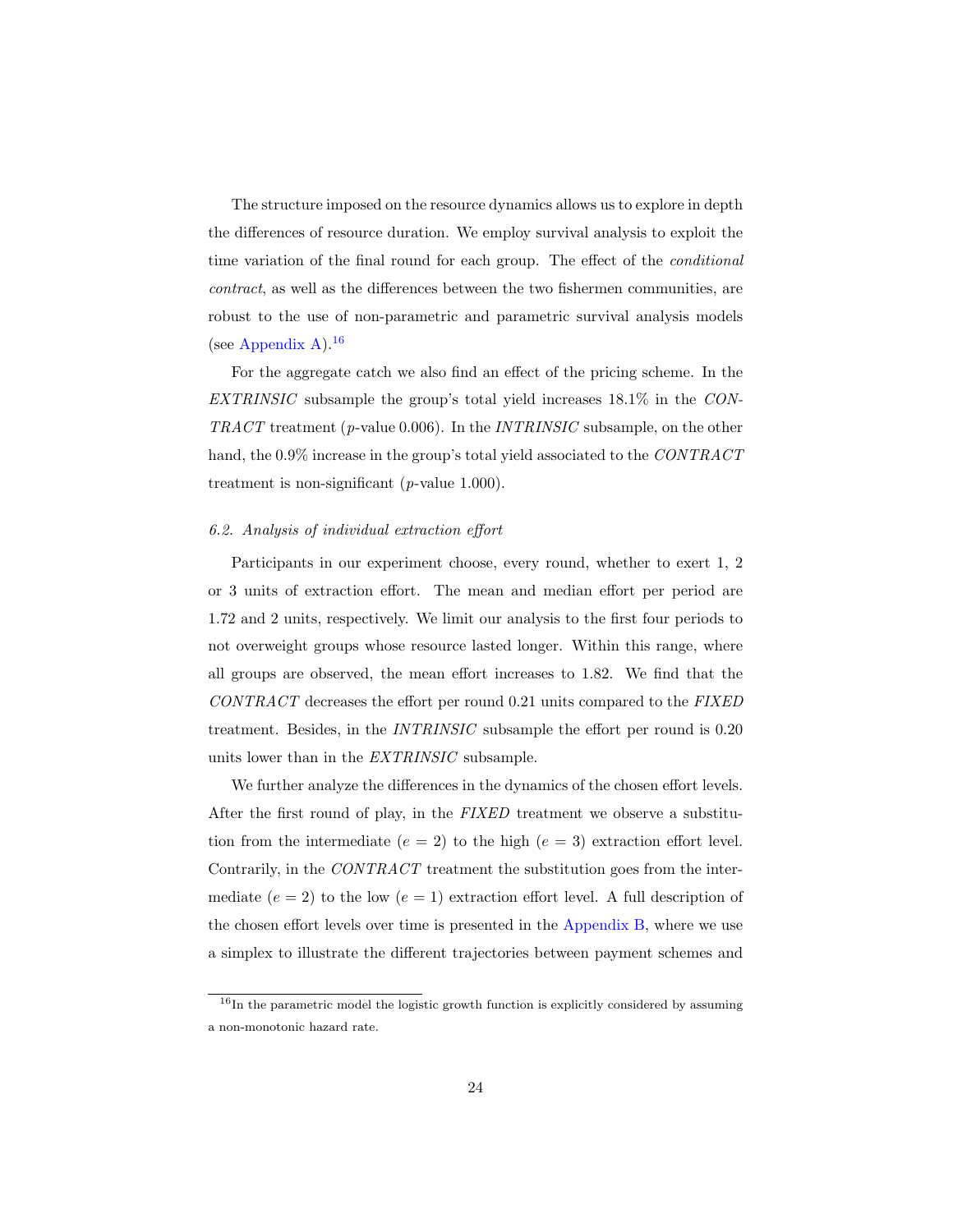between subsamples.

Being aware of these divergent trajectories, we ask whether social norms linked to the history of the resource's extraction can explain part of the heterogeneity in the conditional contract's effectiveness. Think, for instance, that people care about their extraction level with respect to others, and respond reciprocally to any deviation. On a positive reciprocity path, when people chooses a low extraction effort because the others also do so, the conditional rewards may increase the salience of the material benefits by providing an immediate reward (i.e., a higher price). It may lead to a positive relationship between the conditional contract and the extrinsic motivation.

A different social norm could be that people care about their extraction level with respect to the state of the resource. In other words, a subject may be willing to decrease their extraction, even if others' extraction effort is high, to prevent the resource's depletion. This scenario is more likely to occur in presence of a strong intrinsic motivation.

We aim to detect behaviors that fit any of these norms by analyzing how the subjects' extraction effort in period  $t$  responds to the group behavior in period  $t - 1$ . We will find support to the reciprocity norm if the individual effort moves in the same direction than the lagged aggregate effort. A reaction in the opposite direction will be indicative of preferences to avoid the resource's collapse.

We use a random-effects ordered logistic model with the exerted effort as dependent variable. The multiple observations per subject are very likely to be correlated due to the dynamic nature of the stock and the repeated interactions within the group. We therefore limit our analysis to the first four periods of the game, we control for the current stock level using a quadratic polynomial, and we cluster the standard errors at the group level.

We compute separate regressions for the EXTRINSIC and INTRINSIC subsamples. The reason is that we expect to detect different norms according to the relative intensity of intrinsic and extrinsic motivations. We consider four different specifications of past aggregate behavior: the lagged aggregate yield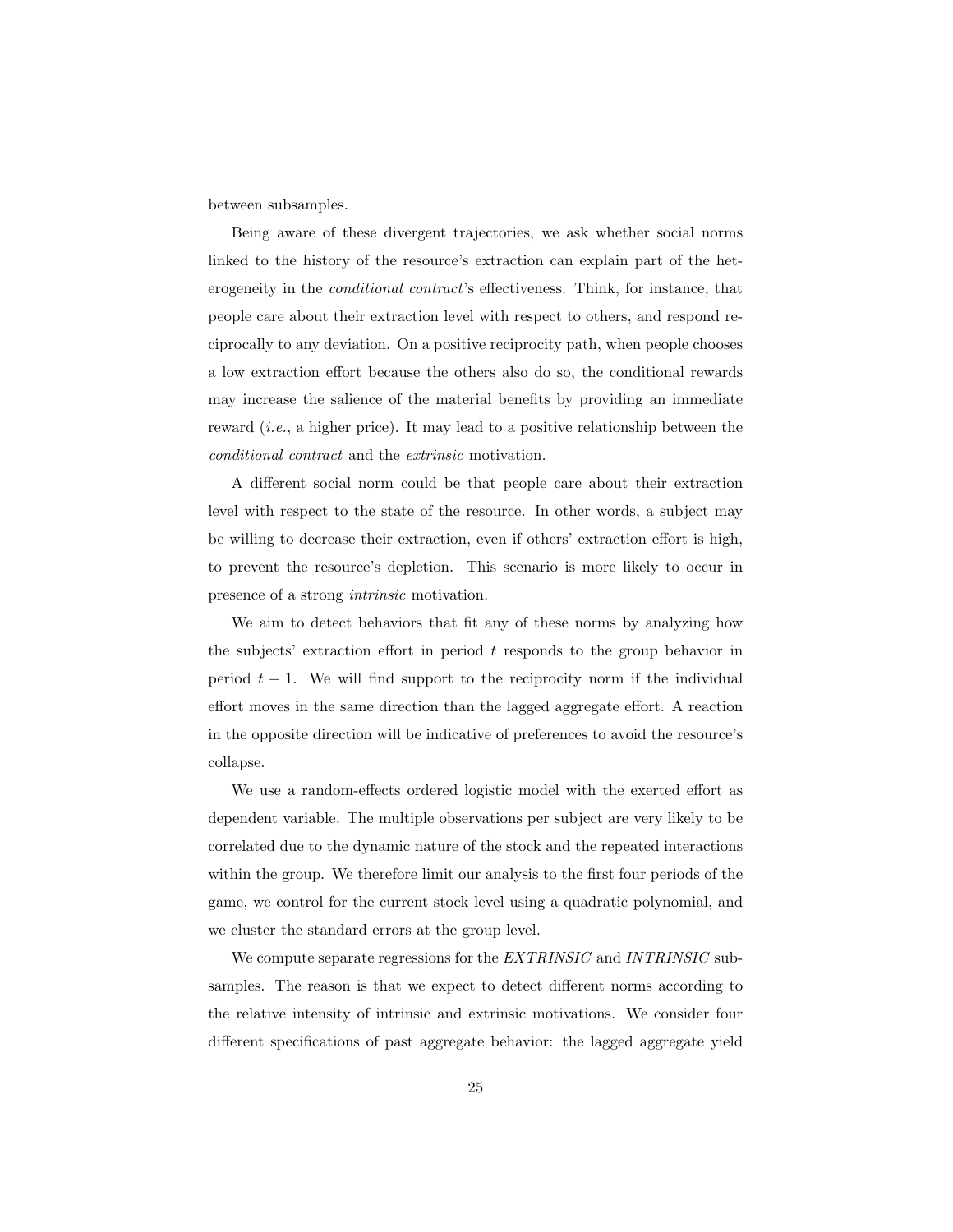from the group  $(\sum Y_{t-1})$  and from the other group members  $(\sum_{-i} Y_{t-1})$ , as well as the lagged aggregate effort from the group ( $\sum e_{t-1}$ ) and the other group members  $(\sum_{i} e_{t-1})$ . We also include an interaction term between the past aggregate behavior and the CONTRACT treatment. This interaction aims to capture any potential association between a given social norm and a pricing scheme.

Table [5](#page-26-0) reports the regression coefficients. As the purpose of this exercise is to detect differential responses to the lagged aggregate behavior we will not interpret the estimated magnitudes.<sup>[17](#page-25-0)</sup> We find evidence for the willingness to avoid the resource collapse in the INTRINSIC subsample. The coefficient for the lagged aggregate behavior is negative and statistically significant in all the four specifications (see columns 1-4). On the other hand, we find evidence of the reciprocity norm in the EXTRINSIC subsample, but only for the CON-TRACT treatment. The corresponding interaction term is positive in all four specifications, and statistically significant in three of them (see columns 5-8).

#### 6.3. The correlation of extraction effort and individual characteristics

We take the econometric model from subsection [6.2](#page-23-1) and add a set of individual characteristics as covariates. The purpose of this exercise is to check whether risk preferences influence the extraction decision; and also to look for correlations between extraction effort and characteristics associated to the labels of intrinsic and extrinsic motivation.

The econometric specification includes the subject's choice in the incentivized risk elicitation task, an ordinal measure of the degree of risk aversion. We do not find a statistically significant correlation between extraction effort and risk preferences in any of the fishermen communities (see Table [C.4](#page-49-0) in the Appendix). We argue that is not likely to be an issue of measurement error given

<span id="page-25-0"></span><sup>&</sup>lt;sup>17</sup>The exponentiated regression coefficient  $exp(\beta_k)$  can be interpreted as the multiplicative effect that an additional unit in  $x_k$  has on the probability of increasing the extraction effort from  $e = \{1\}$  to  $e = \{2,3\}$  or from  $e = \{1,2\}$  to  $e = \{3\}$ .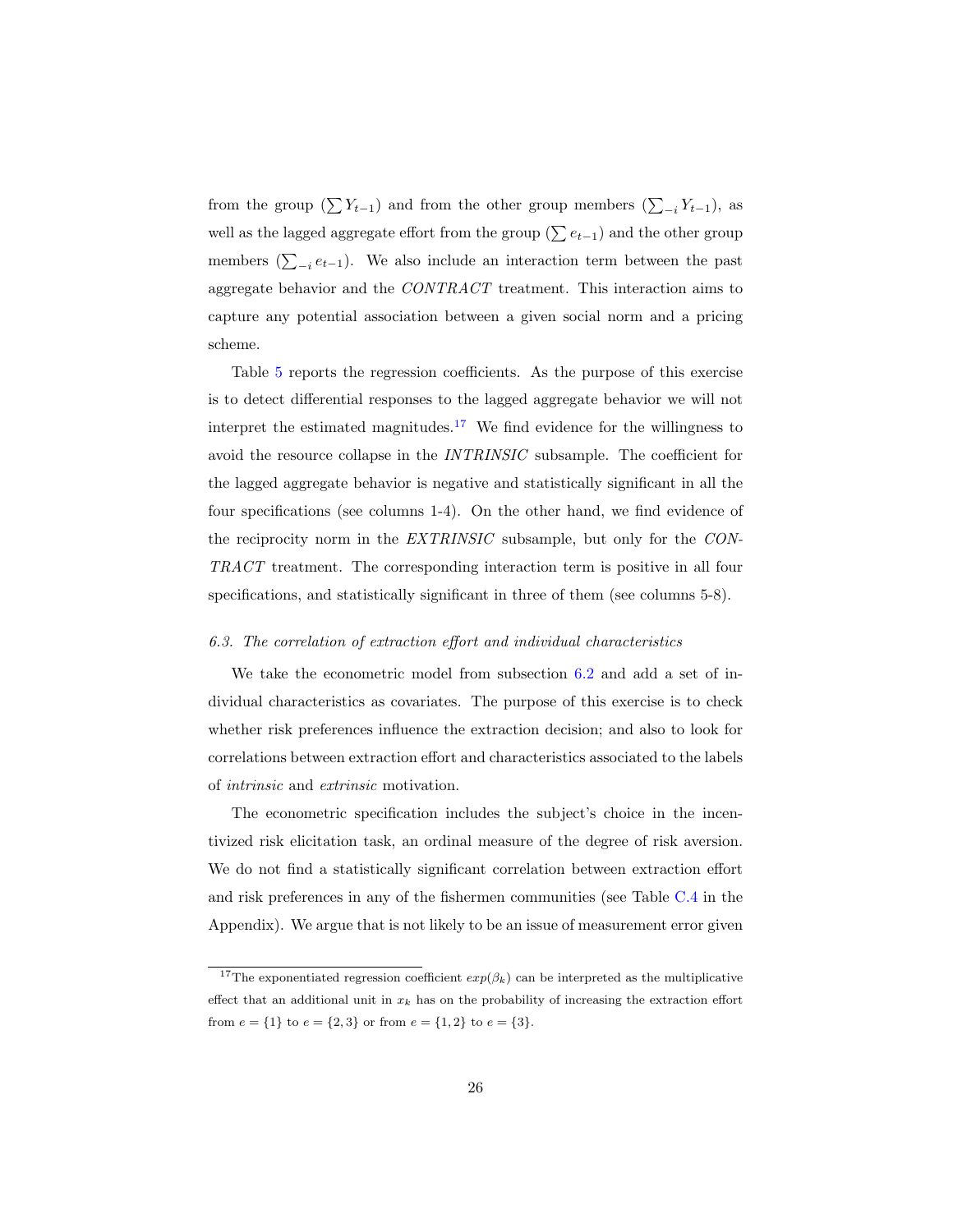| ordered logistic model explaining exerted effort. Standard errors are clustered at the group level. The estimations are | ods, the latest point in time in which subjects from all the groups are still allowed to make an effort decision. Columns | VTRINSIC subsample and columns (5)-(8) to the EXTRINSIC subsample |
|-------------------------------------------------------------------------------------------------------------------------|---------------------------------------------------------------------------------------------------------------------------|-------------------------------------------------------------------|
|                                                                                                                         |                                                                                                                           |                                                                   |
|                                                                                                                         |                                                                                                                           |                                                                   |
|                                                                                                                         |                                                                                                                           |                                                                   |
|                                                                                                                         |                                                                                                                           |                                                                   |
|                                                                                                                         |                                                                                                                           |                                                                   |
|                                                                                                                         |                                                                                                                           |                                                                   |
|                                                                                                                         |                                                                                                                           |                                                                   |
|                                                                                                                         |                                                                                                                           |                                                                   |
|                                                                                                                         |                                                                                                                           |                                                                   |
| Cable 5: Random-effects                                                                                                 | ased on the first four peri                                                                                               |                                                                   |
|                                                                                                                         |                                                                                                                           |                                                                   |
|                                                                                                                         |                                                                                                                           |                                                                   |

| Dependent variable:                 |               |               | <b>INTRINSIC</b> |                   |               | EXTRINSIC      |                 |               |
|-------------------------------------|---------------|---------------|------------------|-------------------|---------------|----------------|-----------------|---------------|
| Exerted effort $e_t^i$              | $\widehat{E}$ | $\widehat{2}$ | $\odot$          | $\left( 4\right)$ | $\widehat{E}$ | $\circledcirc$ | $\widetilde{C}$ | $\circled{s}$ |
| CONTRACT                            | $-0.933**$    | $-0.669$      | $-1.245*$        | $-1.912*$         | $5.842***$    | $-7.651***$    | $-3.077$        | $-5.443**$    |
|                                     | (0.448)       | (1.281)       | (0.743)          | (1.080)           | (2.121)       | (2.613)        | (2.173)         | (2.146)       |
| $\sum Y_{t-1}$                      | $0.142**$     |               |                  |                   | $-0.0165$     |                |                 |               |
|                                     | (0.0719)      |               |                  |                   | (0.0713)      |                |                 |               |
| CONTRACT $\times \sum Y_{t-1}$      | 0.0371        |               |                  |                   | $0.197***$    |                |                 |               |
|                                     | (0.0427)      |               |                  |                   | (0.0904)      |                |                 |               |
| $\sum e_{t-1}$                      |               | $-0.502***$   |                  |                   |               | $-0.218$       |                 |               |
|                                     |               | (0.193)       |                  |                   |               | (0.217)        |                 |               |
| CONTRACT $\times \sum e_{t-1}$      |               | 0.0825        |                  |                   |               | $0.843***$     |                 |               |
|                                     |               | (0.192)       |                  |                   |               | (0.298)        |                 |               |
| $\sum_{-i} Y_{t-1}$                 |               |               | $-0.130***$      |                   |               |                | 0.0492          |               |
|                                     |               |               | (0.0487)         |                   |               |                | (0.0865)        |               |
| CONTRACT $\times \sum_{-i} Y_{t-1}$ |               |               | 0.0723           |                   |               |                | 0.0948          |               |
|                                     |               |               | (0.0587)         |                   |               |                | (0.116)         |               |
| $\sum_{-i} e_{t-1}$                 |               |               |                  | $-0.439***$       |               |                |                 | $-0.125$      |
|                                     |               |               |                  | (0.152)           |               |                |                 | (0.250)       |
| CONTRACT $\times \sum_{-i} e_{t-1}$ |               |               |                  | $0.352*$          |               |                |                 | $0.720**$     |
|                                     |               |               |                  | (0.186)           |               |                |                 | (0.330)       |
| $\overline{\alpha}$                 | $-7.712$      | $-11.49**$    | $-8.676*$        | $-10.44*$         | $-2.598$      | $-4.681*$      | $-0.771$        | $-3.140$      |
|                                     | (5.483)       | (5.608)       | (4.563)          | (5.662)           | (2.773)       | (2.713)        | (3.081)         | (2.851)       |
| $\alpha_2$                          | $-5.379$      | $-9.267*$     | $-6.528$         | $-8.362$          | $-0.156$      | $-2.179$       | $1.787\,$       | $-0.579$      |
|                                     | (5.510)       | (5.534)       | (4.570)          | (5.704)           | (2.680)       | (2.517)        | (3.043)         | (2.689)       |
| $\sigma_u^2$                        | $1.798*$      | $1.472**$     | $0.967***$       | $0.854***$        | $1.707\,$     | 1.727          | 2.600           | 2.462         |
|                                     | (0.983)       | (0.572)       | (0.473)          | (0.378)           | (1.591)       | (1.460)        | (1.938)         | (1.823)       |
| Observations                        | $96$          | 96            | $96$             | 96                | 144           | 144            | 144             | 144           |
| Number of ID                        | 32            | 32            | 32               | 32                | 48            | 48             | 48              | 48            |

Clustered standard errors in parenthesis. \*\*\*  $p<0.01$ , \*\*  $p<0.05$ , \*  $p<0.1$ 

<span id="page-26-0"></span>Clustered standard errors in parenthesis. \*\*\* p<0.01, \*\* p<0.05, \* p<0.1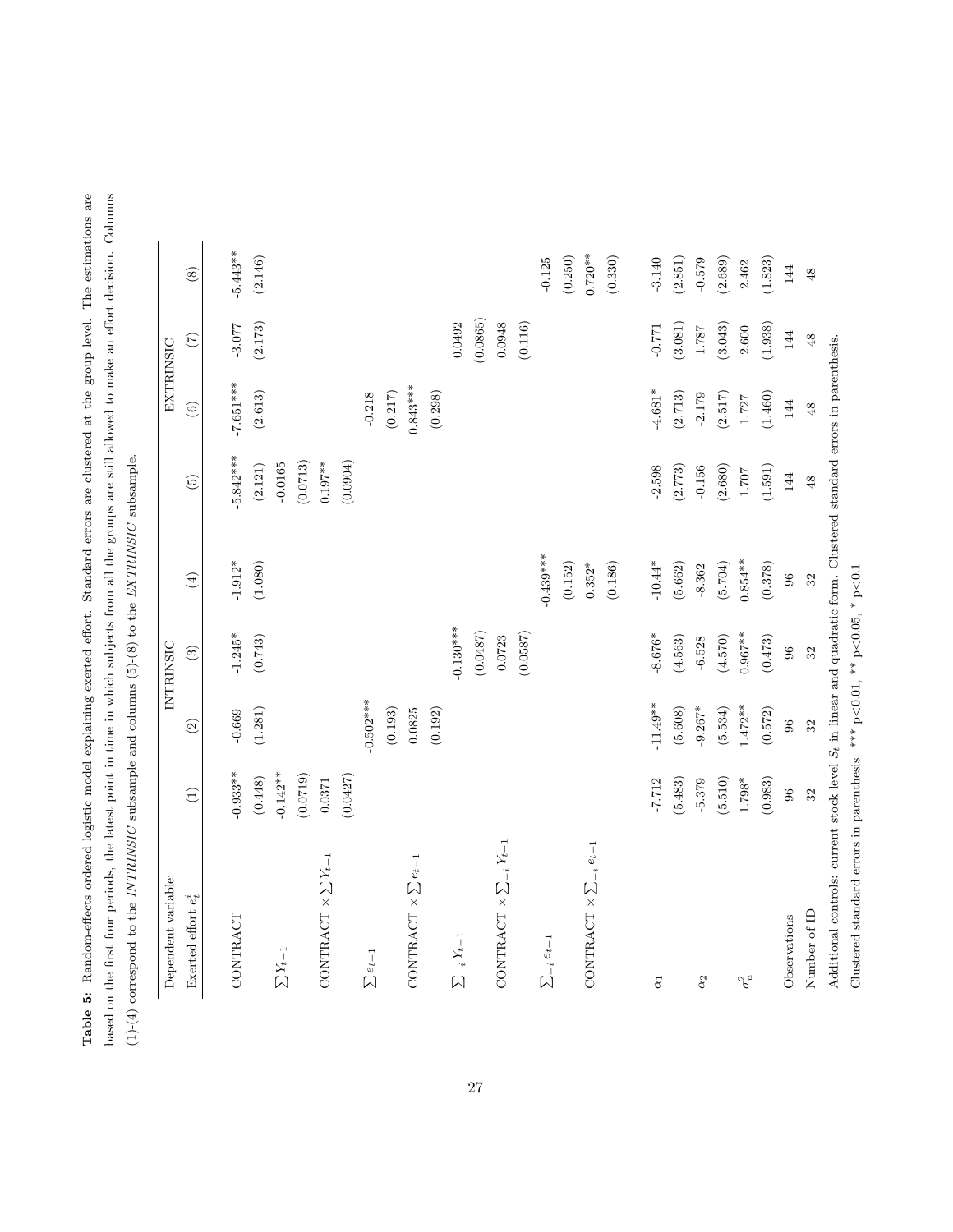the simplicity of the risk elicitation protocol [\(Eckel and Grossman,](#page-34-6) [2008\)](#page-34-6). And also because the correlation between the measure of risk aversion and the subjects' reported gambling behavior is highly significant (Spearman's  $\rho = 0.194$ , p-value 0.034).

The econometric specification also includes three variables associated to the fishermen's market and technological constraints: whether or not they sell their catch to a local buyer, the boat ownership status and the reported fishing gear.

In the INTRINSIC subsample, selling to a local buyer is negatively correlated with extraction effort. We speculate that the effect of the local buyers' provision of informal insurance dominates the effect of the buyers' greater bargaining power, fostering a more efficient outcome. We also find that boat ownership is positively correlated with extraction effort. We speculate that this is a reflection of the appropriation norms associated to ownership  $(i.e.,$  boat owners get a larger proportion of the shared earnings), and that ownership of physical assets reveals a tendency to secure a larger share of the common resources.

For the EXTRINSIC subsample we find that the use of the highly extractive gill nets is positively correlated with extraction effort. We do not find any effect for the use of the less extractive cast nets. The excluded category gathers the low extractive techniques handlining and harpoon fishing, plus the harmful but seldom reported drag nets.<sup>[18](#page-27-1)</sup>

## <span id="page-27-0"></span>7. Discussion

#### 7.1. Heterogeneous effects of the conditional contract between populations

As an attentive reader may anticipate, the explanation to the heterogeneity between subsamples involves the INTRINSIC and EXTRINSIC labels adopted in this paper. Below, we present an argument connecting the intensity of intrinsic and extrinsic motivations with the management of an open access resource.

<span id="page-27-1"></span><sup>18</sup>We ran an alternative specification with a categorical variable for drag nets, but its coefficient is not statistically significant. The regression results are available upon request.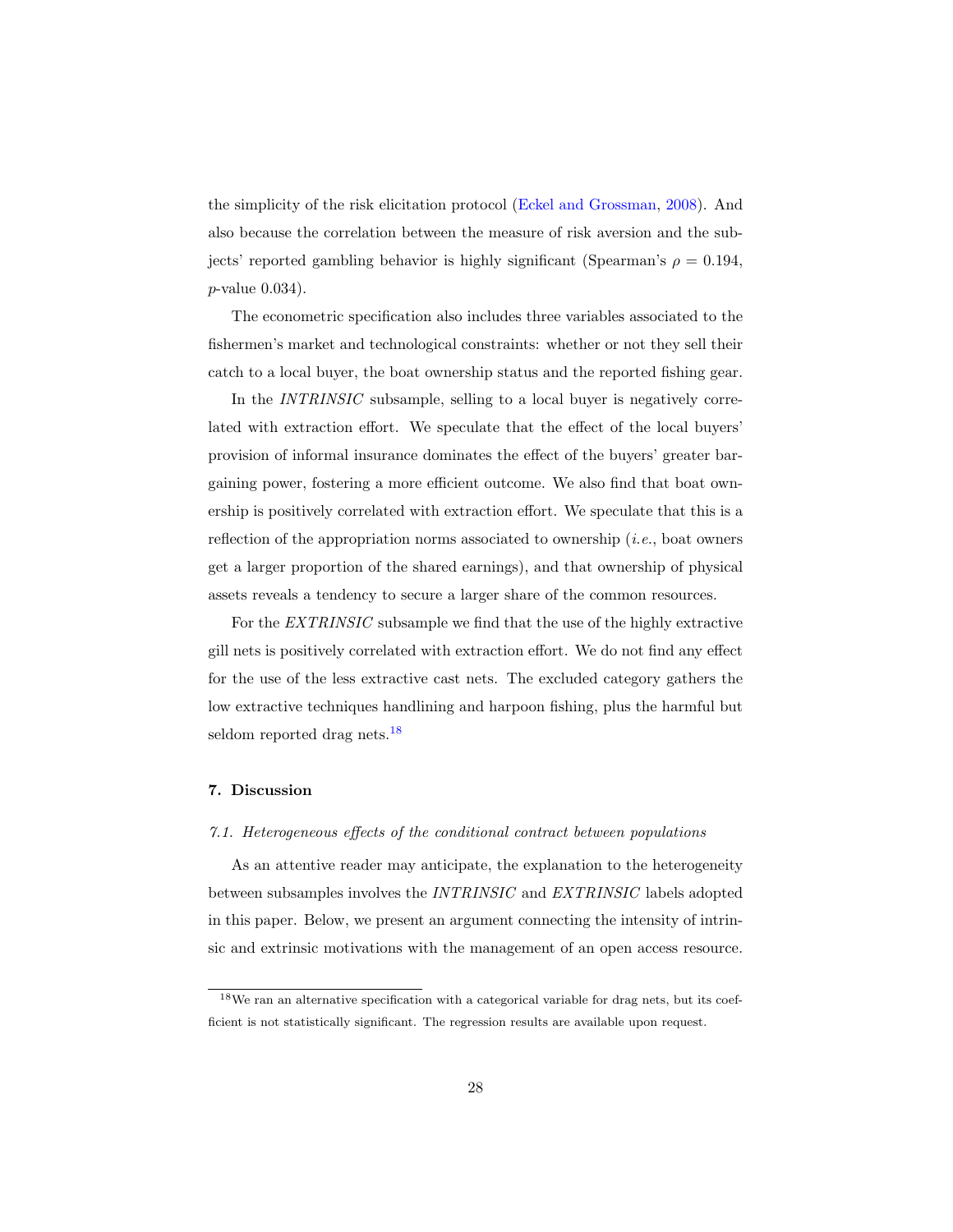We consider the relationship between present and future rewards for each community, separately; and how the conditional rewards come at play in each case.

Consider the INTRINSIC subsample. The healthier state of the resource and the subjects' compliance with the socially accepted extraction levels reveal a positive valuation of the future stock. Hence, there is a tradeoff between present and future rewards from resource consumption because long-term rewards are sufficiently salient. We argue that the introduction of the conditional contract does not distort the optimal choice in this tradeoff. The reason is that the contract simultaneously increases the immediate and the future rewards. Moreover, the material nature of the immediate reward creates a signal extraction problem [\(B´enabou and Tirole,](#page-32-0) [2006\)](#page-32-0), where fishermen initially influenced by their intrinsic motivation would not like to appear as "too greedy" by shifting their extraction effort downwards.

For the EXTRINSIC subsample the valuation of the future stock is negligible given the poorer state of the resource. The absence of norms or institutions granting a future share of the common resource eliminates the intertemporal tradeoff for its consumption. We argue that, lacking any future reward for sustainability, the conditional contract becomes highly salient. Besides, the signal extraction problem is less concerning when the extrinsic motivations dominate the intrinsic ones.

One potential concern with our results is that they might be explained by differences between the communities that were not contemplated under the labels INTRINSIC and EXTRINSIC. Table [2](#page-15-0) shows that fishermen in the INTRINSIC subsample are younger and have a higher educational attainment than those in the EXTRINSIC subsample. One may expect that such characteristics will make fishermen in the INTRINSIC subsample more attentive to the additional rewards embedded in the conditional contract. However, this is the community where the *CONTRACT* treatment has the lower effect. If anything, the unobserved ability to profit from these rewards is downward-biasing the reported effect.

Another concern raised by the differences in age and education is that the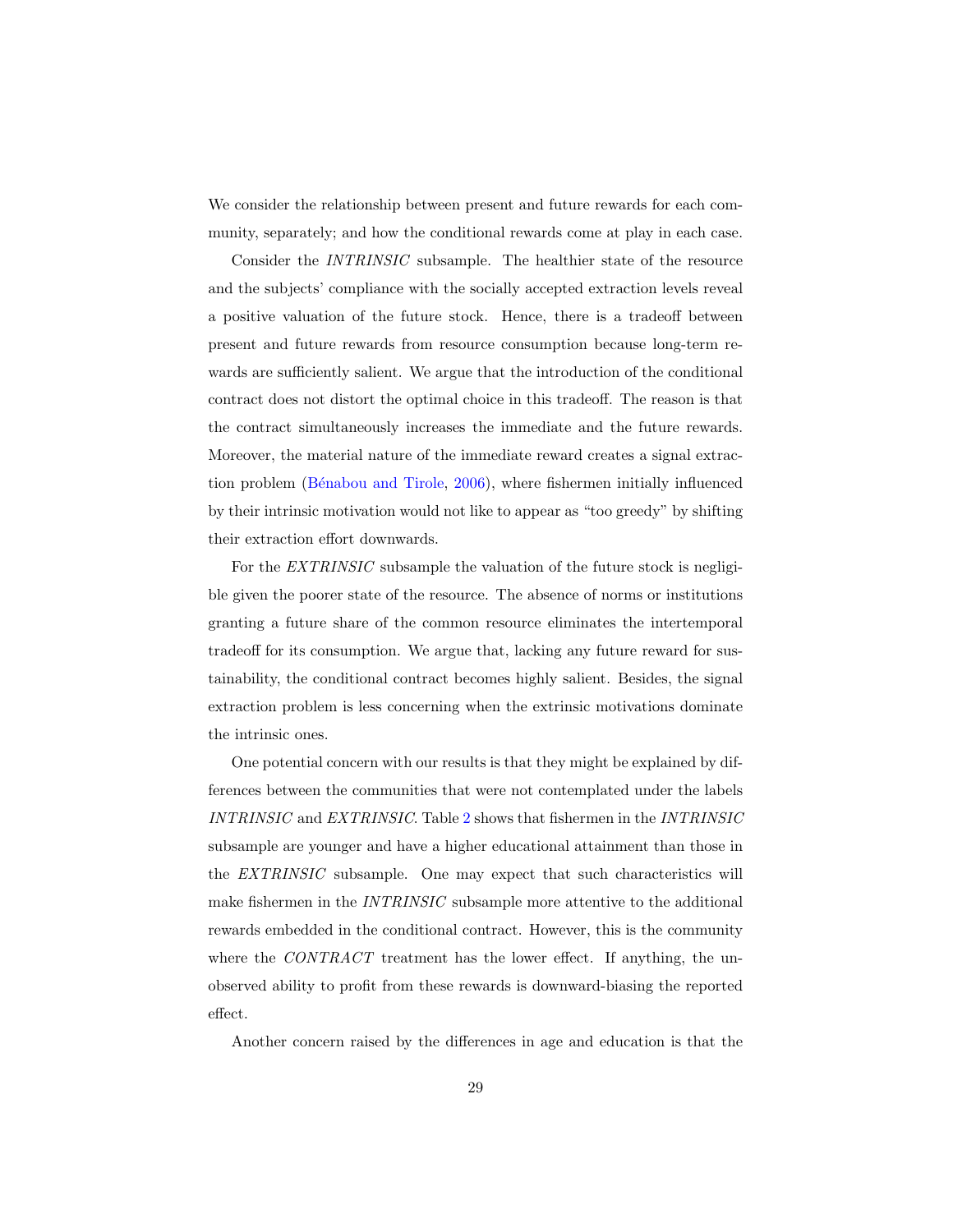sampling procedure was systematically different between communities. For instance, younger fishermen that should have been part of the EXTRINSIC subsample did not participate because they have a higher reservation wage. We argue that this is not very likely to be an issue in our data because the experiments were conducted after working hours or in days when weather conditions were not suitable for fishing.

However, a different way to interpret the demographic differences between subsamples is that they may indicate a selection effect in terms of who becomes fisherman in each community. The EXTRINSIC subsample has a lower stock level and better access to markets. Hence, the outside options for the young and more educated subjects may be better than in the INTRINSIC subsample. The fact that this explanation fits our data imposes a more careful interpretation of our findings. The results apply within the population of existing fishermen, but we cannot guarantee that the effect holds if the implementation of the conditional contract attracts a new and different set of subjects to the fishing activity.

An additional consideration is that fishermen in the INTRINSIC subsample took part in a prior investigation studying the relationship between resilience and the appropriation of ancestral knowledge. This intervention could have strengthen the social norms regulating their economic activities. However, it does not represent an issue with the validity of our results because, if anything, this prior intervention increase the relative importance of the intrinsic motivation within the INTRINSIC subsample.

## 7.2. Conditional rewards and reciprocity in CPR games

We find evidence of reciprocity with the *conditional contract* but not with the fixed price. Besides, this reciprocity is only found in the EXTRINSIC subsample. Two mechanisms may explain the differences between payment schemes: a coordination-enhancing effect and the affordability to reciprocate. First, [Falk](#page-34-7) [et al.](#page-34-7) [\(2002\)](#page-34-7) show that the presence of conditional cooperators transforms the commons dilemma into a coordination game. We argue that the conditional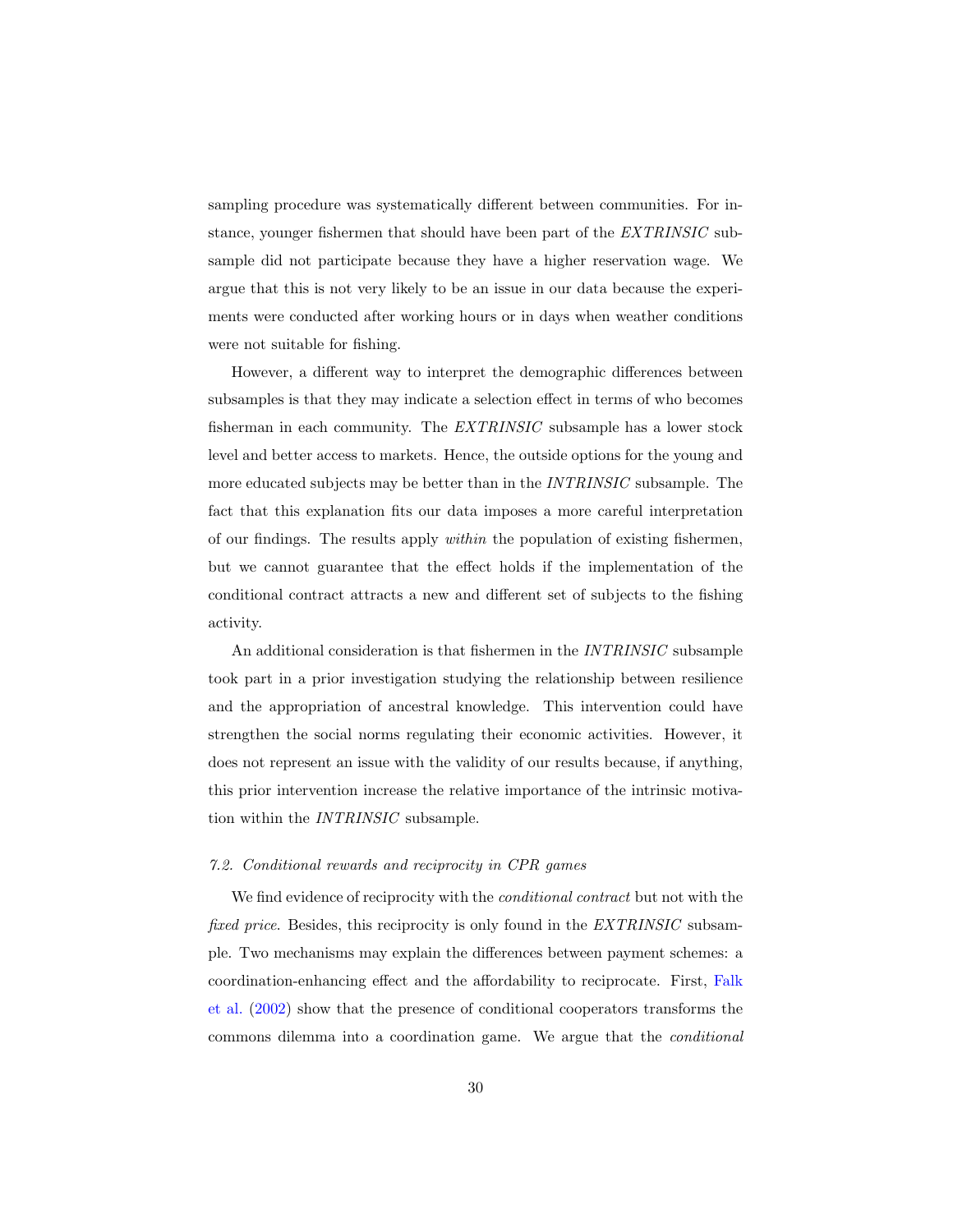contract amplifies this effect by providing multiple focal points, with better prices acting as higher attainable rewards. Second, given that engaging in reciprocal behavior is costly [\(Dreber et al.,](#page-34-8) [2008\)](#page-34-8), the immediate rewards from the conditional contract make these responses "cheaper" compared to the fixed price.

Although conditional cooperation is identified in more than half of the participants in public good experiments [\(Fischbacher et al.,](#page-35-9) [2001;](#page-35-9) [Fischbacher and](#page-34-9) Gächter, [2010\)](#page-34-9) this behavior is less common in repeated CPR games. [Ostrom](#page-36-9) [\(1999\)](#page-36-9) defines as "an unpredicted and strong pulsing pattern" the following heuristic observed in laboratory experiments: "They increase their investments in the common pool resource until there is a strong reduction in yield, at which time they tend to reduce their investments. As the yield again goes up, they repeat the cycle." Cárdenas [\(2011\)](#page-33-8) describes, at an aggregate level, a similar result for a large sample including 865 CPR uses and 230 students. Vélez et al. [\(2009\)](#page-37-7) connect the conditional cooperation model with the pattern observed in CPR games by arguing that this conditional behavior can also be explained by social conformity. They find that a best response function based on conformity has better explanatory power than a response function based on reciprocity.

Our findings for the INTRINSIC subsample are similar to the existing evi-dence for repeated CPR games (Cárdenas, [2011\)](#page-33-8). Subjects reduce their extraction effort as a response to a large aggregate extraction level. What is particular from our experimental results is the reciprocal response to the CONTRACT in the EXTRINSIC subsample. We are not aware of previous evidence involving an interplay of positive reciprocity and "rewarding" institutions that increase cooperativeness in a CPR. On the other hand, a study by [Rodriguez-Sickert et al.](#page-37-8) [\(2008\)](#page-37-8) describes the interplay between negative reciprocity and a "sanctioning" institution. CPR users that voted against the imposition of fines initially had higher cooperation levels (98%) than those who vote in favor (80%). However, a spiral of negative reciprocity unraveled cooperation in the groups that rejected the imposition of fines.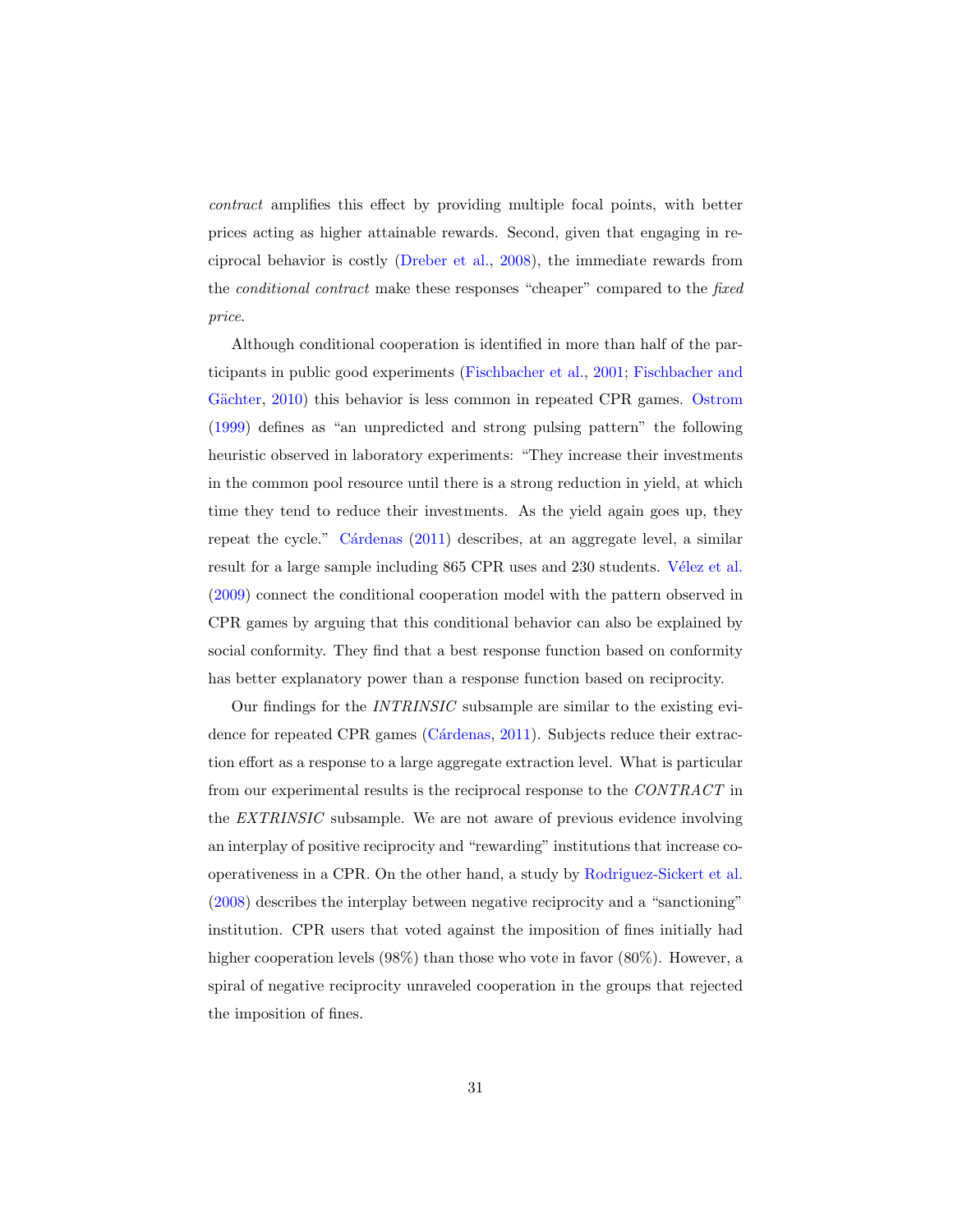## <span id="page-31-0"></span>8. Concluding remarks

We conduct a lab-in-the-field experiment to test whether or not conditional rewards for sustainability are efficiency-enhancing in an open access fishery. The proposed payment scheme conditions the price paid per unit to the group's total catch. It increases the collective incentives to reduce the extraction effort, but maintains the individual incentives to maximize the extraction effort. The experiment is conducted with groups of fishermen from two neighboring communities. The communities are labeled as INTRINSIC and EXTRINSIC, according to how their market and technology constraints shape the relative importance of the intrinsic motivation to preserve the fishery.

The conditional contract has a positive effect on resource management: it increases the efficiency, the duration of the resource and the total yield. Nonetheless, the contract has a differential effect between locations. Fishermen in the EXTRINSIC subsample profit more from the conditional contract, increasing efficiency by 200% with respect to a fixed price. On the other hand, fishermen in the INTRINSIC subsample reach similar efficiency levels with and without this contract.

We offer two arguments why the conditional contract is more effective when the extrinsic motivation has more weight than the intrinsic motivation in the extraction decision. First, and particular to the commons problem, the conditional contract provides immediate rewards that are more salient for the extrinsically motivated subjects. Second, the material rewards from the contract can generate a disutility of appearing "too greedy" among subjects with a high intrinsic motivation.

An underlying mechanism behind the effectiveness of the conditional contract is positive reciprocity. The decrease in extraction effort marginally contributes to an increase in the price per catch. We speculate that the step-wise price function is of particular importance, as it provides multiple focal points that help perceiving the social dilemma as a coordination game.

This work sheds light on the usefulness of the history of resource manage-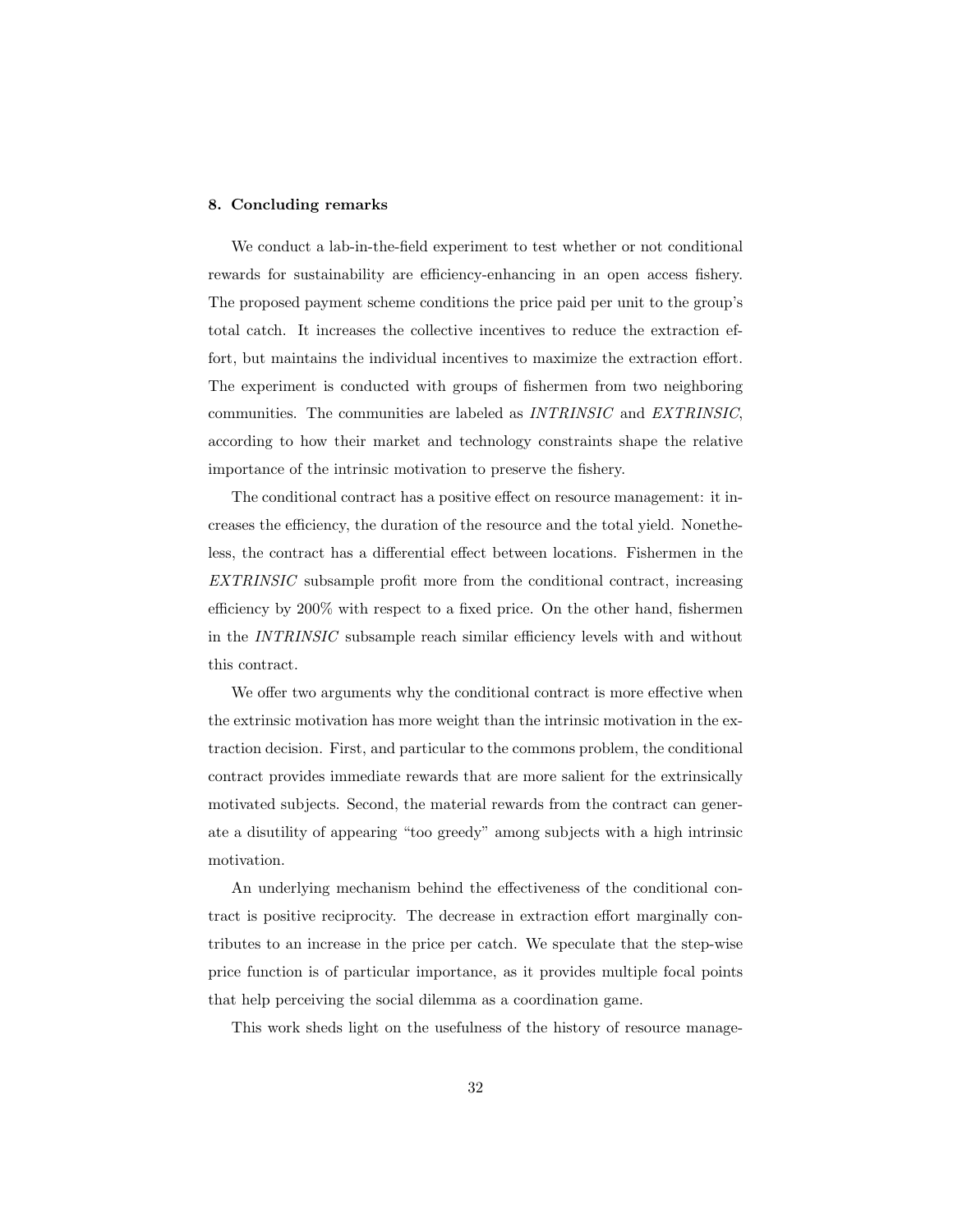ment as a targeting criterion for the allocation of conditional rewards. Providing these incentive schemes to fishermen communities with a worst history of resource management could be politically unpopular, but it seems to be the more efficiency-enhancing option.

One challenge, in terms of implementation, is how to promote transparency in the disclosure of the aggregate yields. Reliable information on the aggregate yield is fundamental to prevent the creation of a parallel market for the excess supply given a target price. Disclosure incentives should take into account the fishermen's willingness to reciprocate reported in this work.

## References

- <span id="page-32-6"></span>Barr, A. and Genicot, G. (2008). Risk sharing, commitment and information: an experimental analysis. Journal of the European Economic Association, 6 (6):1151–1185.
- <span id="page-32-2"></span>Beddington, J. R., Agnew, D. J., and Clark, C. W. (2007). Current problems in the management of marine fisheries. Science, 316(5832):1713–1716.
- <span id="page-32-0"></span>Bénabou, R. and Tirole, J. (2006). Incentives and prosocial behavior. The American Economic Review, pages 1652–1678.
- <span id="page-32-4"></span>Bereby-Meyer, Y. and Roth, A. (2006). The speed of learning in noisy games: Partial reinforcement and the sustainability of cooperation. The American Economic Review, 96 (4):1029–1042.
- <span id="page-32-3"></span>Berger, L. and Hershey, J. (1994). Moral hazard, risk seeking and free riding. Journal of Risk and Uncertainty, 9:173–186.
- <span id="page-32-5"></span>Binswanger, H. (1980). Attitudes toward risk: Experimental measurement in rural india. American Journal of Agricultural Economics, 62 (3):395–407.
- <span id="page-32-1"></span>Bowles, S. and Polania-Reyes, S. (2012). Economic incentives and social preferences: substitutes or complements? Journal of Economic Literature, 50 (2):368–425.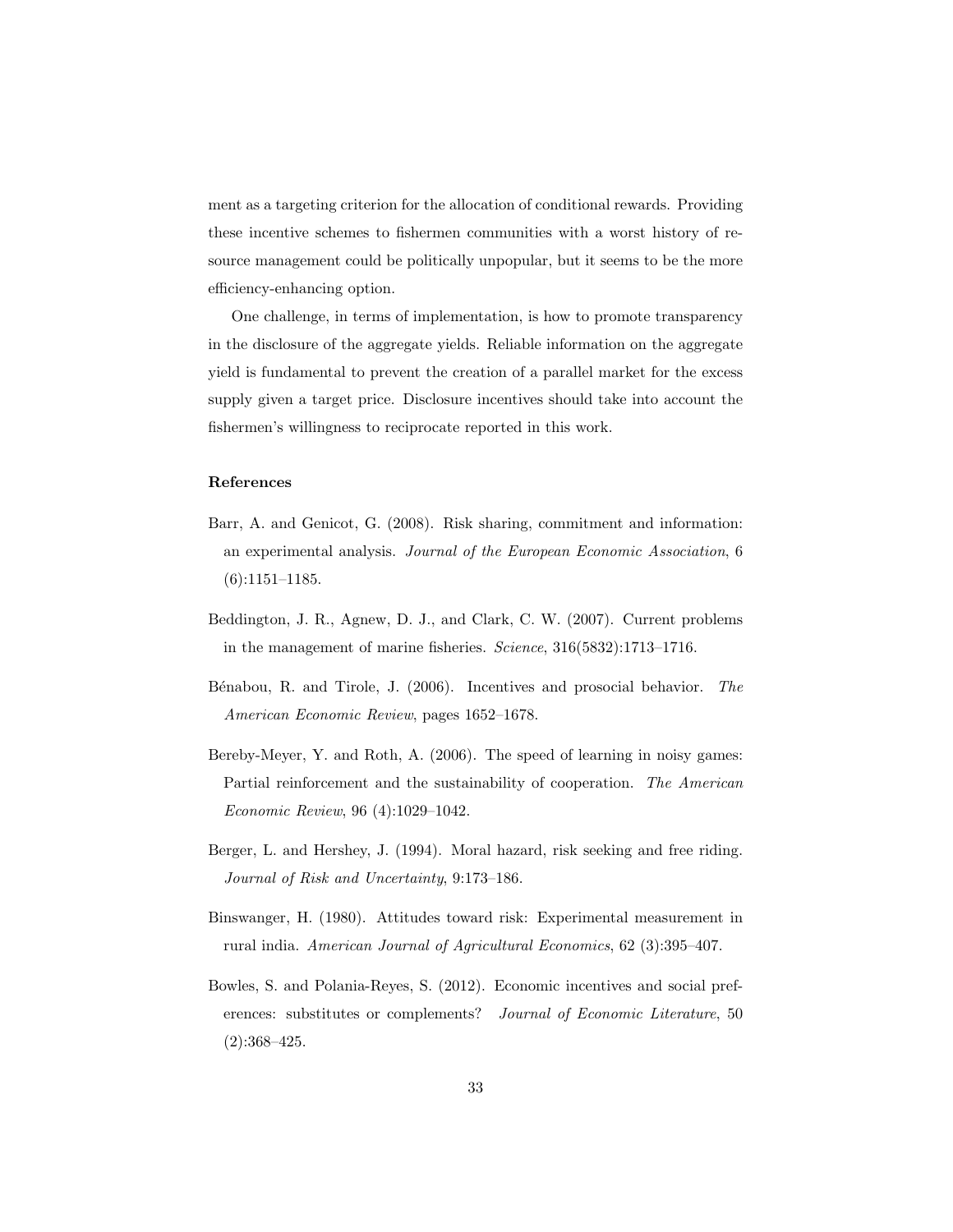- <span id="page-33-1"></span>Brinson, A., Lee, M.-Y., and Rountree, B. (2011). Direct marketing strategies: The rise of community supported fishery programs. Marine Policy, 35(4):542– 548.
- <span id="page-33-0"></span>Brown, C. and Miller, S. (2008). The impacts of local markets: a review of research on farmers markets and community supported agriculture (csa). American Journal of Agricultural Economics, 90(5):1298–1302.
- <span id="page-33-6"></span>Budescu, D., Rapoport, A., and Suleiman, R. (1995). Common pool resource dilemma under uncertainty: Qualitative tests of equilibrium solutions. Games and Economic Behavior, 10:171–201.
- <span id="page-33-3"></span>Cadsby, C. B. and Maynes, E. (1999). Voluntary provision of threshold public goods with continuous contributions: experimental evidence. Journal of Public Economics, 71(1):53–73.
- <span id="page-33-4"></span>Cárdenas, J., Janssen, M., and Bousquet, F. (2013). Handbook on Experimental Economics and the Environment., chapter Dynamics of Rules and Resources: Three New Field Experiments on Water, Forests and Fisheries. Edward Elgar Publisher.
- <span id="page-33-8"></span>Cárdenas, J. C. (2011). Social norms and behavior in the local commons as seen through the lens of field experiments. Environmental Resource Economics. Vol. 48, pages 451–485.
- <span id="page-33-7"></span>Cárdenas, J. C. and Carpenter, J. (2013). Risk attitudes and economic wellbeing in latin america. Journal of Development Economics, 103:52–61.
- <span id="page-33-2"></span>Cárdenas, J. C., Strandlund, J., and Willis, C. (2000). Local environmental control and institutional crowding-out. World Development, 28(10):1719– 1733.
- <span id="page-33-5"></span>Carpenter, J. and Seki, E. (2011). Do social preferences increase productivity? field experimental evidence from fishermen in toyama bay. Economic Inquiry. Vol. 49, pages 612–630.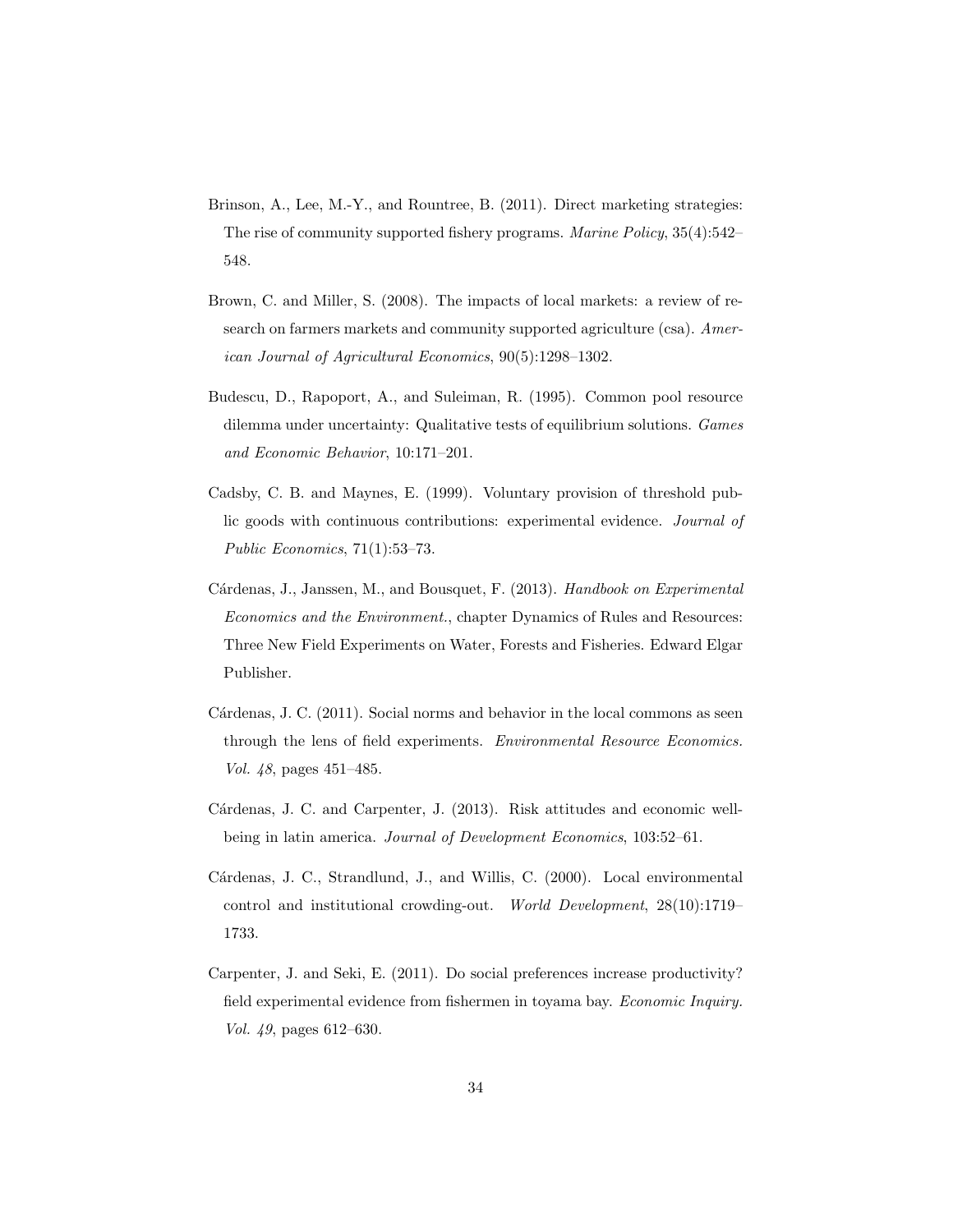- <span id="page-34-5"></span>Chermak, J. M. and Krause, K. (2002). Individual response, information, and intergenerational common pool problems. Journal of Environmental Economics and Management, 43(1):47–70.
- <span id="page-34-1"></span>Copes, P. et al. (1986). A critical review of the individual quota as a device in fisheries management. Land economics, 62(3):278–291.
- <span id="page-34-3"></span>Croson, R. T. and Marks, M. B. (2000). Step returns in threshold public goods: A meta-and experimental analysis. Experimental Economics, 2(3):239–259.
- <span id="page-34-8"></span>Dreber, A., Rand, D. G., Fudenberg, D., and Nowak, M. A. (2008). Winners don't punish. Science, pages 348–351.
- <span id="page-34-6"></span>Eckel, C. and Grossman, P. (2008). Forecasting risk attitudes: An experimental study using actual and forecast gamble choices. Journal of Economic Behavior & Organization, 68:1–17.
- <span id="page-34-7"></span>Falk, A., Fehr, E., and Fischbacher, U. (2002). Chapter 5. Appropiating the Commons: A Theoretical Explanation. National Academy Press, Washington.
- <span id="page-34-0"></span>FAO (2008). Present and future markets for fish and fish products from smallscale fisheries case studies from Asia, Africa and Latin America. FAO Fisheries Circular No. 1033.
- <span id="page-34-2"></span>Fehr, E., Kirchsteiger, G., and Riedl, A. (1998). Gift exchange and reciprocity in competitive experimental markets. European Economic Review, 42(1):1–34.
- <span id="page-34-4"></span>Fehr, E. and Leibbrandt, A. (2011). A field study on coopcooperative and impatience in the Tragedy of the Commons. Journal of Public Economics, 95:1144–1155.
- <span id="page-34-9"></span>Fischbacher, U. and Gächter, S. (2010). Social preferences, beliefs, and the dynamics of free riding in public goods experiments. The American economic review, 100(1):541–556.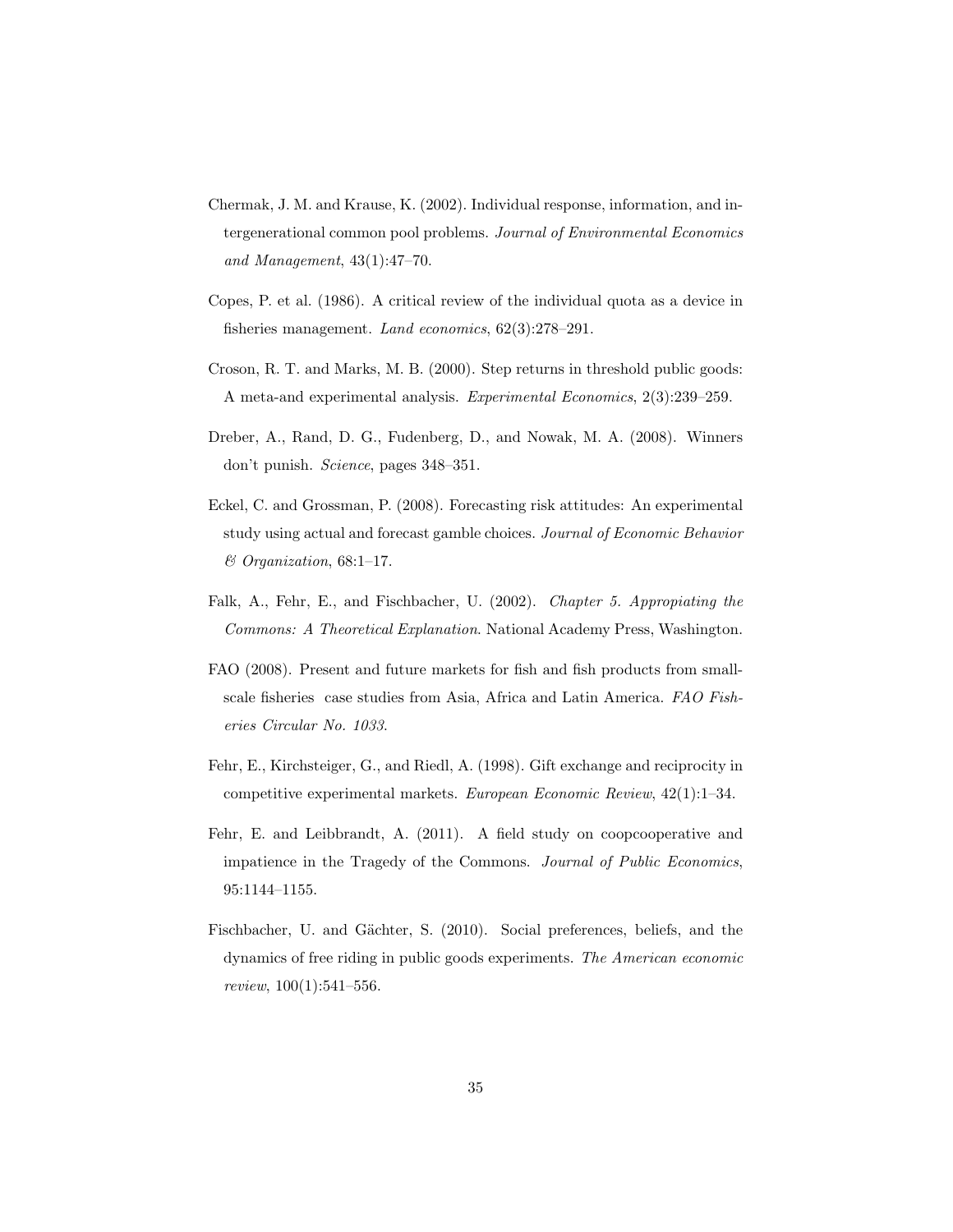- <span id="page-35-9"></span>Fischbacher, U., Gachter, S., and Fehr, E. (2001). Are people conditionally cooperative? evidence from a public goods experiment. Economic Letters, 71:397–404.
- <span id="page-35-7"></span>Fischer, M.-E., Irlenbusch, B., and Sadrieh, A. (2004). An intergenerational common pool resource experiment. Journal of Environmental Economics and Management, 48(2):811–836.
- <span id="page-35-1"></span>Frey, B. S. and Oberholzer-Gee, F. (1997). The cost of price incentives: An empirical analysis of motivation crowding-out. The American economic review, 87(4):746–755.
- <span id="page-35-0"></span>Ghani, T. and Reed, T. (2014). Competing for relationships: Markets and informal institutions in sierra leone.
- <span id="page-35-4"></span>Gneezy, U. and List, J. A. (2006). Putting behavioral economics to work: Testing for gift exchange in labor markets using field experiments. Econometrica, 74(5):1365–1384.
- <span id="page-35-8"></span>Gordon, H. (1954). The economic theory of a common-property resource: The fishery. Journal of Political Economy, 62 (2):124–142.
- <span id="page-35-10"></span>Gutierrez, R. G. (2002). Parametric frailty and shared frailty survival models. Stata Journal, 2(1):22–44.
- <span id="page-35-3"></span>Hardin, G. (1968). The tragedy of the commons. Science, 162:1243–1248.
- <span id="page-35-2"></span>Harrison, G. W. and List, J. A. (2004). Field experiments. Journal of Economic Literature, pages 1009–1055.
- <span id="page-35-6"></span>Herr, A., Gardner, R., and Walker, J. M. (1997). An experimental study of time-independent and time-dependent externalities in the commons. Games and Economic Behavior, 19(1):77–96.
- <span id="page-35-5"></span>Jager, W., Janssen, M., and Vlek, C. (2002). How uncertainty stimulates overharvesting in a resource dilemma: Three process explanations. *Journal of* Environmental Psychology, 22:247–263.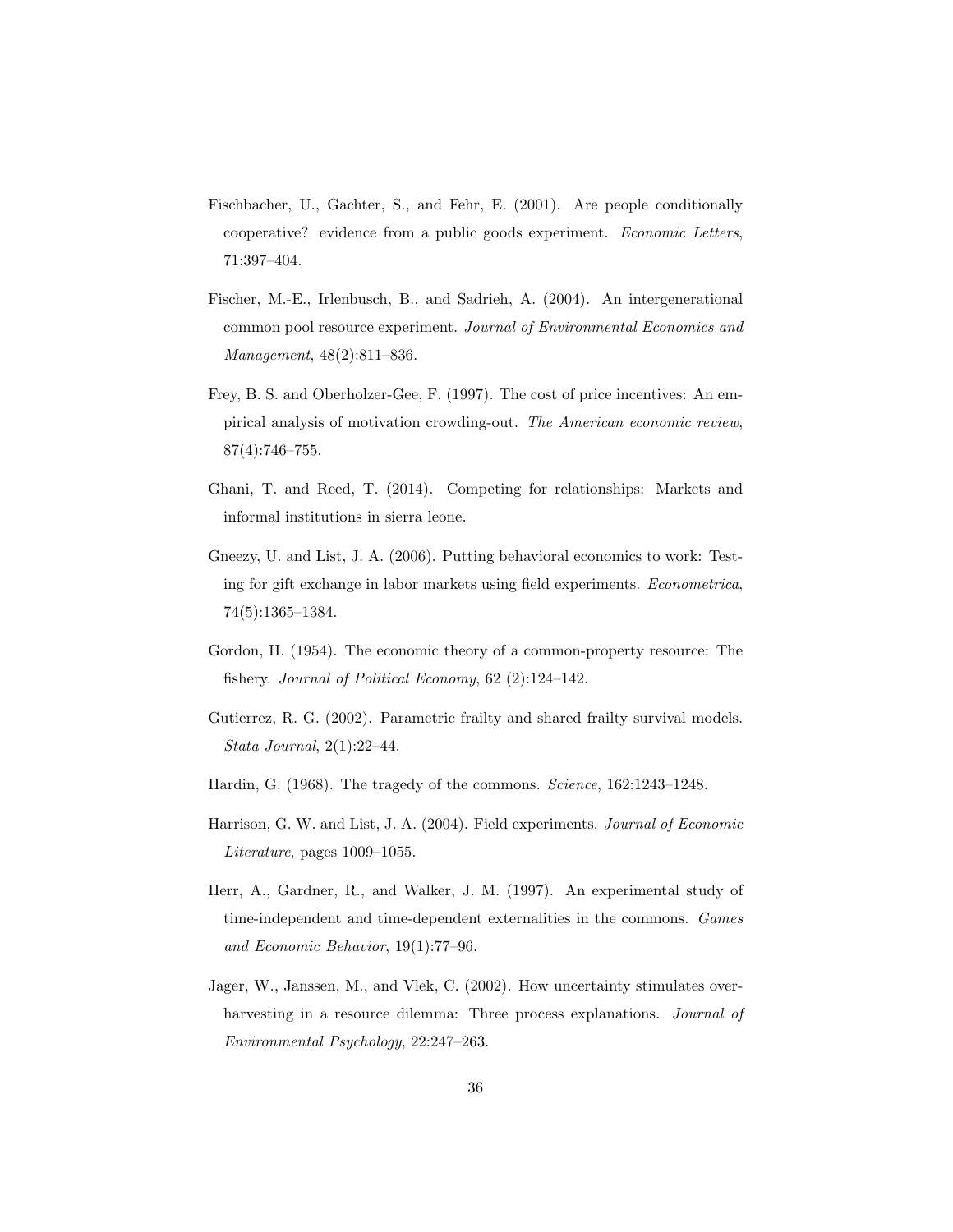- <span id="page-36-5"></span>Jang, C. and Lynham, J. (2015). Where do social preferences come from? Economics Letters, 137:25–28.
- <span id="page-36-7"></span>Janssen, M. A., Holahan, R., Lee, A., and Ostrom, E. (2010). Lab experiments for the study of social-ecological systems. Science, 328(5978):613–617.
- <span id="page-36-6"></span>Kopelman, S., Weber, J. M., and Messick, D. M. (2002). Factors influencing cooperation in commons dilemmas: A review of experimental psychological research. The drama of the commons, pages 113–156.
- <span id="page-36-3"></span>López, M. C., Murphy, J., Spraggon, J., and Strandlund, J. (2010). Comparing the effectiveness of regulation and pro-social emotions to enhance cooperation: Experimental evidence from fishing communities in colombia. Economic Inquiry. doi: 10.1111/j.1465-7295.2010.00344.x.
- <span id="page-36-0"></span>Macchiavello, R. and Morjaria, A. (2015). The value of relationships: evidence from a supply shock to kenyan rose exports. The American Economic Review, 105(9):2911–2945.
- <span id="page-36-8"></span>Mantilla, C. and Miquel-Florensa, J. (2016). Uncertainty and self-deception in the commons. Unpublished manuscript.
- <span id="page-36-4"></span>Moreno-Sánchez, R. d. P. and Maldonado, J. H. (2010). Evaluating the role of co-management in improving governance of marine protected areas: An experimental approach in the colombian caribbean. Ecological Economics. Vol. 69, pages 2557–2567.
- <span id="page-36-9"></span>Ostrom, E. (1999). Coping with tragedies of the commons. Annual Review of Political Science, 2(1):493–535.
- <span id="page-36-1"></span>Ostrom, E. (2002). Common-pool resources and institutions: toward a revised theory. Handbook of agricultural economics, 2:1315–1339.
- <span id="page-36-2"></span>Ostrom, E. (2006). The value-added of laboratory experiments for the study of institutions and common-pool resources. Journal of Economic Behavior and Organization, 61:149–163.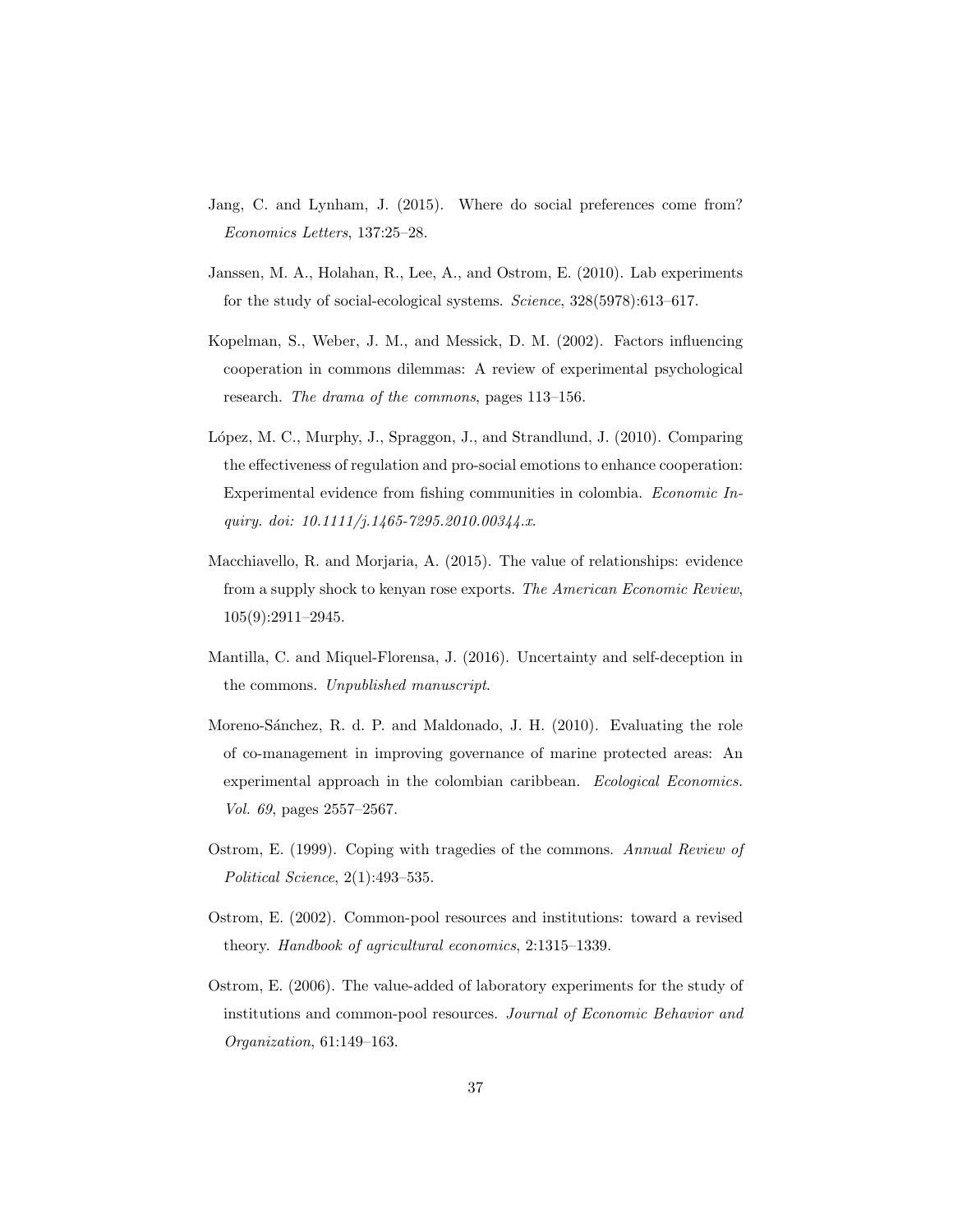- <span id="page-37-3"></span>Ostrom, E., Gardner, R., and Walker, J. (1994). Rules, Games and Common-Pool Resources. University of Michigan Press.
- <span id="page-37-2"></span>Ostrom, E., Walker, J., and Gardner, R. (1992). Covenants with and without a sword: Self-governance is possible. The American Political Science Review, pages 404–417.
- <span id="page-37-1"></span>Potts, T. and Haward, M. (2007). International trade, eco-labelling, and sustainable fisheries–recent issues, concepts and practices. Environment, Development and Sustainability, 9(1):91–106.
- <span id="page-37-8"></span>Rodriguez-Sickert, C., Guzmán, R., and Cárdenas, J. C. (2008). Institutions influence preferences: Evidence from a common pool resource experiment. Journal of Economic Behavior & Organization.
- <span id="page-37-5"></span>Shearer, B. (2004). Piece rates, fixed wages and incentives: Evidence from a field experiment. The Review of Economic Studies, 71(2):513–534.
- <span id="page-37-6"></span>Stoop, J., Noussair, C. N., and Van Soest, D. (2012). From the lab to the field: Cooperation among fishermen. Journal of Political Economy, 120(6):1027– 1056.
- <span id="page-37-7"></span>Vélez, M. A., Stranlund, J., and Murphy, J. (2009). What motivates common pool resource users? experimental evidence from the field. Journal of Economic Behavior and Organization. Vol. 70, pages 485–497.
- <span id="page-37-4"></span>Velez, M. A., Stranlund, J. K., and Murphy, J. J. (2012). Preferences for government enforcement of a common pool harvest quota: Theory and experimental evidence from fishing communities in colombia. Ecological Economics, 77:185–192.
- <span id="page-37-0"></span>Vignes, A. and Etienne, J.-M. (2011). Price formation on the Marseille fishmarket: Evidence from a network analysis. Journal of Economic Behavior  $\mathcal C$ Organization, 80 (1):50–67.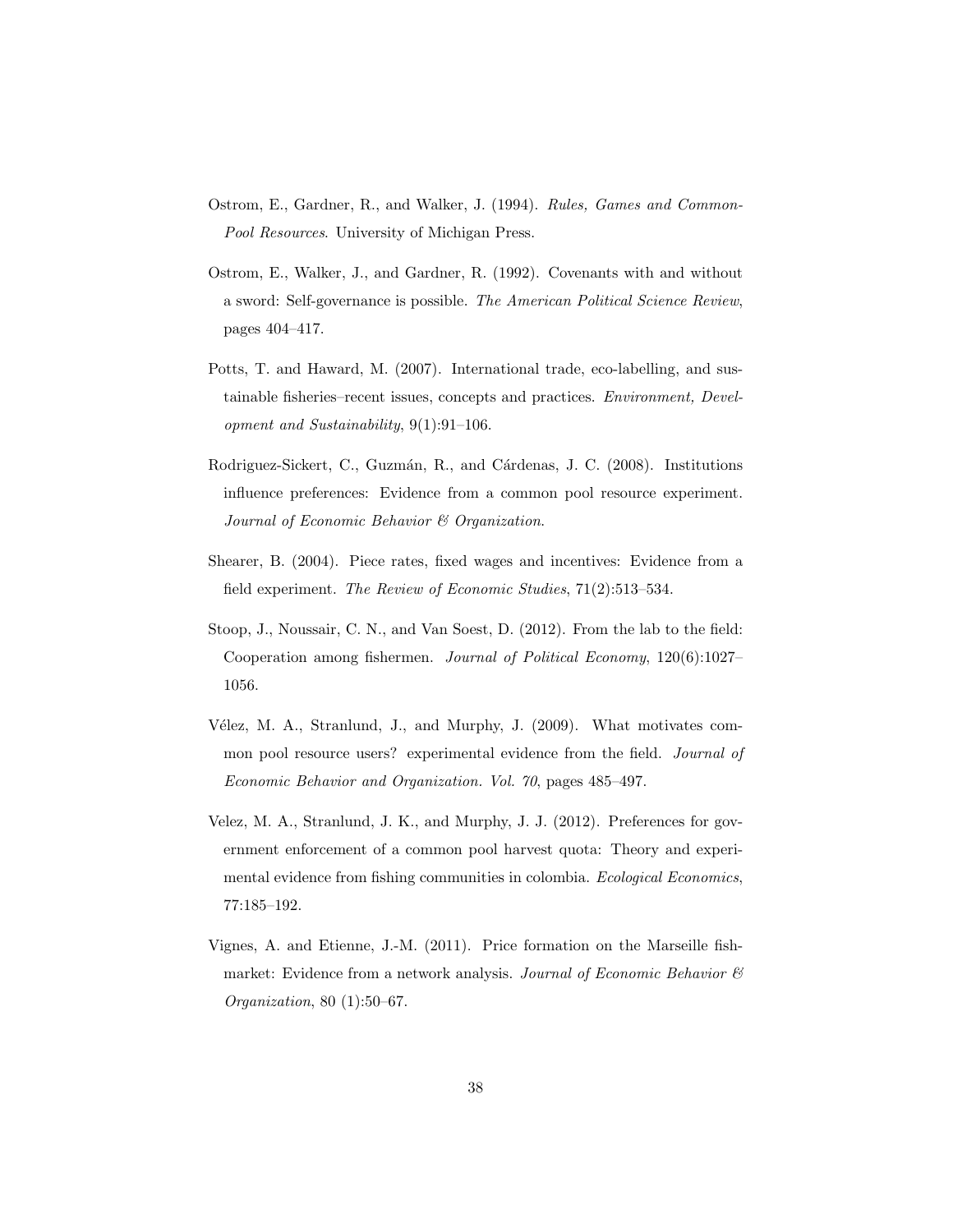- <span id="page-38-3"></span>Villamil, E., Bolaño, J., Gómez, W., Valencia, N., Geles, M. A., Moreno-Sánchez, R. d. P., Mendoza, S., and Maldonado, J. H. (2015). El pescador de Barú: una aproximación a la recuperación del conocimiento local asociado a la pesca. Universidad de los Andes, Bogotá.
- <span id="page-38-2"></span>Walker, J. M., Gardner, R., Herr, A., and Ostrom, E. (2000). Collective choice in the commons: Experimental results on proposed allocation rules and votes. The Economic Journal, 110(460):212–234.
- <span id="page-38-1"></span>Wessells, C. R., Johnston, R. J., and Donath, H. (1999). Assessing consumer preferences for ecolabeled seafood: the influence of species, certifier, and household attributes. American Journal of Agricultural Economics, pages 1084–1089.
- <span id="page-38-0"></span>Wiefels, R. (2005). Present and future markets for fish and fish products from small scale fisheries in Latin America. INFOPESCA - FAO.

#### <span id="page-38-4"></span>Appendix A. Resource duration: survival analysis

The survival analysis exploits the time variation of the binding termination rule of each group. We use it to compare the average time the resource remained open to extraction across the two payment schemes. Our unit of observation is group  $k$  at time  $t$ . We define as failure event (*i.e.* the moment when the group will be no longer observed) the period in which the current stock level surpasses the threshold  $\tilde{C} = 12$ . The group's data is censored in period  $t = 10$  in case the threshold has not been crossed yet.

For this maximum likelihood estimation it is necessary to specify the distribution from the survival function  $S(t) = exp(-H(t))$ , where  $H(t)$  corresponds to the cumulative hazard function.  $H(t)$  can be written in terms of the hazard function  $h(t)$  as  $H(t) = \int_0^t h(u)du$ . We use a non-parametric and a parametric survival-time model. In the non-parametric estimation we look at the multiplicative effect that a covariate has on the hazard rate. As the effect is time-invariant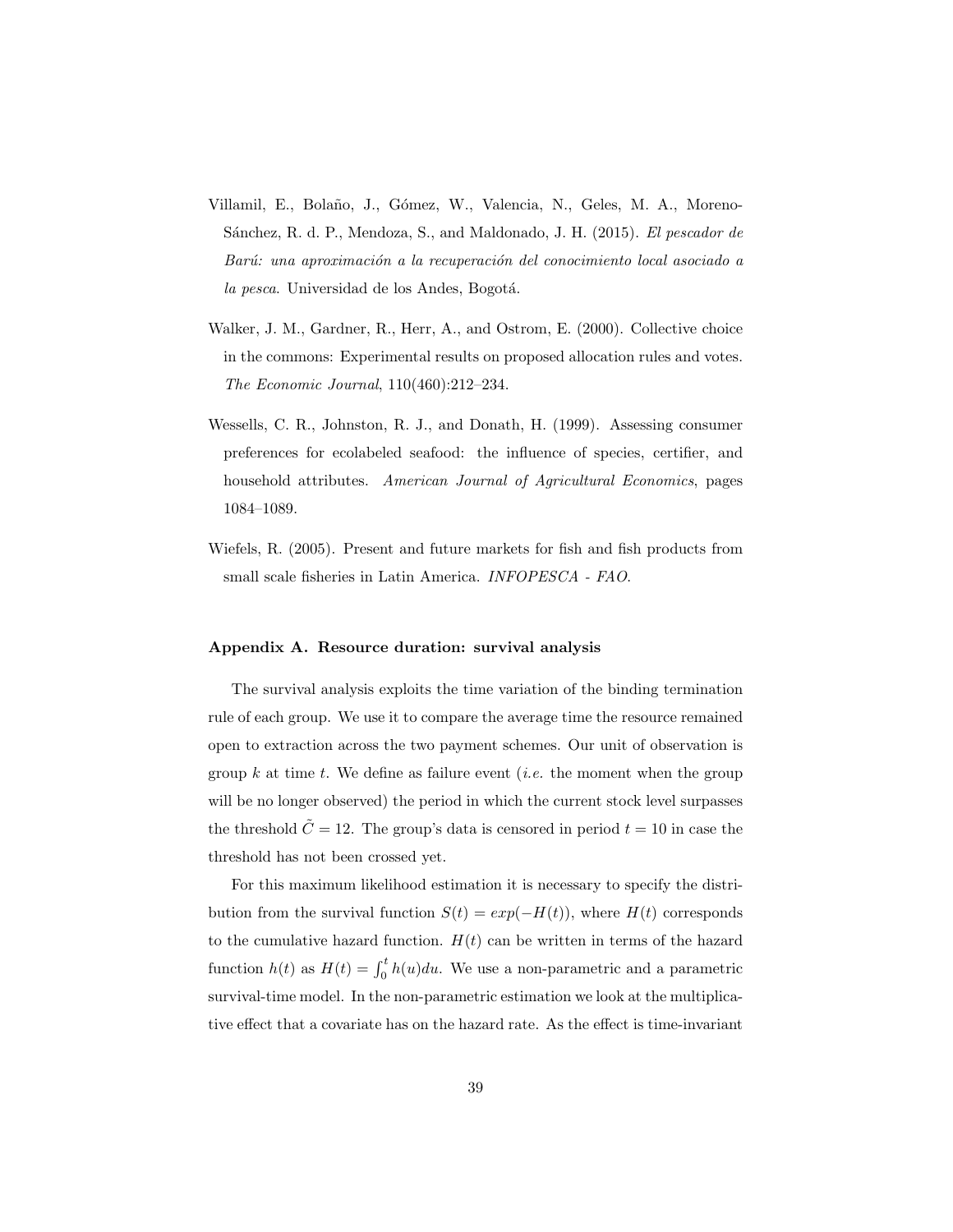we do not need to estimate a baseline hazard function associated to the time dimension. In the parametric estimation we look at the multiplicative effect of the covariates on the survival time. The effect of a covariate is to "shrink" or "expand" the lifespan of the observed unit. Hence, the baseline hazard function is parametrized in order to be estimated.

For the non-parametric estimation we use the Cox proportional hazard model. As the covariates  $x_j$  have a multiplicative effect on the hazard function we can write the latter as:

$$
h(t_j) = exp(\boldsymbol{x_j}\beta)
$$

The model's underlying assumption is that the effect of the covariates  $x_j$ is time-invariant. The exponentiated coefficient  $\beta_k$  is thus interpreted as the hazard ratio of the variable  $x_k$ . That is, the relative probability of failure given two different levels of  $x_k$ . Hazard ratios have a multiplicative interpretation. Hence, the effect of  $x_k$  is smaller as the hazard ratio  $exp(\beta_k)$  is closer to one. When  $exp(\beta_k) > 1$  the probability of failure increases with  $x_k$  in  $100 \times (exp(\beta_k) -$ 1) percent. When  $0 \leq exp(\beta_k) < 1$ , on the other hand, an increase in  $x_k$  is associated with a decrease of  $100 \times (1 - exp(\beta_k))$  percent in the probability of the failure event.

Table [A.1](#page-40-0) reports the hazard ratios from the non-parametric estimations (see column 1). We find that the conditional contract reduces the probability of resource depletion by  $100 \times (1 - 0.472) = 52.8$  percent with respect to the fixed price. We also find that fishermen in the INTRINSIC subsample have a probability of depletion 44.6 percent lower than fishermen in the EXTRINSIC subsample. The validity of the proportional hazard assumption is tested using the scaled Schoenfeld residuals (see Table [A.2\)](#page-41-0).

We evaluate the differential effect of the conditional contract between communities by introducing an interaction term (see column 2). We find that the CONTRACT treatment (compared to the FIXED treatment) reduces by  $100 \times (1-0.232) = 76.8$  percent the probability of depletion in the *EXTRINSIC*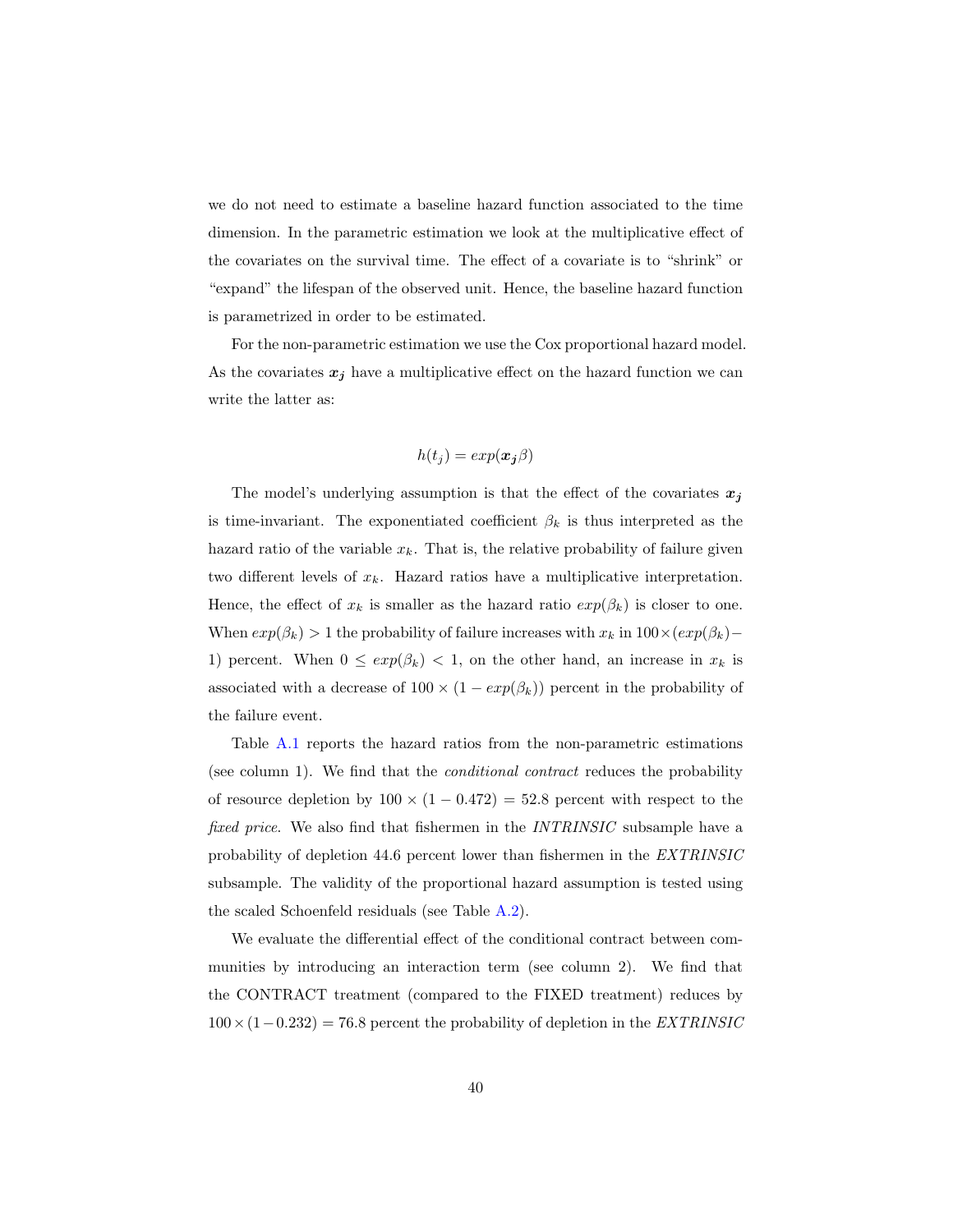subsample. To compute the effect of the conditional rewards in the INTRINSIC subsample we need to multiply the hazard rates from the INTRINSIC variable and its interaction with the CONTRACT variable. We find that, within this group, the CONTRACT treatment increases by  $100 \times ((0.267 \times 4.715) - 1) = 9.6$ percent the probability of depletion. This effect is statistically significant  $(p$ value 0.029).

<span id="page-40-0"></span>Table A.1: Non-parametric and parametric survival time models. Failure event is the resource's closure or collapse. In the parametric model the survival function is assumed to follow a log-logistic distribution. In the maximum likelihood procedure is estimated  $\ln(\gamma)$  instead of p. The shape parameter can be retrieved using the formula  $p = 1/\gamma$ . In models (3)-(4) the variance of the frailty parameter is assumed to follow a Gamma distribution.

|                          |           | Cox model               |             | Loglogistic        |
|--------------------------|-----------|-------------------------|-------------|--------------------|
|                          |           | (no BL hazard function) |             | BL hazard function |
|                          |           | Hazard ratios           |             | Time ratios        |
|                          | (1)       | (2)                     | (3)         | (4)                |
|                          |           |                         |             |                    |
| CONTRACT                 | $0.472**$ | $0.232**$               | $1.117*$    | 1.104              |
|                          | (0.164)   | (0.159)                 | (0.0697)    | (0.0822)           |
| <b>STRONG</b>            | $0.554*$  | $0.267**$               | $1.245***$  | $1.215*$           |
|                          | (0.192)   | (0.143)                 | (0.0688)    | (0.1231)           |
| CONTRACT $\times$ STRONG |           | $4.715*$                |             | 1.035              |
|                          |           | (4.175)                 |             | (0.1265)           |
| Constant                 |           |                         | $1.722***$  | $1.728***$         |
|                          |           |                         | (0.0617)    | (0.0641)           |
| $ln(\gamma)$             |           |                         | $-3.012***$ | $-3.037***$        |
|                          |           |                         | (0.315)     | (0.316)            |
| $ln(\theta)$             |           |                         | 0.0167      | 0.0456             |
|                          |           |                         | (0.570)     | (0.558)            |
| Observations             | 142       | 142                     | 142         | 142                |
| Number of groups         | 20        | 20                      | 20          | 20                 |

Standard errors in parenthesis. \*\*\*  $p<0.01$ , \*\*  $p<0.05$ , \*  $p<0.1$ .

For the time ratios coefficients the p-value corresponds to the test  $exp(\beta_k) = 1$ .

In the parametric estimation we use a log-logistic distribution to model the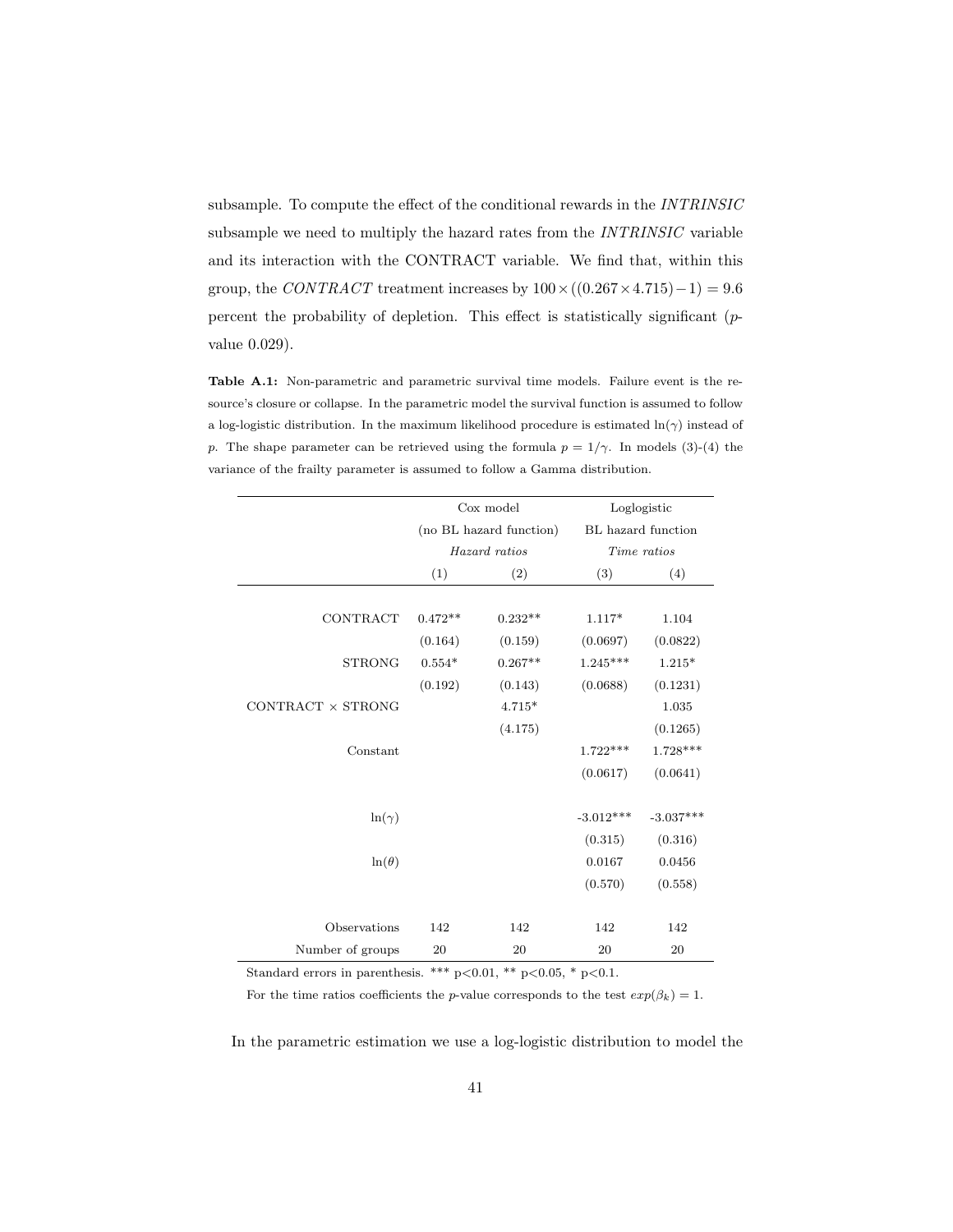<span id="page-41-0"></span>Table A.2: Test of proportional hazard assumption for the Cox regression model. The test verifies that the scaled Schoenfeld residuals do not exhibit particular time trends. Schoenfeld residuals from columns (1)-(2) correspond to the Cox models reported in columns (1)-(2) in Table [A.1,](#page-40-0) respectively.

|                             | (1)      | (2)      |
|-----------------------------|----------|----------|
|                             |          |          |
| CONTRACT                    | $-0.197$ | $-0.311$ |
|                             | (0.5239) | (0.1255) |
| <b>INTRINSIC</b>            | 0.49     | 0.089    |
|                             | (0.1397) | (0.7849) |
| CONTRACT $\times$ INTRINSIC |          | 0.274    |
|                             |          | (0.2280) |
|                             |          |          |
| Global test $(\chi^2)$      | 2.19     | 3.94     |
|                             | (0.3349) | (0.2678) |

p-values reported in parentheses. \*\*\*  $p<0.01$ , \*\*  $p<0.05$ , \*  $p<0.1$ 

baseline hazard function. This distribution provides a non-monotonic hazard rate that mimics our resource's logistic growth function. The stock threshold in the non-monotonic resource dynamics is given by half of the carrying capacity  $(K/2)$ . Once this stock level is surpassed the growth rate start decreasing, and thus chances of failure start increasing monotonically. The hazard function is given by:

$$
h(t_j) = \lambda_j p t^{p-1} / (1 + \lambda_j t^p)
$$

with  $\lambda_i = exp(-x_i\beta)$ .

Given the log-logistic distribution the survival function has the form  $S(t_j) = 1/(1 + \lambda_j t^p)$ . The parameter p captures the shape of the hazard function  $h(t_j)$ : it is non-monotonic if and only if  $p > 1$ . Otherwise,  $h(t_j)$  decreases monotonically.

For interpretation purposes we rewrite the survival function as  $S(t) = S_0 (exp(-x\beta + \gamma \epsilon)t)$ , where  $\gamma = 1/p$  and  $\epsilon$  is a random component. Please note that the covariates have a multiplicative effect on the baseline survival function  $S_0(t)$ . As we said earlier, using this parametrization the covariates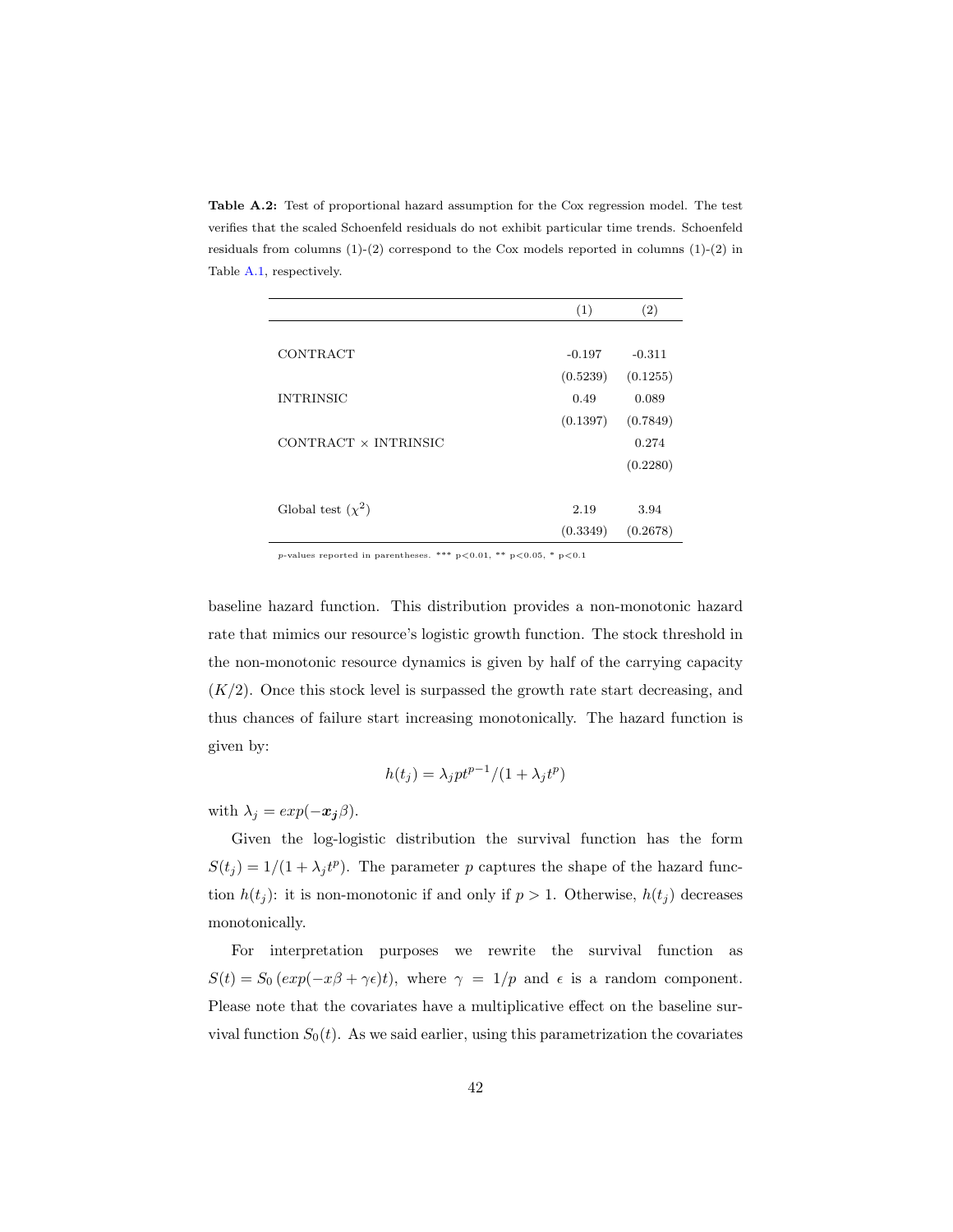"shrink" or "expand" the time elapsed before the failure occurs. This is why the log-logistic parametrization belongs to a family of models known as Accelerated Failure Time (AFT).

In the AFT models the exponentiated coefficients are interpreted as time ratios (instead of hazard ratios). In other words, the time ratio  $exp(\beta_k)$  measures the increase (or decrease) in the expected timespan for two different levels of the variable  $x_k$ . When  $exp(\beta_k) > 1$  the failure event is expected to take 100  $\times$  $(exp(\beta_k) - 1)$  percent more time to occur. Contrarily, when  $0 \leq exp(\beta_k) < 1$ the failure event is expected to take  $100 \times (1 - exp(\beta_k))$  percent less time to occur.

We specify in the parametric model that all the observations from the same group (at different points in time) share the same likelihood to experience the failure event. This is known as "shared frailty" and it allows us to control for common group effects when we have repeated observations within a group. In addition, we also control for the between-group variation by introducing a parameter  $\alpha$  in the hazard function to capture the overdispersion. We assume that  $\alpha$  follows a Gamma distribution  $g(\alpha)$  with mean one and variance  $\theta$ .<sup>[19](#page-42-0)</sup>

We report the time ratios  $exp(\beta_k)$  from the parametric model in Table [A.1](#page-40-0) (see column 3). We find that the CONTRACT treatment increases the expected elapsed time before resource depletion in  $100 \times (1.117 - 1) = 11.7$  percent (with respect to the FIXED treatment). The differential effect between locations is also observed in the parametric model. The expected elapsed time before depletion is 24.5 percent larger in the INTRINSIC subsample compared to the EXTRINSIC subsample.

The estimation of the parameter  $ln(\gamma)$  in the log-logistic indicates that  $p =$ 

<span id="page-42-0"></span><sup>&</sup>lt;sup>19</sup>Two different functional forms are often used for  $g(\alpha)$ , a Gamma distribution and an inverse Gaussian distribution. The difference between these functional forms is what happens to the initial ratio  $c$  between the hazard rates from two groups sharing the same frailty as t approaches infinity. With the Gamma distribution the gap disappears. With the inverse Gaussian distribution the ratio tends to  $c^{1/2}$  as  $t \to \infty$  [\(Gutierrez,](#page-35-10) [2002\)](#page-35-10).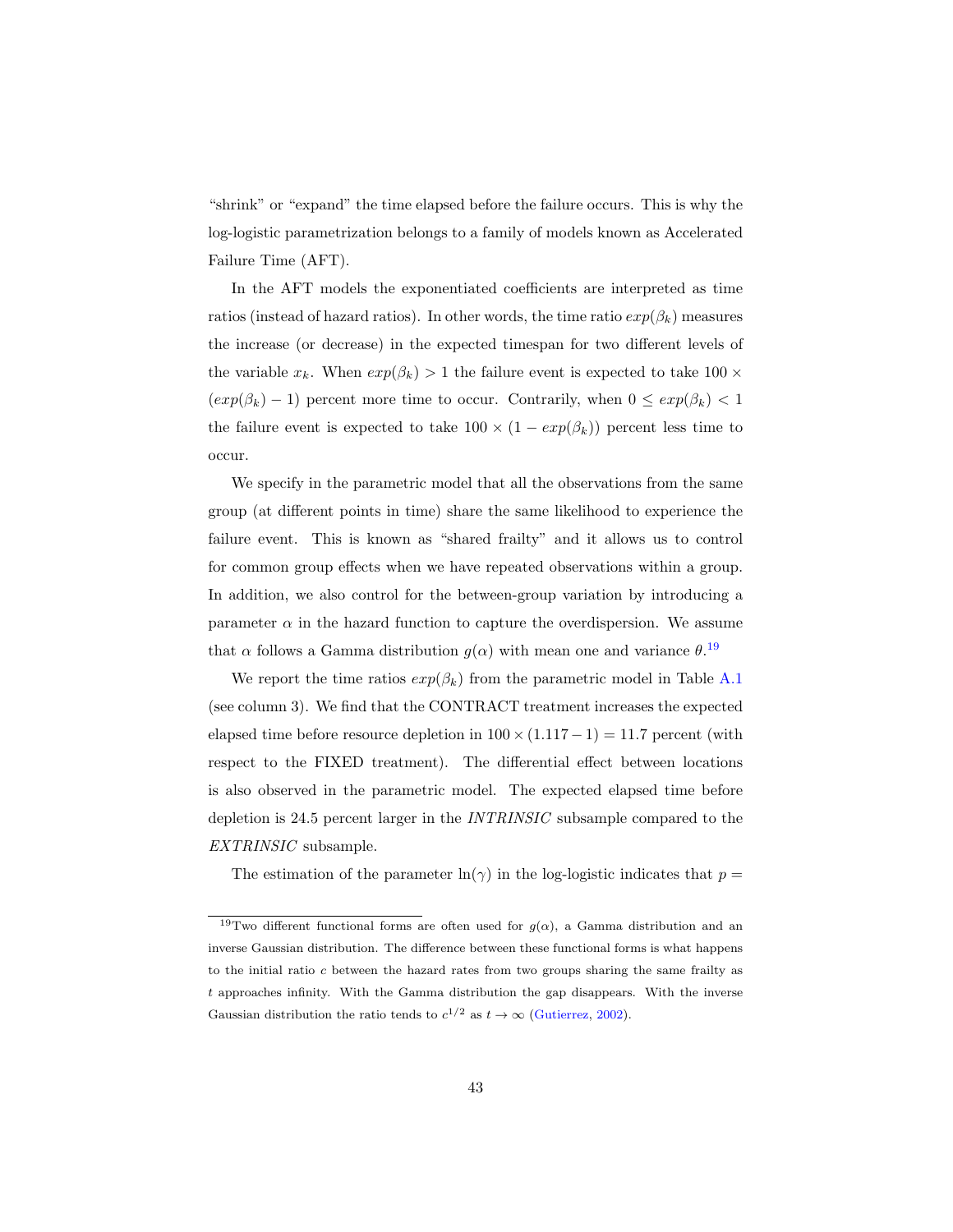20.5. This is an indication that the assumed distribution successfully captures the non-monotonic hazard rate from the exploited resource.

The estimation results with the interaction term between the CONTRACT and the INTRINSIC variables are reported in column 4. The interaction coefficient is not statistically different from one. The CONTRACT and INTRINSIC coefficients are less precisely estimated. Although their magnitude is almost the same, their statistical significance decreases.

## <span id="page-43-0"></span>Appendix B. Dynamics of the individual extraction effort

We use a simplex to explore the dynamics of effort choices. The path within this simplex provides information regarding the substitution of strategies over time. Figure [B.1](#page-44-0) shows the comparison between pricing schemes (see panel a) and between communities (see panel b). Each point in the simplex represents a triad  $(e_1, e_2, e_3)$  indicating the proportion of subjects in treatment k and period t that were following the strategies  $e = 1, e = 2$  and  $e = 3$ , respectively. The values of  $e_1, e_2$  and  $e_3$  can be read on the left, right and bottom scales of the triangle, in that specific order. For instance, the triad  $(0, 0, 1)$ , corresponding to the Nash equilibrium of the game, will be located in the bottom left vertex of the triangle.

Points within a simplex are chronologically connected by lines. The angle (measured from the horizontal axis) of the connecting lines reveals which strategies were substituted between consecutive periods. A 0<sup>°</sup> angle implies a substitution from  $e = 3$  to  $e = 2$ , a 60 $\degree$  angle implies a substitution from  $e = 3$  to  $e = 1$ , and a 120<sup>°</sup> angle implies a substitution from  $e = 2$  to  $e = 1$ . Adding 180° to each one of these angles means that the substitution between strategies goes on the opposite direction. For the analysis we focus on the first four periods, before any group experienced the resource's collapse. Periods 1 to 4 were marked in the simplex with full circles, and subsequent periods with hollow circles.

We find that the low extraction effort  $(e = 1)$  is chosen more often in the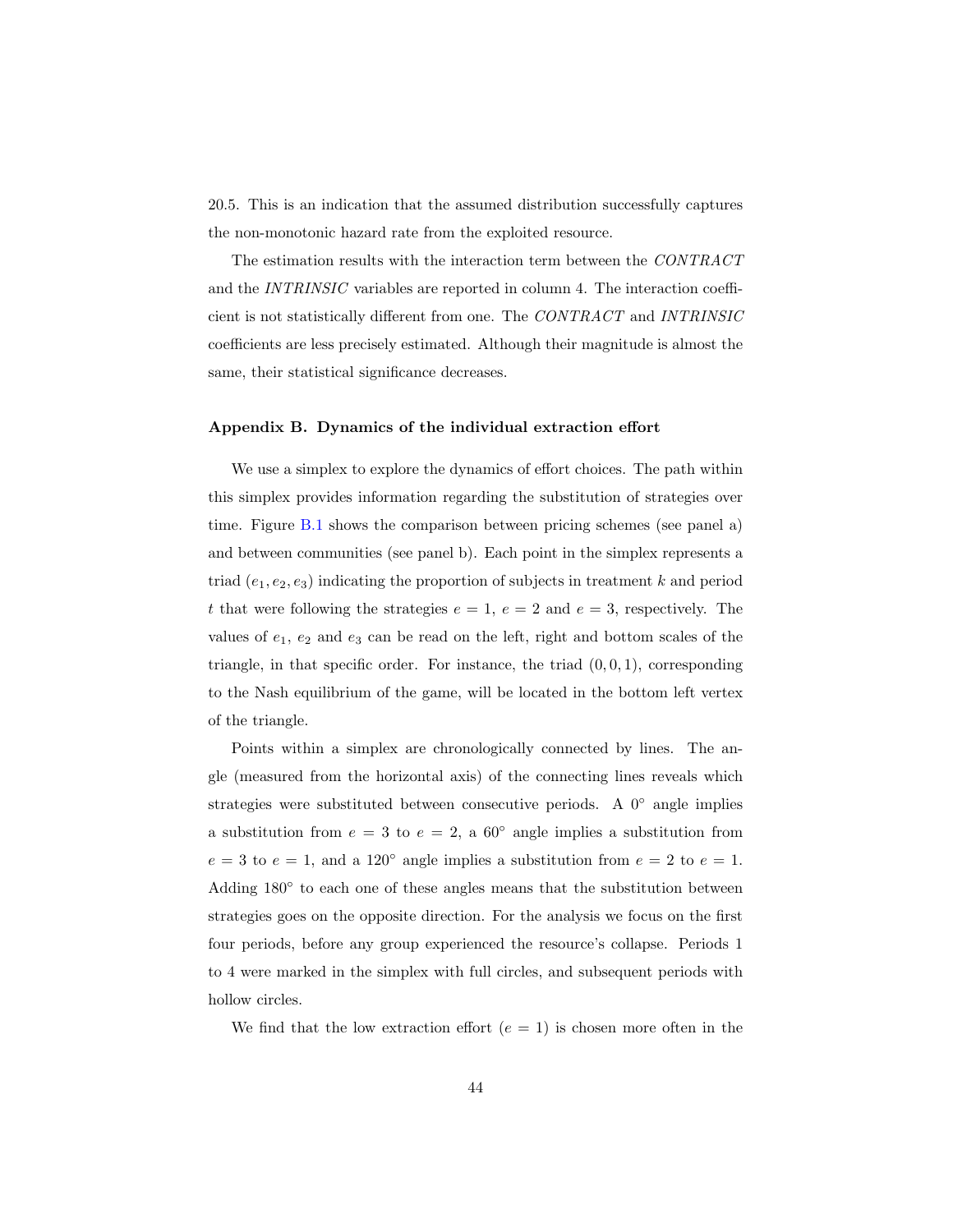<span id="page-44-0"></span>

Figure B.1: Ternary plot with the distribution of effort units per period. Each circle represents one point in time. Circles are chronologically connected. The comparison between pricing schemes is shown in panel (a). The comparison between intrinsically and extrinsically motivated communities is shown in panel (b). Colored circles correspond to the first four periods. Hollow circles correspond to the last six periods.

CONTRACT (49%) than in the FIXED treatment (29%). This is compensated by a smaller proportion of intermediate effort  $(e = 2)$  choices: 31% in the CONTRACT treatment and 49% in the FIXED treatment.

In the CONTRACT treatment we observe an initial movement towards northwest, indicating a substitution of  $e = 2$  for  $e = 1$ . Subsequent move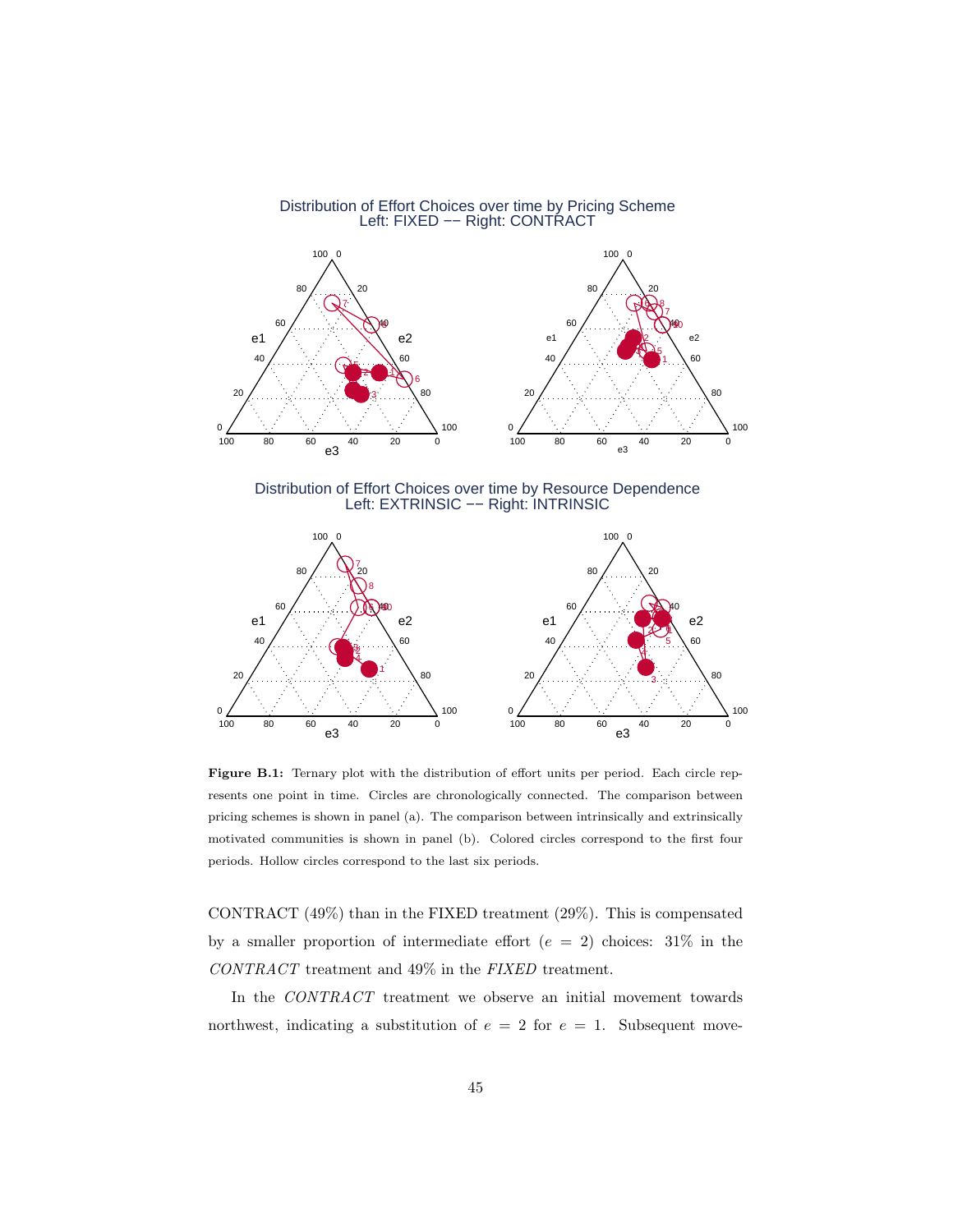ments are negligible: they are characterized by small shifts between  $e = 1$  and  $e = 3$  back and forth. In the FIXED treatment we observe an initial movement in the simplex in the west direction, *i.e.*, a substitution of  $e = 2$  for  $e = 3$ . This is followed by a decrease in the proportion of  $e = 1$ , as is indicated by a movement to the bottom.

Fishermen in the INTRINSIC subsample are more likely to choose the low extraction effort  $(46\%)$  than their neighbors in the *EXTRINSIC* subsample (34%). Most of this offset is compensated by the proportion of high effort  $(e = 3)$  choices: 16% and 24%, respectively.

The observed dynamics fit a reciprocity-based explanation in the EXTRIN-SIC but not in the INTRINSIC subsample. In the EXTRINSIC subsample the actions  $e = 1$ ,  $e = 2$  and  $e = 3$  are initially followed by 27.1, 54.2 and 18.7 percent of the participants, respectively. This is followed by a shift towards northwest, indicating a substitution of  $e = 2$  for  $e = 1$ . In the *INTRINSIC* subsample we observe that  $e = 1, e = 2$  and  $e = 3$  are played in the first period by 56.3, 40.6 and 3.1 percent of the subjects, respectively. Despite the high cooperation rates at the beginning, the proportion of subjects that chose  $e = 1$ decreases by half by the third period. The movement towards south is partially reversed in the fourth period.

A comparison between the colored and the hollow circles shows an evident pattern: points in the simplex tend to move upwards over time because lower effort levels guarantee that the resource is sustained longer. However, the separation between the "clusters" of colored and hollow points is particularly striking in the EXTRINSIC subsample. It may be an indication of the largest effect of the contract. Indeed, within this community, period 6 was reached by 50% of the groups in the CONTRACT treatment and only by 16% of the groups in the FIXED treatment.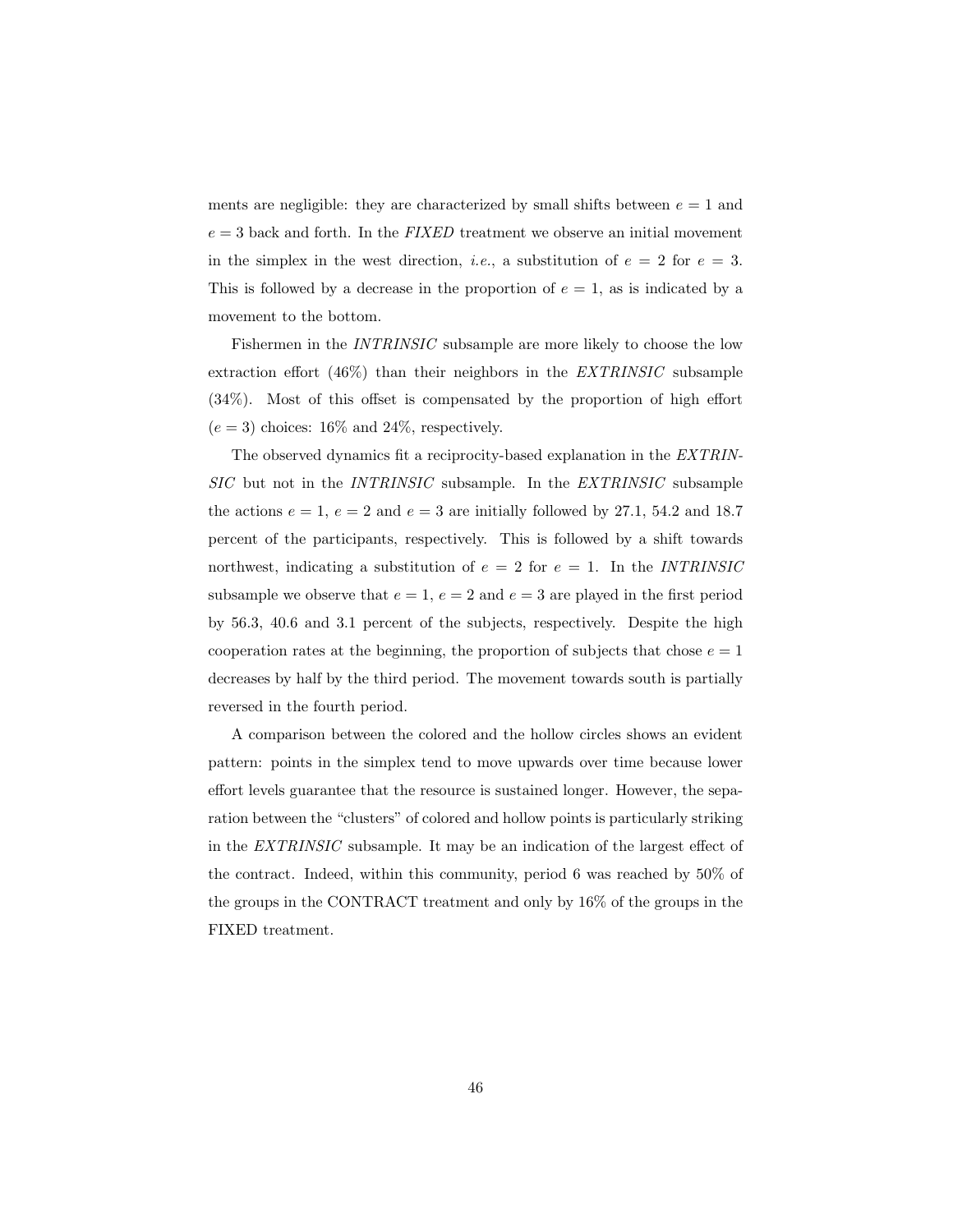## Appendix C. Additional Tables

<span id="page-46-0"></span>Table C.1: Lotteries proposed to elicit risk aversion preferences. The  $r$  parameter corresponds to the coefficient of relative risk aversion in the utility function  $U(x) = (x^{1-r})/(1-r)$ . The reported payoffs were offered in Colombian pesos.

| Lottery | Outcomes         | Expected | Variance in      | <b>Risk Aversion Range</b> |
|---------|------------------|----------|------------------|----------------------------|
|         |                  | Value    | Payoffs          | (CRAA)                     |
| А       | $5,000 - 5,000$  | 5,000    | $0 \times 10^6$  | r > 3.26                   |
| В       | $4,000 - 8,000$  | 6,000    | $4 \times 10^6$  | 3.26 > r > 1.11            |
| С       | $3,000 - 11,000$ | 7,000    | $16 \times 10^6$ | 1.11 > r > 0.68            |
| D       | $2,000 - 14,000$ | 8,000    | $36 \times 10^6$ | $0.68 \geq r > 0.47$       |
| Ε       | $1,000 - 17,000$ | 9,000    | $64 \times 10^6$ | 0.47 > r > 0               |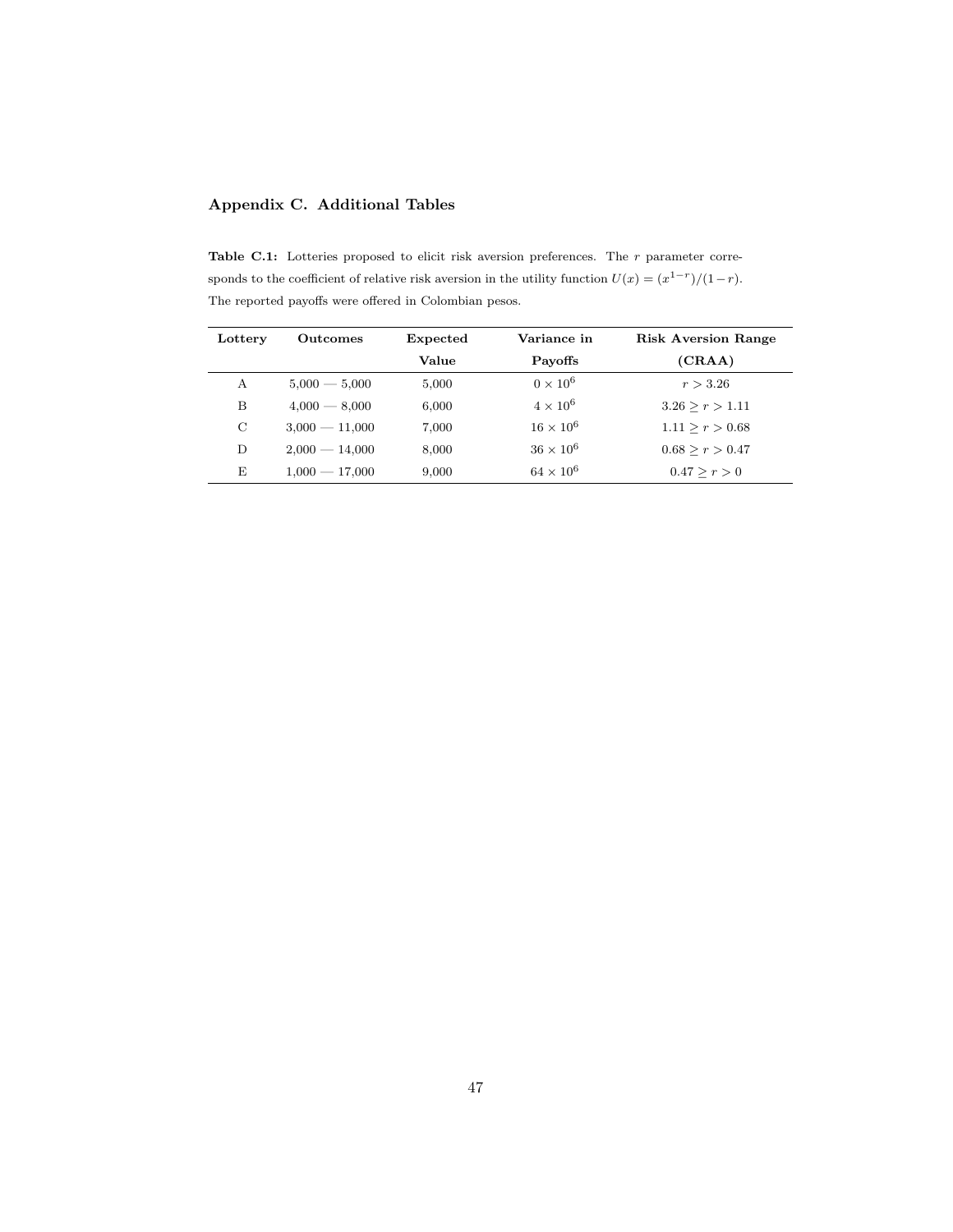|                                      | <b>FIXED PRICE</b> | <b>CONTRACT</b> |            |            |
|--------------------------------------|--------------------|-----------------|------------|------------|
|                                      | Mean               | Mean            | Difference | $p$ -value |
| (a) Fishing inputs and market access |                    |                 |            |            |
| Sells to fish gatherer               | 0.675              | 0.575           | 0.100      | 0.362      |
| Boat ownership                       | 0.625              | 0.600           | 0.025      | 0.821      |
| Handlining                           | 0.550              | 0.800           | $-0.25**$  | 0.017      |
| Harpoon                              | 0.225              | 0.150           | 0.075      | 0.397      |
| Cast net                             | 0.175              | 0.200           | $-0.025$   | 0.778      |
| Fish traps                           | 0.025              | 0.075           | $-0.050$   | 0.311      |
| Gill net / Trammel                   | 0.375              | 0.275           | 0.100      | 0.346      |
| "Boliche"                            | 0.175              | 0.100           | 0.075      | 0.336      |
| (b) Socioeconomic characteristics    |                    |                 |            |            |
| Age                                  | 44.7               | 43.5            | 1.2        | 0.709      |
| Education [years]                    | 3.70               | 3.18            | 0.53       | 0.460      |
| Other economic activities            | 0.500              | 0.600           | $-0.100$   | 0.375      |
| Weekly earnings $[1,000 \times COP]$ | 152.949            | 155.500         | $-2.551$   | 0.930      |
| Perceived relative wealth [1-10]     | 3.23               | 3.48            | $-0.25$    | 0.611      |
| No. adults in household              | 3.03               | 4.03            | $-1.00***$ | 0.005      |
| No. children in household            | 1.98               | 1.50            | 0.48       | 0.126      |
| Perceived luck when fishing [1-10]   | 7.05               | 6.23            | 0.83       | 0.206      |
| Gambling in dominoes                 | 0.525              | 0.475           | 0.050      | 0.660      |

<span id="page-47-0"></span>Table C.2: Mean tests by pricing scheme. For categorical variables we report the p-value for the Chi-squared test instead of the t-test. The abbreviation [COP] refers to Colombian pesos.

\*\*\* p<0.01, \*\* p<0.05, \* p<0.1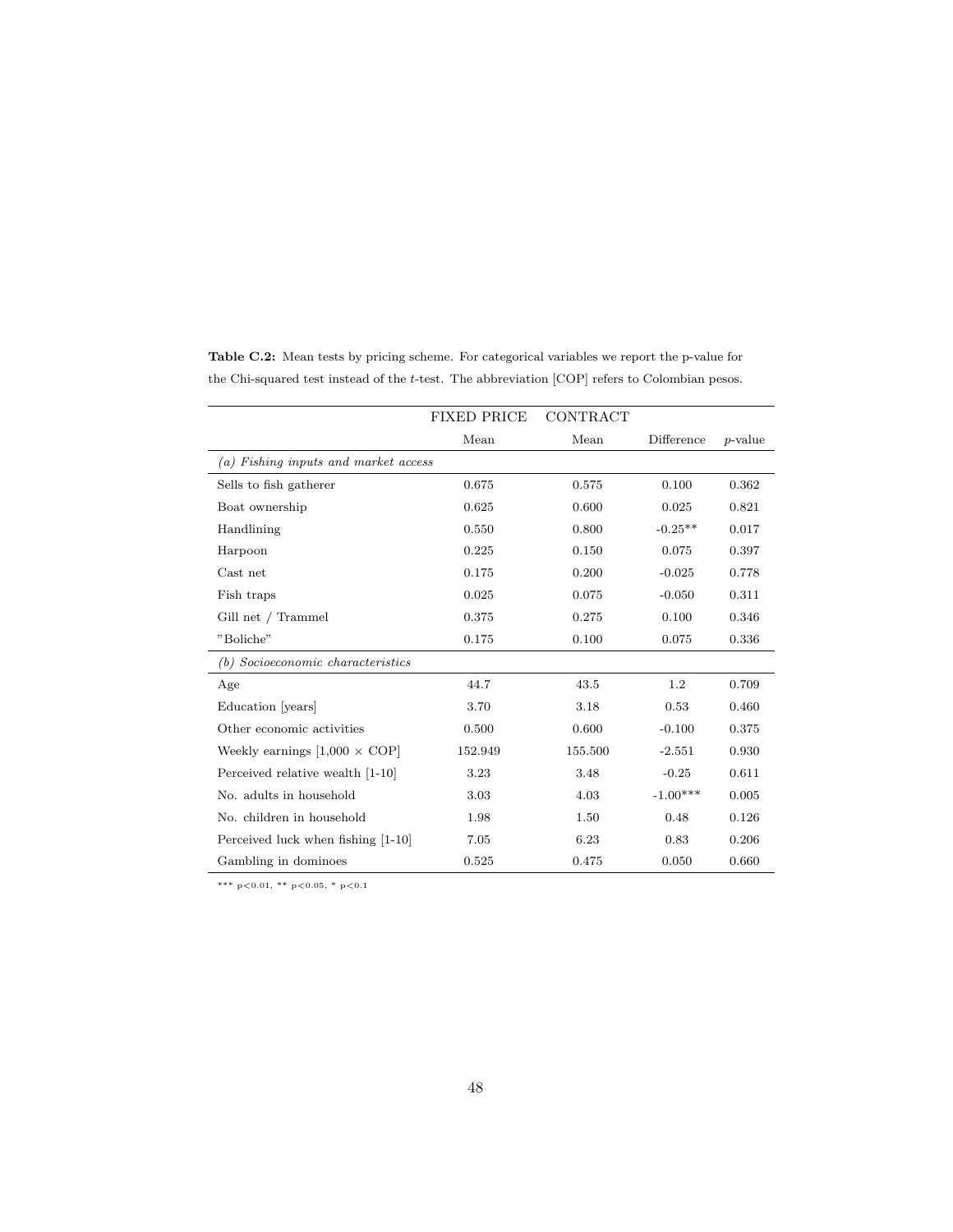<span id="page-48-0"></span>Table C.3: Between-treatments comparison of efficiency levels. Efficiency is defined as the groups' earnings as if the conditional contract was applied in both treatments. Maximum efficiency level is \$666 according to the social planner's solution.

|                    | CONTRACT | <b>FIXED PRICE</b>         | Difference |
|--------------------|----------|----------------------------|------------|
|                    |          | (applying CONTRACT prices) |            |
| Efficiency         |          |                            |            |
| Pooled $(N=20)$    | 0.6683   | 0.5595                     | $0.1088*$  |
|                    | (0.0365) | (0.0455)                   | [0.0786]   |
| Extrinsic $(N=12)$ | 0.6780   | 0.4995                     | $0.1785**$ |
|                    | (0.0627) | (0.0340)                   | [0.0319]   |
| Intrinsic          | 0.6536   | 0.6495                     | 0.0041     |
|                    | (0.0061) | (0.0896)                   | [0.9651]   |

Standard deviation in parenthesis.  $p\text{-values}$  in brackets. \*\*\* p<0.01, \*\* p<0.05, \* p<0.1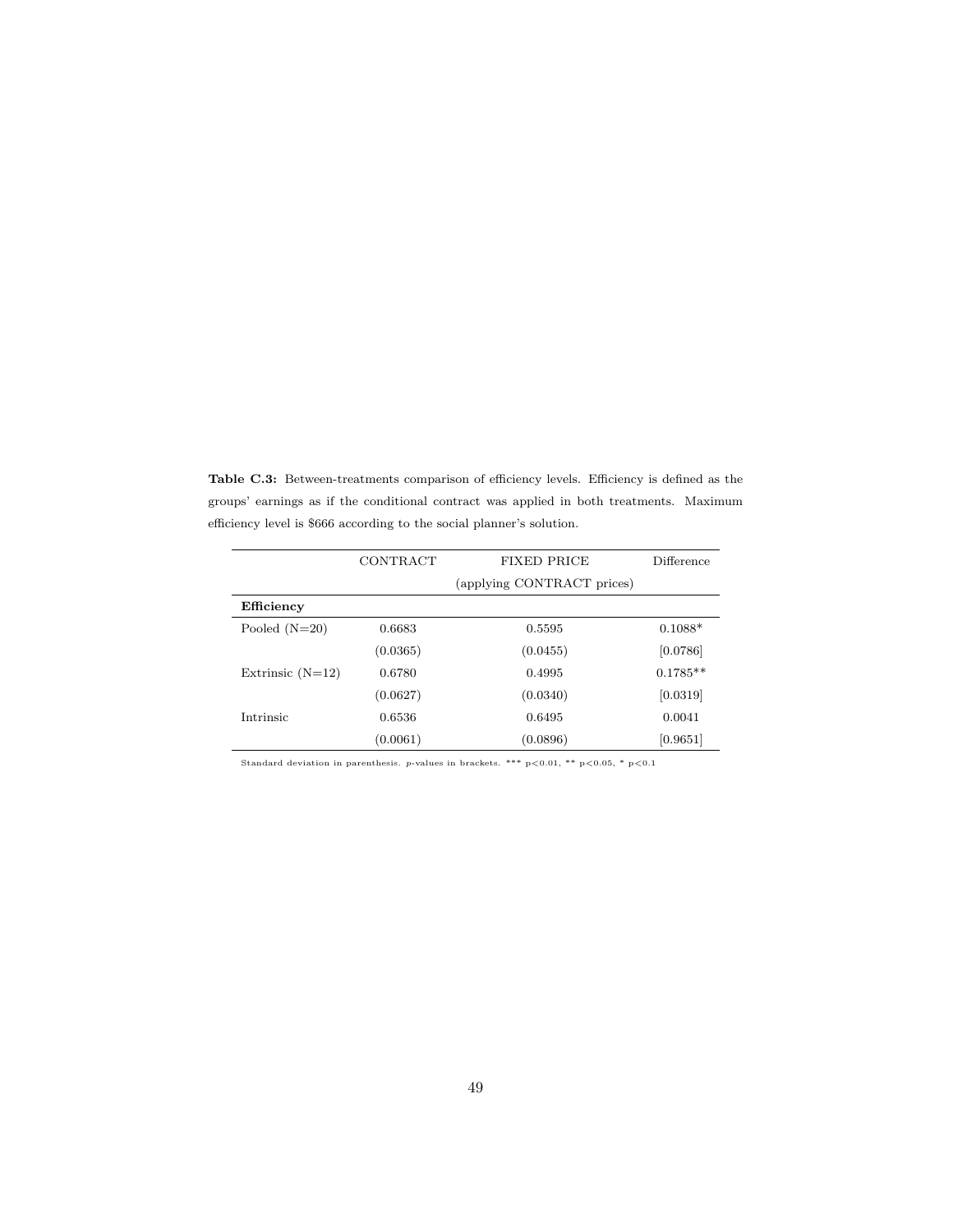| Dependent Variable                    |             | <b>INTRINSIC</b> |             |                    | <b>EXTRINSIC</b> |            |
|---------------------------------------|-------------|------------------|-------------|--------------------|------------------|------------|
| Exerted effort $e_t^i$                | (1)         | (2)              | (3)         | (4)                | (5)              | (6)        |
|                                       |             |                  |             |                    |                  |            |
| CONTRACT                              | $-1.898*$   | $-2.114**$       | $-2.044**$  | $-5.614**$         | $-5.322**$       | $-4.867**$ |
|                                       | (1.102)     | (0.969)          | (1.024)     | (2.303)            | (2.269)          | (2.327)    |
| $\sum_{-i} e_{t-1}$                   | $-0.505***$ | $-0.545***$      | $-0.543***$ | $-0.118$           | $-0.105$         | $-0.0475$  |
|                                       | (0.193)     | (0.200)          | (0.189)     | (0.264)            | (0.269)          | (0.273)    |
| CONTRACT $\times \sum_{-i} e_{t-1}$   | 0.346       | $0.419**$        | $0.412**$   | $0.752^{\ast\ast}$ | $0.708**$        | $0.625*$   |
|                                       | (0.215)     | (0.190)          | (0.203)     | (0.348)            | (0.348)          | (0.332)    |
| Lottery                               | $-0.0799$   | $-0.0323$        | $-0.0256$   | 0.0383             | $\,0.0985\,$     | $0.104\,$  |
|                                       | (0.197)     | (0.185)          | (0.228)     | (0.172)            | (0.198)          | (0.193)    |
| Sells to Fish Gatherer                | $-1.081***$ | $-0.970***$      | $-0.934***$ | $-0.417$           | $-0.166$         | $-0.290$   |
|                                       | (0.342)     | (0.346)          | (0.334)     | (0.616)            | (0.538)          | (0.537)    |
| Boat Ownership                        | $0.830**$   | $0.892***$       | $0.852***$  | 0.525              | 0.567            | 0.549      |
|                                       | (0.397)     | (0.343)          | (0.289)     | (0.409)            | (0.406)          | (0.386)    |
| Cast Net                              | $0.267\,$   | $-0.00149$       | $-0.0484$   | $-0.685$           | $-0.686$         | $-0.463$   |
|                                       | (0.393)     | (0.444)          | (0.464)     | (0.633)            | (0.677)          | (0.727)    |
| $\rm{Gill}$ $\rm{Net}$                | $-0.272$    | $-0.343$         | $-0.272$    | $0.761**$          | $0.750**$        | $0.648*$   |
|                                       | (0.582)     | (0.384)          | (0.313)     | (0.347)            | (0.372)          | (0.386)    |
|                                       |             |                  |             |                    |                  |            |
| $\alpha_1$                            | $-10.92*$   | $-9.219*$        | $-8.993$    | $-2.583$           | $-2.076$         | $-2.433$   |
|                                       | (5.635)     | (5.471)          | (5.704)     | (3.257)            | (3.282)          | (3.358)    |
| $\alpha_2$                            | $-8.858$    | $-7.137$         | $-6.916$    | $-0.0359$          | 0.477            | 0.0916     |
|                                       | (5.596)     | (5.507)          | (5.772)     | (3.082)            | (3.132)          | (3.181)    |
| $\sigma^2_u$                          | 0.251       | 0.196            | 0.169       | 2.071              | 2.002            | 1.833      |
|                                       | (0.290)     | (0.314)          | (0.309)     | (1.700)            | (1.479)          | (1.507)    |
| Luck perception and gambling controls | $\rm No$    | Yes              | Yes         | $\rm No$           | Yes              | Yes        |
| Wealth perception and income controls | No          | No               | Yes         | No                 | No               | Yes        |
| Observations                          | 96          | 96               | 96          | 144                | 144              | 141        |
| Number of ID                          | $32\,$      | $32\,$           | $32\,$      | $\sqrt{48}$        | $48\,$           | 47         |

<span id="page-49-0"></span>Table C.4: Random-effects ordered logistic model with individual characteristics explaining exerted effort. Standard errors are clustered at the group level. In the estimation are considered the observations from periods 1 to 4 only. Columns (1)-(3) correspond to the INTRINSIC subsample. Columns (4)-(6) correspond to the EXTRINSIC subsample.

Additional controls: current stock level  $S_t$  in linear and quadratic form. Clustered standard errors in parenthesis.

\*\*\* p<0.01, \*\* p<0.05, \* p<0.1.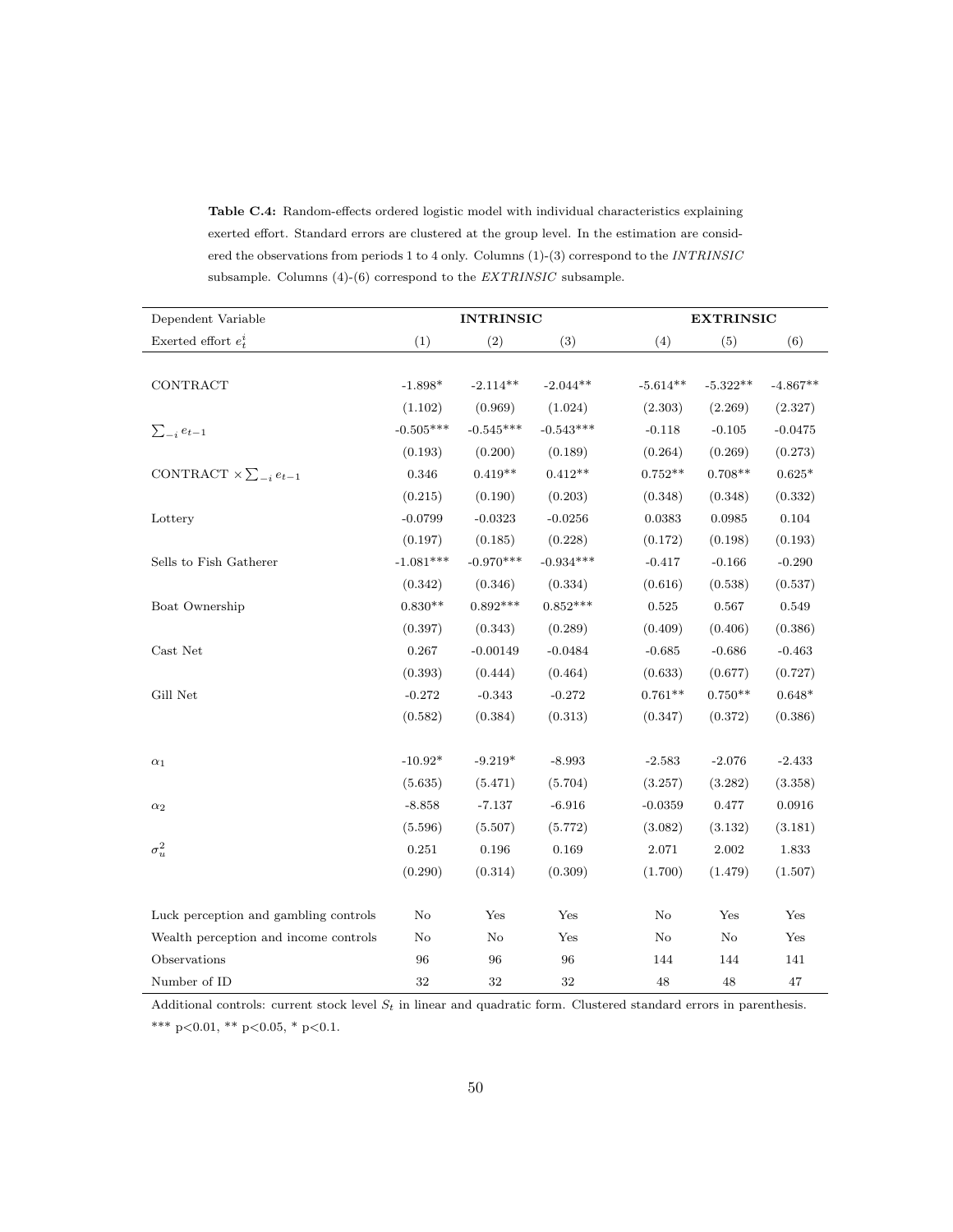## Appendix D. Experimental Protocol

The following instructions will be given in Spanish to the participants. The participants could interrupt and ask questions at any time. Whenever the following type of text and font e.g. [MONITOR: Complete the example removing 20 magnets and inserting again 5 magnets.] is found below, it refers to specific instructions to the monitor at that specific point that will not be read out loud.

#### Instructions

Greetings. We want to thank everyone here for attending the call, and specially thank to (the local organization that helped in the logistics) who made this possible. We will spend about two hours and a half between explaining the exercise, playing it and finishing with a short survey at the exit. So, let us get started.

The following exercise is a different and entertaining way of participating actively in a project about the economic decisions of individuals. Besides participating in the exercise, and being able to earn some cash, you will participate in a community workshop next (date and time of the meeting) to discuss the exercise and other matters about natural resources.

Once the game finishes, we will ask you some information about you and your community, and then we will give you what you earn during the game. All the collected information will be treated anonymously, the other participants will not know during or after the experiment, about your individual decisions and earnings. The funds to cover these expenditures have been donated by the Latin American and Caribbean Environmental Economics Program.

#### 1. Introduction

It is very important that while we explain the rules of the game you do not engage in conversations with other people in your group. This exercise attempts to recreate a situation where a group of families must make decisions about how to use the resources of a fishery. In the case of this community, an example would be the extraction of (name of a fish usually caught in the community) in the (name of an actual local commons area in that village) zone.

You have been invited to participate in a group of four people. The game in which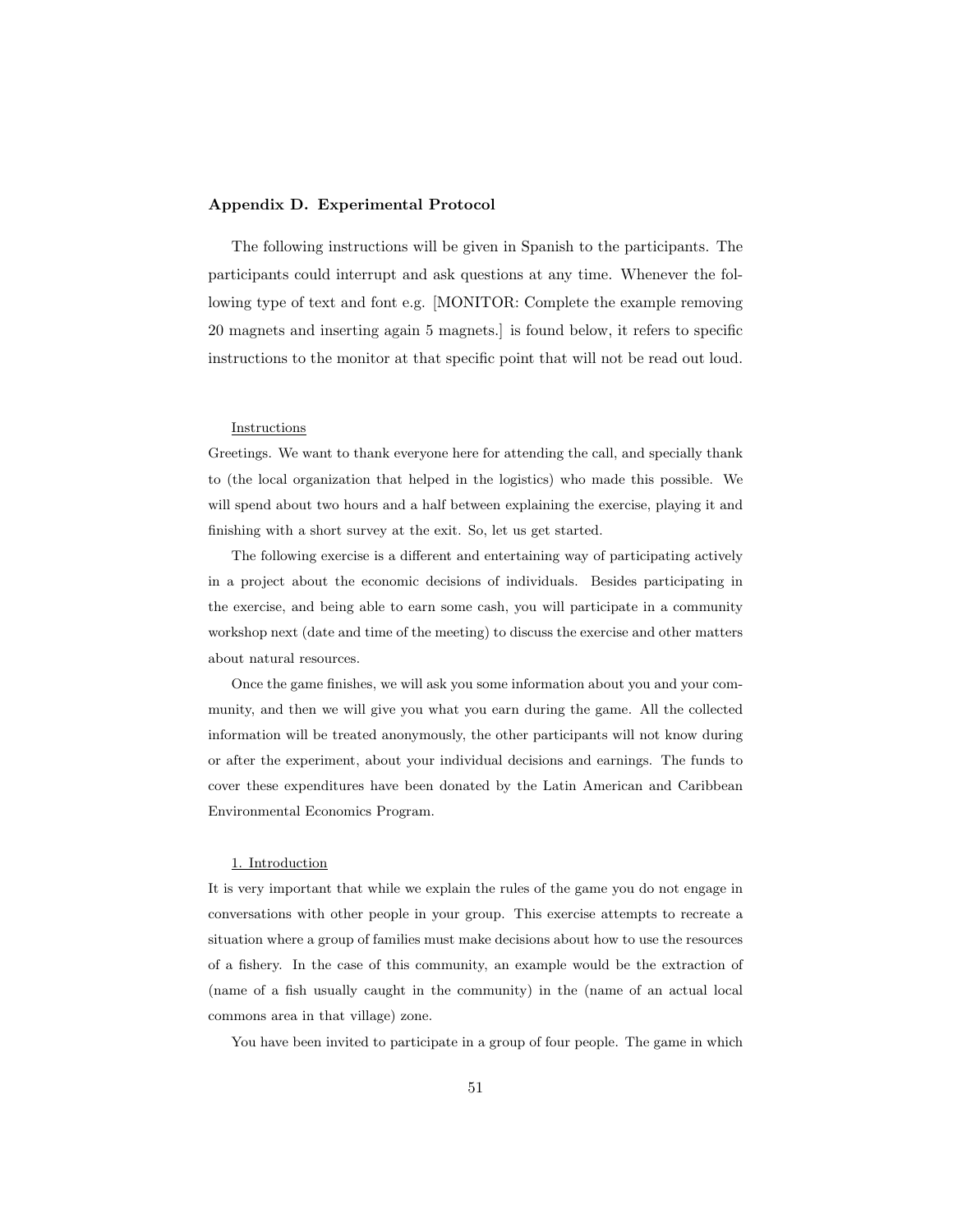you will participate now is different from the ones others have already played in this community, thus, the comments that you may have heard from others do not apply necessarily to this game. This experience is also different from other games in which you could have been invited to participate years before.

In this game you will play for several periods that are equivalent, for instance, to weeks of work in which you can complete between one and three fishing trips.

At the end of the game you will receive your earnings in cash according to the amount of money you accumulate during the exercise. Your earnings will be approximated to the closest multiple of \$1,000 [MONITOR: Give a couple of examples of how to approximate the game earnings.].

#### 2. The RESOURCE BOARD

Let us begin by presenting the RESOURCE BOARD (See Figure [D.1\)](#page-53-0). We will suppose that there are initially 100 units of fish, corresponding to each one of the magnets in the board. Suppose now that in a given period, or a week in our game, the total amount of resource caught among the four players was 20 units. This means that we will remove the last 20 magnets of the board.

Before moving to the next week or period, the remaining fish in the RESOURCE BOARD will reproduce. The number of newborn fish will depend on the actual number of fish. At the end of each period, we will count the remaining fish and read the blue number on the right side of the board indicating the resource's GROWTH for that specific stock level. We will add this number of magnets into the RESOURCE BOARD [MONITOR: Complete the example removing 20 magnets and inserting again 5 magnets.].

As you may have noticed, when there is a lot of fish the resource does not grow rapidly. This is because there is not enough food for all the fish to reproduce. Similarly, when there is few fish the resource neither grows rapidly. This is because there are not enough fish that can reproduce themselves. Now that we know how the resource is reproduced let's move to understand how we can extract it.

#### 3. The FISHING TRIPS

Every week, or period, you can make up to three FISHING TRIPS. Each period you will receive three FISHING FORMS (See Figure [D.2\)](#page-53-1). You will use them to indicate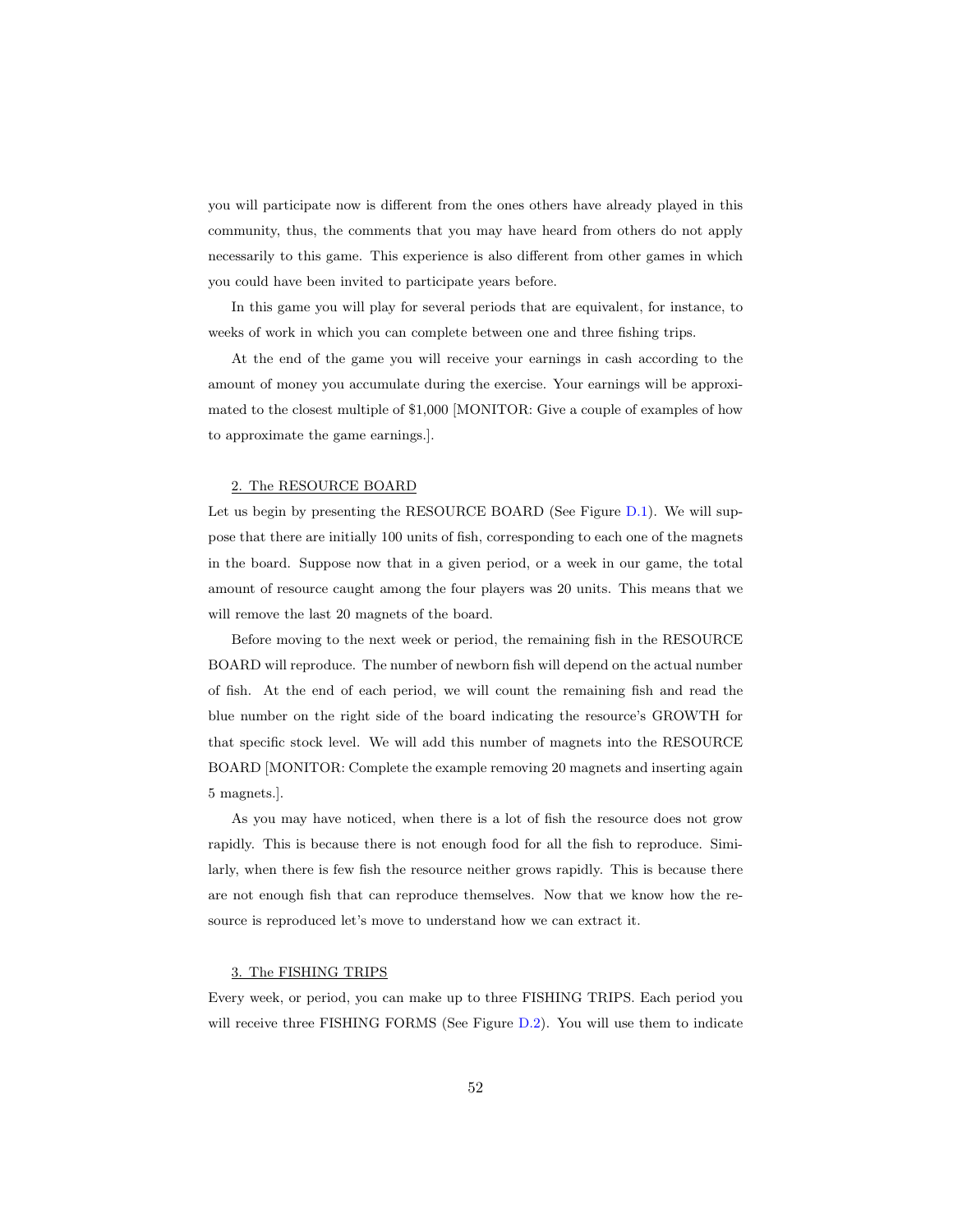how many fishing trips you are planning to make in that specific round. You must fold each FISHING FORM to indicate if you want to fish or not. If you fold it in one direction the boat will stay in ground (as in the NOT FISHING drawing), and if you fold it in the opposite direction the boat will go to the sea (as in the FISHING drawing).

It is very important to keep in mind that the number of FISHING TRIPS you decide in each period are absolutely individual. You don't have to show your decision to the rest of group members if you don't want to. The monitor will pass collecting your private decisions to guarantee its privacy.

#### 4. CATCHING FISH (STOCHASCTIC TREATMENT)

To determine your catch the monitor will give you one numbered dice for each FISH-ING TRIP you decided to make (see Figure [D.3\)](#page-53-2). You will have equal probabilities of having a GOOD, REGULAR or BAD day as you have two faces of the dice marked with the numbers 5, 3 and 1. A GOOD day gives you 5 FISH UNITS, a REGULAR day gives you 3 FISH UNITS and a BAD day gives you 1 FISH UNIT [MONITOR: Show the poster with the unfolded dice.]. The monitor will give you a total of three dices, the quantity of numbered dices will match your number of FISHING TRIPS and the remaining dices will be blank on all their sides. In this way we can guarantee the privacy of your decisions.

Once we know the result of all the FISHING TRIPS in the week, the MONITOR will calculate and announce publicly the total amount of fish FISH UNITS caught by the group, will remove the same amount of magnets from the RESOURCE BOARD and will annotate the weekly earnings (round earnings) for each one of the participants.

## 5.A. PAYING THE FISH (FIXED PRICE TREATMENT)

The monitor will annotate the FISH UNITS you caught each week. Each FISH UNIT will be paid at 2 tokens. The monitor will pay, at the end of the game the amount earned by the fish sold.

#### 5.B. PAYING THE FISH (CONDITIONAL CONTRACT TREATMENT)

The monitor will give annotate the FISH UNITS you caught each week. Each unit caught will be paid according to the total number of units extracted in the week. After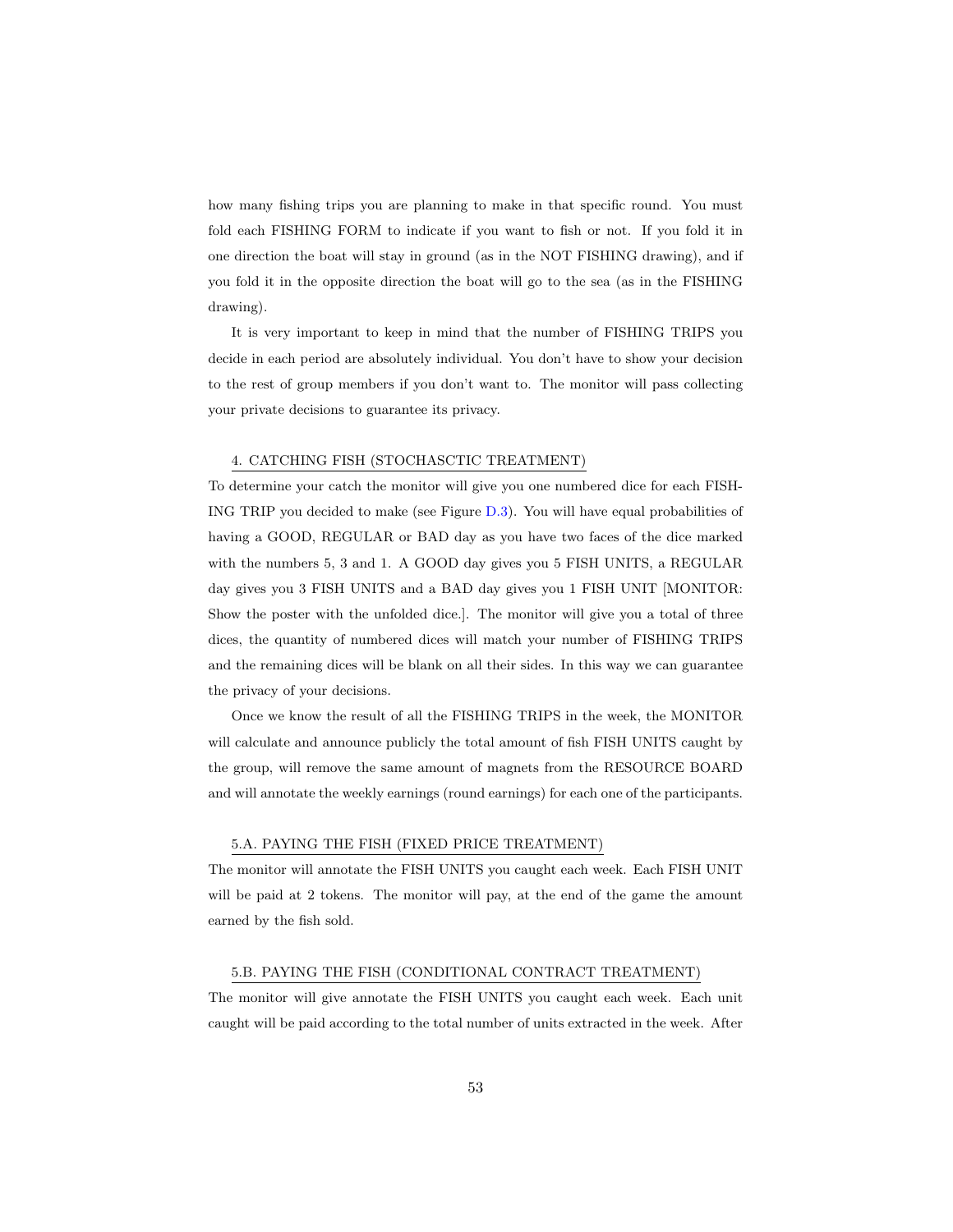<span id="page-53-0"></span>

|              | <b>RESOURCE</b> |          |          |          |          |          |        | <b>GROWTH</b> |
|--------------|-----------------|----------|----------|----------|----------|----------|--------|---------------|
| $\mathbf{1}$ | $\overline{2}$  | R<br>4   |          |          |          |          |        | $+1$          |
| 5            | 6               | 8<br>7   |          |          |          |          |        | $+2$          |
| 9            | 10              | 11       | 12       |          |          |          |        | $+3$          |
| 13           | 14              | 15       | 16<br>17 | 18       |          |          |        | $+4$          |
| 19           | 20              | 21       | 23<br>22 | 24       |          |          |        | $+5$          |
| 25           | 26              | 27       | 28<br>29 | 30<br>31 | 32<br>33 |          |        | $+6$          |
| 34           | 35              | 36<br>37 | 38       | 39<br>40 | 41<br>42 | 43<br>44 |        | $+7$          |
| 45           | 46              | 48<br>47 | 49       | 50<br>51 | 52<br>53 | 55<br>54 | 56<br> | $+8$          |
| 57           | 58              | 59<br>60 | 61       | 63<br>62 | 64<br>65 | 67<br>66 |        | $+7$          |
| 68           | 69              | 71<br>70 | 72       | 74<br>73 | 76<br>75 |          |        | $+6$          |
| 77           | 78              | 80<br>79 | 81       | 82       |          |          |        | $+5$          |
| 83           | 84              | 86<br>85 | 87       | 88       |          |          |        | $+4$          |
| 89           | 90              | 91       | 92       |          |          |          |        | $+3$          |
| 93           | 94              | 95       | 96       |          |          |          |        | $+2$          |
| 97 IF        | 98 II           | 99   100 |          |          |          |          |        | $+1$          |

<span id="page-53-1"></span>Figure D.1: Resource Board. The cells on the left represent the current stock level. The cerulean cells on the right represent the resource's growth.



<span id="page-53-2"></span>Figure D.2: Fishing form. According to the side in which it is folded it represents one additional effort unit [FISHING] or not [NOT FISHING].

| <b>CHANCES OF CATCHES</b> |   |   |  |  |  |  |  |
|---------------------------|---|---|--|--|--|--|--|
|                           | 5 |   |  |  |  |  |  |
| 1                         | 3 | 1 |  |  |  |  |  |
|                           | 5 |   |  |  |  |  |  |
|                           | 3 |   |  |  |  |  |  |

Figure D.3: Representation of the unfolded dice. The three possible yield levels, 1, 3 and 5, were equally likely to be draw.